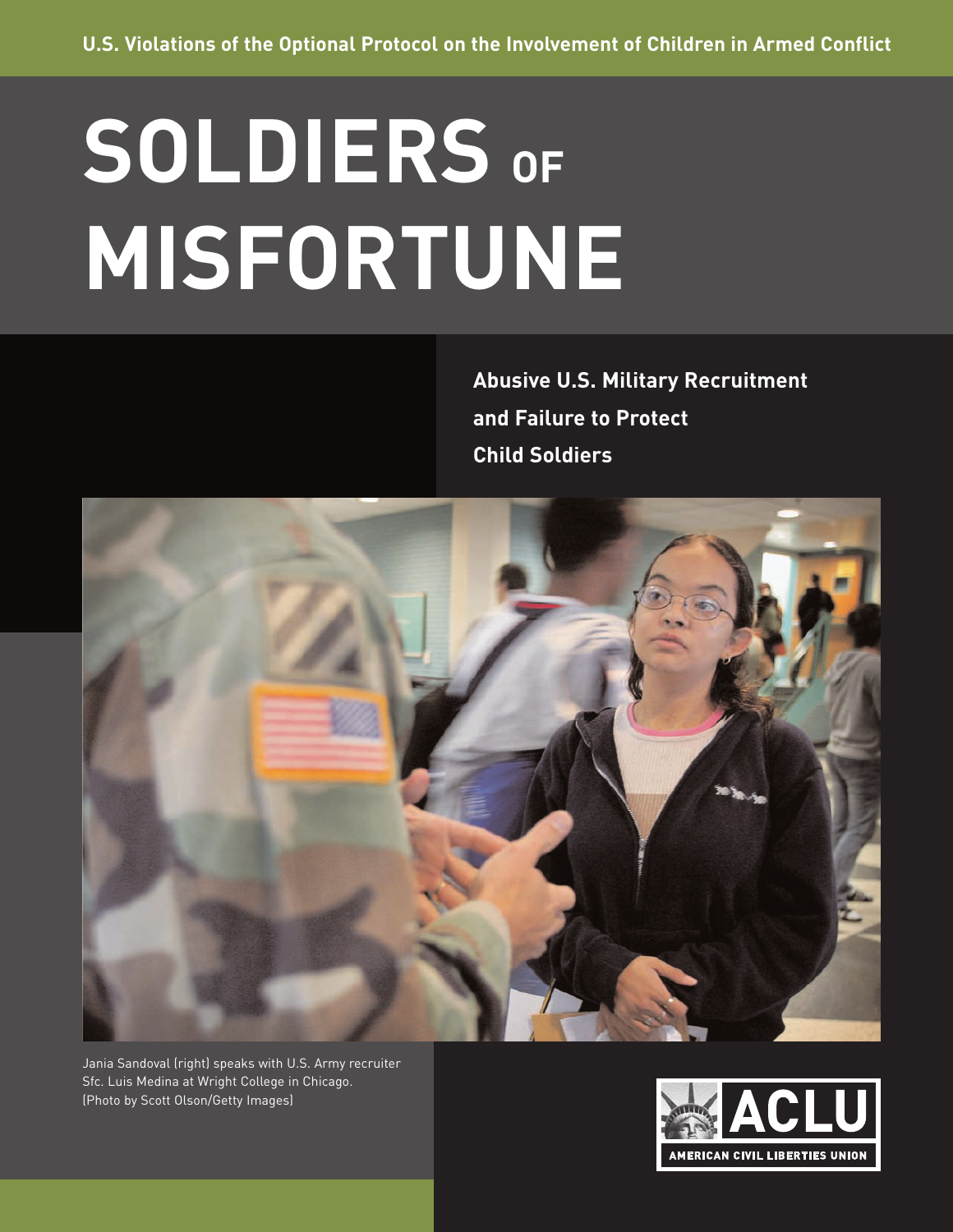| TARGETING OF YOUTH UNDER 17 FOR MILITARY RECRUITMENT                                             |    |
|--------------------------------------------------------------------------------------------------|----|
|                                                                                                  |    |
| a.                                                                                               |    |
| Joint Advertising Market Research & Studies (JAMRS) Database Targets Youth<br>a.                 |    |
|                                                                                                  |    |
| Junior Reserve Officer Training Corps (JROTC) Target Children as Young as 14<br>b.               |    |
|                                                                                                  |    |
| Middle School Cadet Corps (MSCC), or Pre-JROTC, Targets Children as Young<br>$c_{\cdot}$         |    |
|                                                                                                  |    |
| d. Armed Services Vocational Aptitude Battery (ASVAB) Targets High School                        |    |
|                                                                                                  |    |
| "America's Army" Video Game Is a Recruitment Tool That Targets Children as<br>$e_{-}$            |    |
|                                                                                                  |    |
| WIDESPREAD FAILURE TO APPLY SAFEGUARDS FOR<br>II.                                                |    |
|                                                                                                  |    |
| a. Coercion, Deception, Abuse, and Other Misconduct by Recruiters Nullify the                    |    |
| "Voluntariness" of Recruitment and Indicate Youth Are Not Fully Informed About                   |    |
|                                                                                                  |    |
| Threats Against 17-Year-Olds Wishing to Withdraw from the Delayed Entry<br>b.                    |    |
|                                                                                                  |    |
| The No Child Left Behind Act Violates the Parental Consent Provision of the<br>$\mathbf{c}$ .    |    |
|                                                                                                  |    |
| d. Financial Status of Low-Income Youth and Students of Color Undermines                         |    |
|                                                                                                  | 27 |
| DEPLOYMENT OF YOUTH UNDER 18 TO AREAS OF ARMED<br>Ш.                                             |    |
| <b>CONFLICT AMOUNTS TO DIRECT PARTICIPATION IN HOSTILITIES</b>                                   |    |
|                                                                                                  |    |
| DETENTION AND TREATMENT OF FORMER CHILD SOLDIERS AT<br>$\mathbf{IV}_{\text{-}}$                  |    |
| <b>GUANTANAMO AND U.S.-RUN FACILITIES IN IRAQ AND AFGHANISTAN</b>                                |    |
|                                                                                                  |    |
| a.                                                                                               |    |
| <b>ASYLUM-SEEKING FORMER CHILD SOLDIERS ARE DENIED</b><br>V.                                     |    |
|                                                                                                  |    |
| U.S. FAILURE TO RATIFY THE CONVENTION ON THE RIGHTS OF<br>VI.                                    |    |
| <b>THE CHILD.</b>                                                                                |    |
| a.                                                                                               |    |
| $\mathbf{b}$ .                                                                                   |    |
| Children's Right to Education: Racial Re-Segregation of Public Schools and the<br>$\mathbf{c}$ . |    |
|                                                                                                  |    |
|                                                                                                  |    |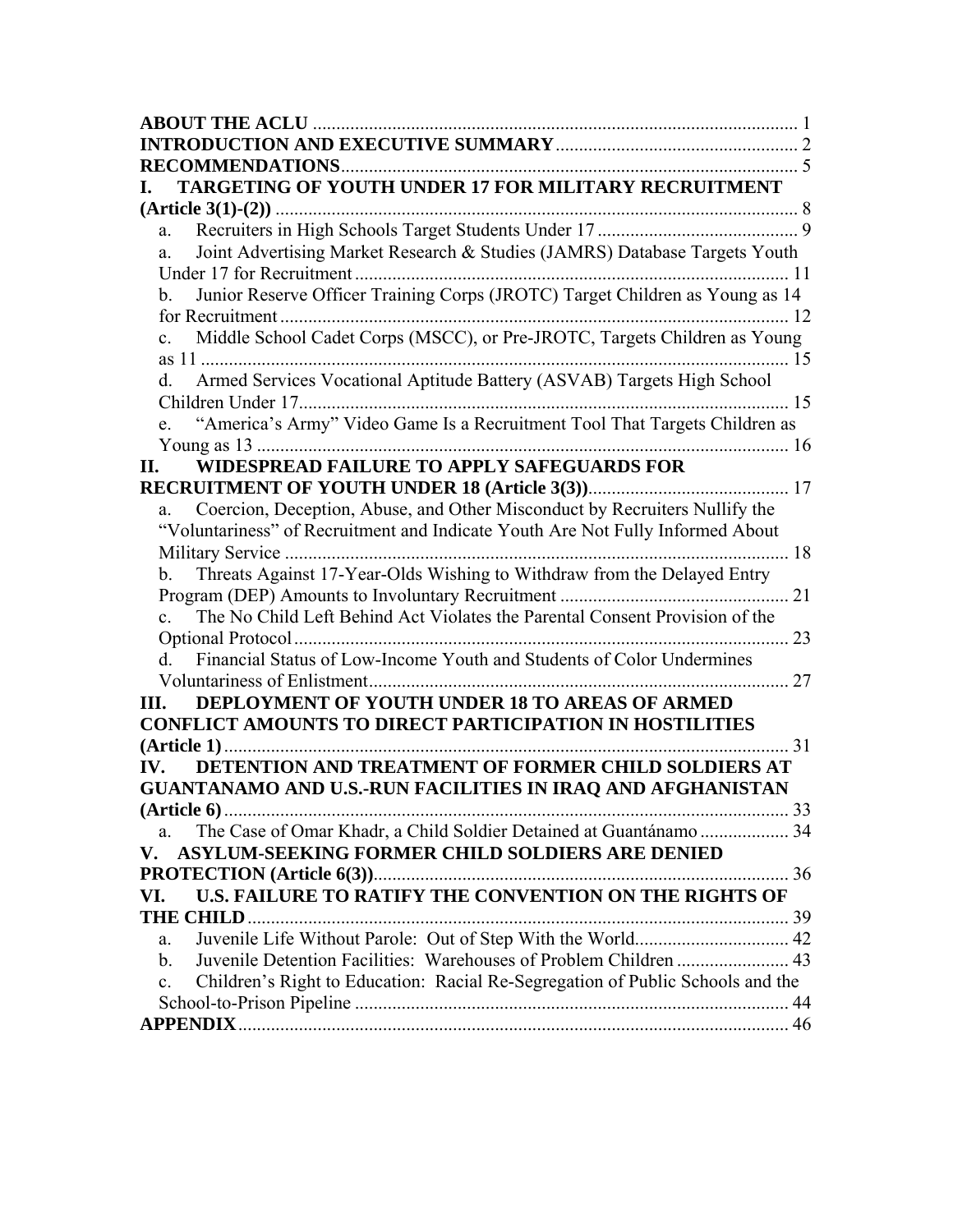#### **ABOUT THE ACLU**

<span id="page-2-0"></span>The American Civil Liberties Union ("ACLU") is a nationwide, nonprofit, nonpartisan organization dedicated to protecting human rights and civil liberties in the United States. The ACLU is the largest civil liberties organization in the country, with offices in 50 states and over 500,000 members. The ACLU was founded in 1920, largely in response to the curtailment of liberties that accompanied America's entry into World War I, including the persecution of political dissidents and the denial of due process rights for non-citizens. In the intervening decades, the ACLU has advocated to hold the U.S. government accountable to the rights protected under the U.S. Constitution and other civil and human rights laws. Since the tragic events of September 11, a core priority of the ACLU has been to stem the backlash against human rights in the name of national security.

In 2004, the ACLU created a Human Rights Program dedicated to holding the U.S. government accountable to universal human rights principles in addition to rights guaranteed by the U.S. Constitution. The ACLU Human Rights Program incorporates international human rights strategies into ACLU advocacy on issues relating to racial justice, national security, immigrants' rights, and women's rights.

The ACLU welcomes the opportunity to comment on the United States' compliance with the Optional Protocol on the Involvement of Children in Armed Conflict through this shadow report to the Committee on the Rights of the Child.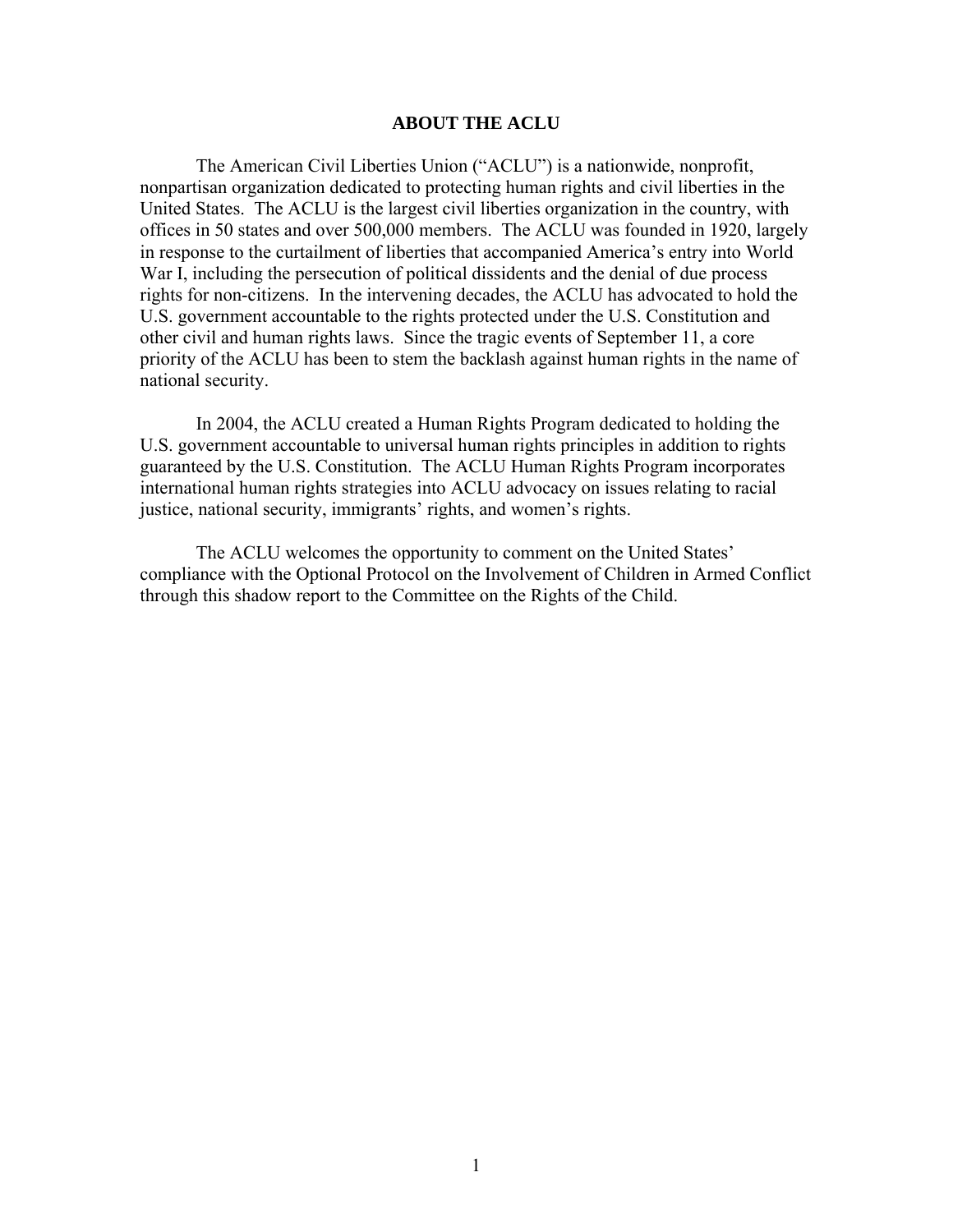#### **INTRODUCTION AND EXECUTIVE SUMMARY**

<span id="page-3-0"></span>The Optional Protocol on the Involvement of Children in Armed Conflict (Optional Protocol) is meant to safeguard the rights of children under 18 from military recruitment and deployment to war, and to guarantee basic protections to former child soldiers, whether they are seeking refugee protection in the United States or are in U.S. custody for alleged crimes.

The U.S. Senate ratified the Optional Protocol in December 2002. By signing and ratifying the Optional Protocol to the Convention on the Rights of the Child, the U.S. bound itself to comply with the obligations contained in the Optional Protocol. The Optional Protocol provides that the absolute minimum age for voluntary recruitment is 16 years old.<sup>[1](#page-3-1)</sup> It also instructs countries to set their own minimum age by submitting a binding declaration, and the United States entered a binding declaration raising this minimum age to  $17<sup>2</sup>$  $17<sup>2</sup>$  $17<sup>2</sup>$  Therefore, recruitment of youth ages 16 and under is categorically disallowed in the United States.

The Optional Protocol imposes special minimum safeguards for the recruitment of 17-year-olds, requiring that military recruitment activities directed at 17-year-olds be carried out with the consent of the child's parents or guardians.<sup>[3](#page-3-3)</sup> The Optional Protocol also requires that recruitment must be genuinely voluntary, and that the military must fully inform youth of the duties involved in military service.<sup>[4](#page-3-4)</sup> In addition, the Optional Protocol requires underage recruits to provide reliable proof of age prior to acceptance into military service.<sup>[5](#page-3-5)</sup> The Optional Protocol also requires the United States to take all feasible measures to ensure that 17-year-old members of the armed forces do not take part in hostilities.<sup>[6](#page-3-6)</sup>

Public schools serve as prime recruiting grounds for the military, and the U.S. military's generally accepted procedures for recruitment of high school students plainly violate the Optional Protocol. In its initial report to the U.N. Committee on the Rights of the Child, the U.N. body charged with monitoring compliance with the Optional Protocol, the U.S. Government claims that "[n]o one under age 1[7](#page-3-7) is eligible for recruitment."<sup>7</sup> In practice, however, the U.S. armed services regularly target children under 17 for military recruitment, heavily recruiting on high school campuses, in school lunchrooms, and in classes. Department of Defense instructions to recruiters, the U.S. military's collection of

<span id="page-3-1"></span><sup>&</sup>lt;sup>1</sup> Optional Protocol to the Convention on the Rights of the Child on the Involvement of Children in Armed Conflict, May 25, 2000, U.N. GAOR, U.N. Doc A/54/RES/263 (entered into force Feb. 12, 2002), art. 3(1)- (2).<br><sup>2</sup> Office of the U.N. High Commissioner for Human Rights, Ratifications and Reservations, Optional

<span id="page-3-2"></span>Protocol to the Convention on the Rights of the Child on the Involvement of Children in Armed Conflict, United States of America, Declaration (2005), para. (A).

<span id="page-3-3"></span><sup>&</sup>lt;sup>3</sup> Optional Protocol, *supra* note 1, at art. 3(3)(b).<br>
<sup>4</sup> *Id.*, art. 3(3)(a), 3(3)(c).<br>
<sup>5</sup> *Id.*, art. 1. 9(3)(d).<br>
<sup>6</sup> *Id.*, art. 1. 7. 1. 8 *nortment of State*, *Initial Benet of the l* 

<span id="page-3-4"></span>

<span id="page-3-6"></span><span id="page-3-5"></span>

<span id="page-3-7"></span> $17$  U.S. Department of State, Initial Report of the United States of America to the UN Committee on the Rights of the Child concerning the Optional Protocol to the Convention on the Rights of the Child on the Involvement of Children in Armed Conflict, UN Doc CRC/C/OPAC/USA/1, June 22, 2007, para. 21.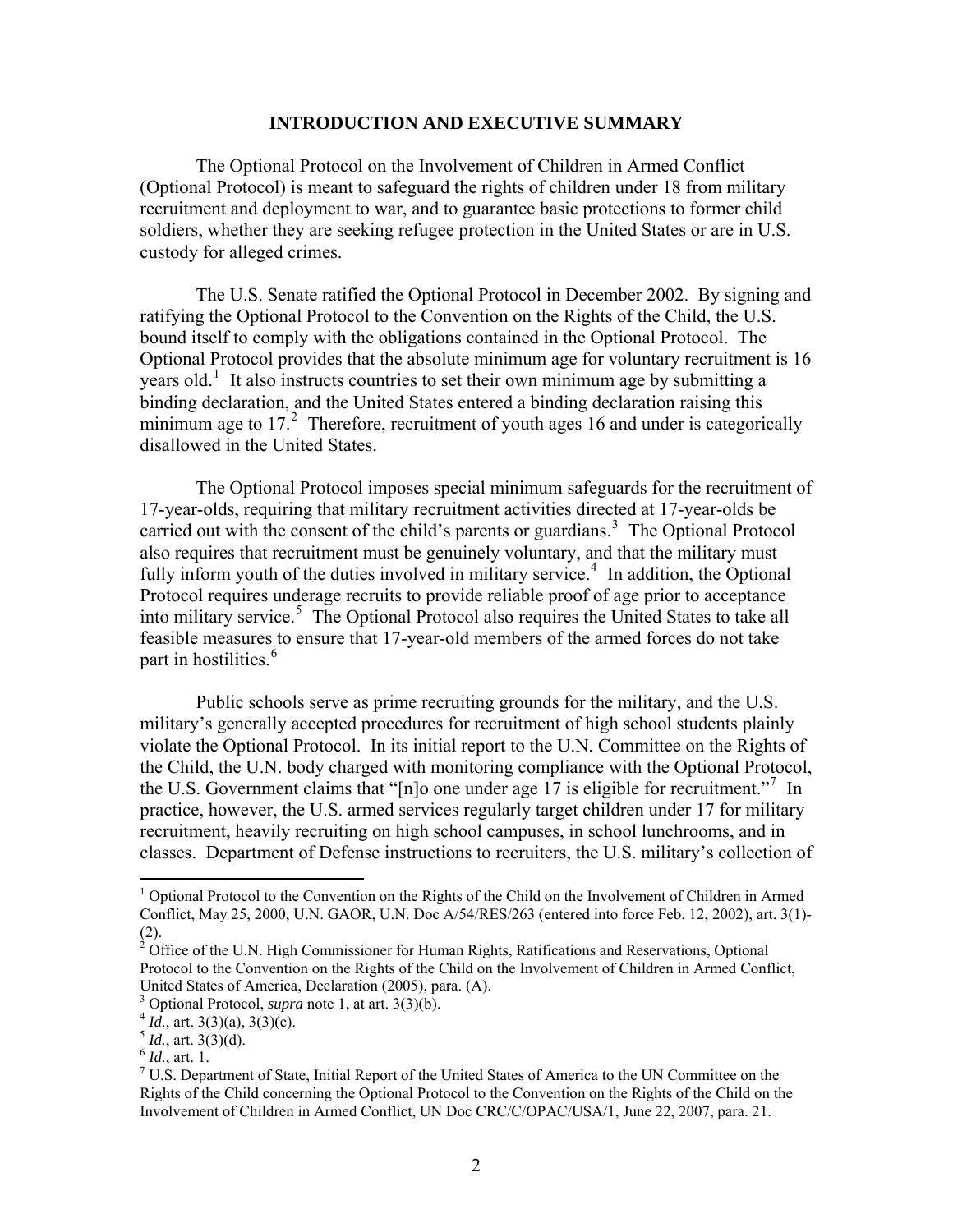information on hundreds of thousands of 16-year-olds, and military training corps for children as young as 11 reveal that students are targeted for recruitment as early as possible. By exposing children younger than 17 to military recruitment, the United States military violates the terms of the Optional Protocol.

U.S. military recruitment of youth under 18 also frequently violates the minimum safeguards required by the Optional Protocol. Wartime enlistment quotas have placed increased pressure on military recruiters to fill the ranks of the armed services. The added strain of fulfilling enlistment quotas necessary to carry out sustained U.S. military operations in Iraq and Afghanistan without reinstituting a draft has contributed to a rise in aggressive recruitment efforts and allegations of misconduct and abuse by recruiters, in contravention of the Optional Protocol. In the absence of a policy on implementation of the Optional Protocol, $\delta$  misconduct by recruiters often goes unchecked.

Heavy-handed recruitment tactics and misconduct by recruiters often render recruitment involuntary, and despite government and media reports documenting misconduct in recruitment of prospective enlistees under the age of 18, protections for students against abusive recruitment tactics remain weak. Recruiters threaten serious penalties to 17-year-old youth who have signed Deferred Entry contracts and subsequently changed their minds about enlisting, in some cases forcing these youth to report to basic training against their will. A provision of the federal No Child Left Behind Act forces schools to open their doors to recruiters and provide the military with students' information to undergo recruitment without parents' informed consent. The U.S. military's practice of targeting low-income youth and students of color for recruitment, in combination with exaggerated promises of financial rewards for enlistment, undermines the voluntariness of their enlistment.

The United States also fails to accord basic protections to former child soldiers from other countries. In the case of Omar Khadr, who has been in Department of Defense custody since he was 15 years old, the United States has detained the alleged child soldier at Guantánamo for a period of prolonged pretrial detention without charge; denied him access to legal counsel for over two years; reportedly subjected him to torture and other cruel, inhuman and degrading treatment; and denied him independent psychological assessment and treatment. The United States also has prosecuted Khadr in a substandard legal proceeding characterized by the withholding of exculpatory evidence from his defense counsel and the failure to meet internationally recognized standards for the trial of juveniles. In the cases of some former child soldiers who were victims of serious human rights abuses abroad and are seeking protection in the United States because they cannot return to a safe civilian life in their home countries, children are being excluded from protection under immigration provisions intended to bar those who victimized them.

<span id="page-4-0"></span><sup>8</sup> John T. Rawcliffe, *Child Soldiers: Legal Obligations and U.S. Implementation*, ARMY LAWYER , Sept. 2007 (stating that "The DOD has no formal directive or regulation governing the implementation of the Optional Protocol on Children in Armed Conflict").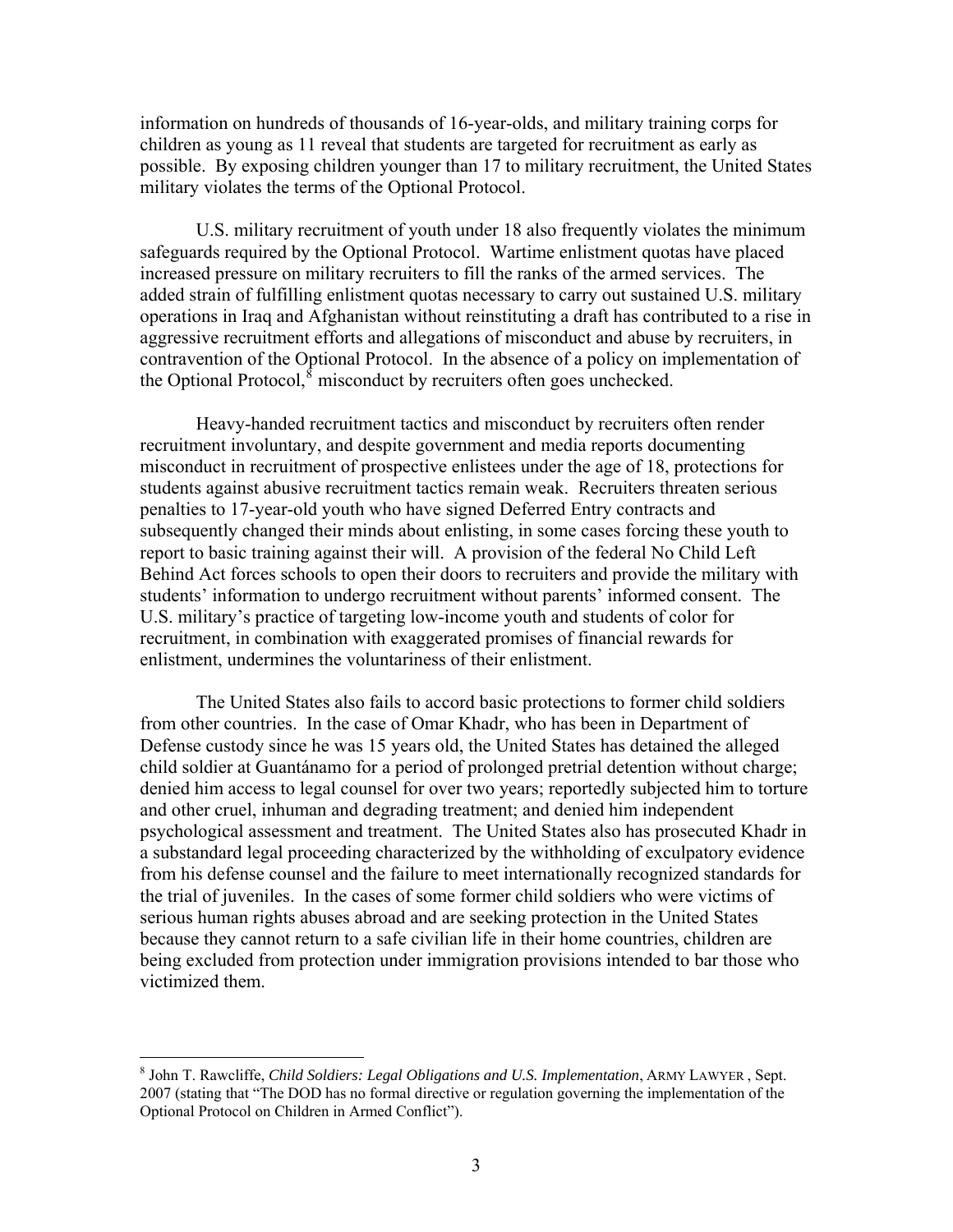The United States is not doing enough to comply with the Optional Protocol. The ACLU calls upon the United States to take immediate, meaningful action to bring its policies and practices on military recruitment of youth, treatment and prosecution of alleged child soldiers, and consideration of the asylum claims of former child soldiers, into compliance with the Optional Protocol.

A broader failure to recognize the importance of children's rights underlies the shortcomings of the United States' policies and practices on military recruitment of American youth and the U.S.'s failures to accord special protection to former child soldiers from abroad. The United States is one of only two countries in the world not to have ratified the Convention on the Rights of the Child (CRC), the most comprehensive treaty on children's rights. The CRC is the most universally accepted and least controversial human rights treaty that has been drafted or adopted, and yet the United States has failed to ratify it. Somalia, which for many years lacked a functioning central government, is the only other country in the United States' company in failing to recognize the critical importance of protecting children's human rights. If the United States is to assert leadership on human rights issues, it must join the rest of the world in ratifying the CRC.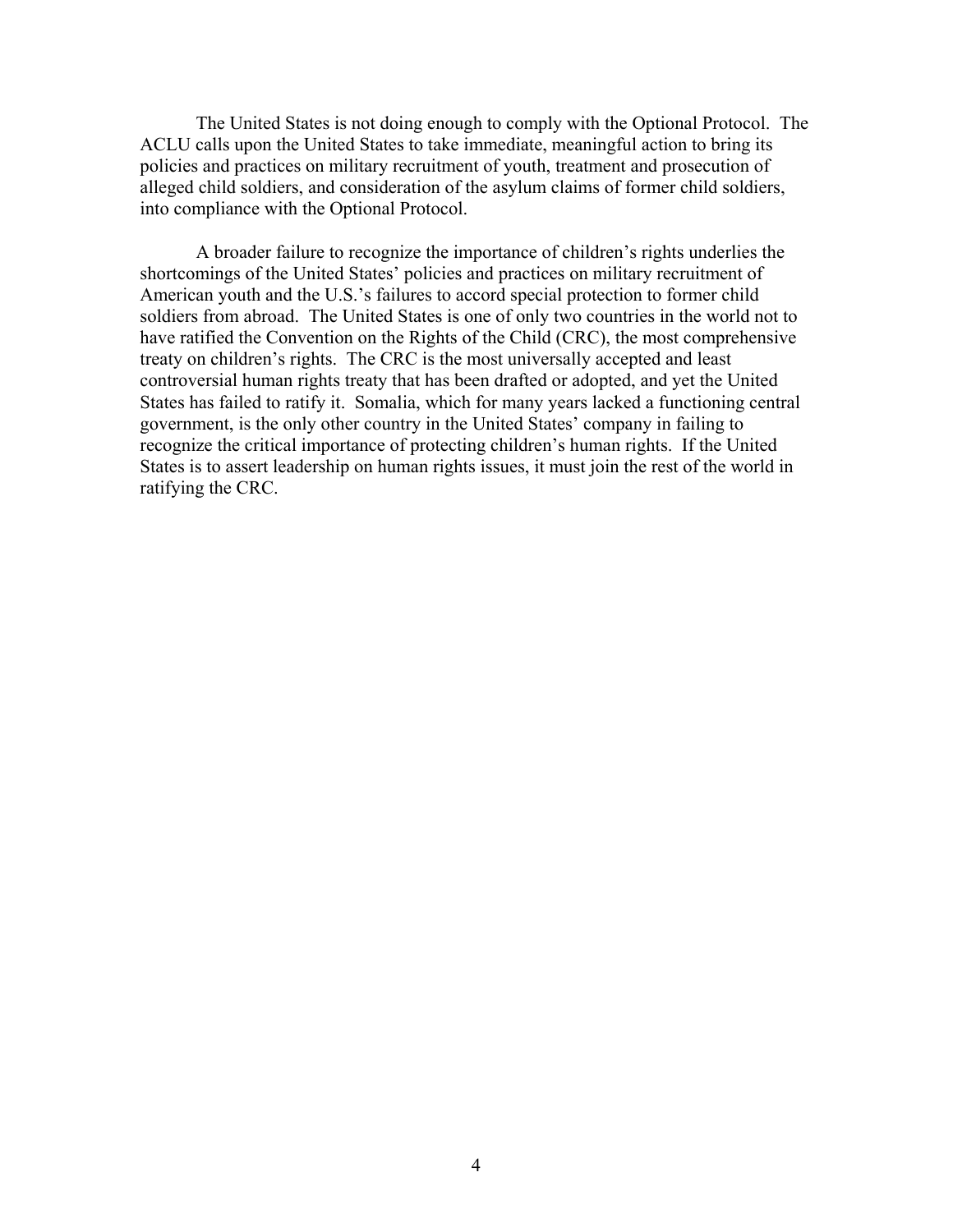#### **RECOMMENDATIONS**

<span id="page-6-0"></span>The ACLU calls upon the United States Government to take immediate, meaningful action to bring its policies and practices on military recruitment of youth; detention, treatment and prosecution of alleged child soldiers; and consideration of the asylum claims of former child soldiers, into compliance with the Optional Protocol. Article 6(1) of the Optional Protocol requires that "[e]ach State Party shall take *all necessary legal, administrative and other measures* to ensure the effective implementation and enforcement of the provisions of the present Protocol within its jurisdiction."<sup>[9](#page-6-1)</sup> Accordingly, the ACLU calls upon the United States to take the following measures to ensure compliance with the Optional Protocol.

#### *No Child Left Behind Act*

- Eliminate the military recruitment provision (Section 7908 of Title 20 U.S.C.) from the No Child Left Behind Act entirely, in order to disassociate military recruiter access to youth and their personal information from state education funding.
- In the alternative, reform the No Child Left Behind Act by building in safeguards that protect children from military recruitment in violation of the Optional Protocol:
	- o Amend Title 20 U.S.C. Section 7908 to create an effective opt-in procedure, rather than an opt-out procedure that places the onus on individual school districts to inform parents, and on parents and students to submit opt-out forms.
	- o Clarify local education agencies' responsibility to inform parents *and*  students of their right to opt out of the provision of their directory information to military recruiters.
	- o Lessen the "stick" in this provision of the No Child Left Behind Act by removing the threat of loss of federal education money to the state for failure of the school or the school district to provide recruiters access and information.
	- o Explicitly state that military recruiter access refers only to youth age 17 and above.

*Recruiter Abuse* 

- Create readily accessible grievance procedures for recruiter abuses.
- Apply meaningful punishments to recruiters who engage in abusive, harassing, or deceptive recruitment practices, including recruitment practices that violate the Optional Protocol or Department of Defense recruitment guidelines.

*JAMRS* 

<u>.</u>

- End the JAMRS database data mining program. Return the military's data collection power to levels set forth in the Selective Service program, as detailed in the Selective Service Act.
- In the alternative, build in safeguards that protect children from military recruitment in violation of the Optional Protocol:

<span id="page-6-1"></span><sup>&</sup>lt;sup>9</sup> Optional Protocol, *supra* note 1, at art.  $6(1)$  (emphasis added).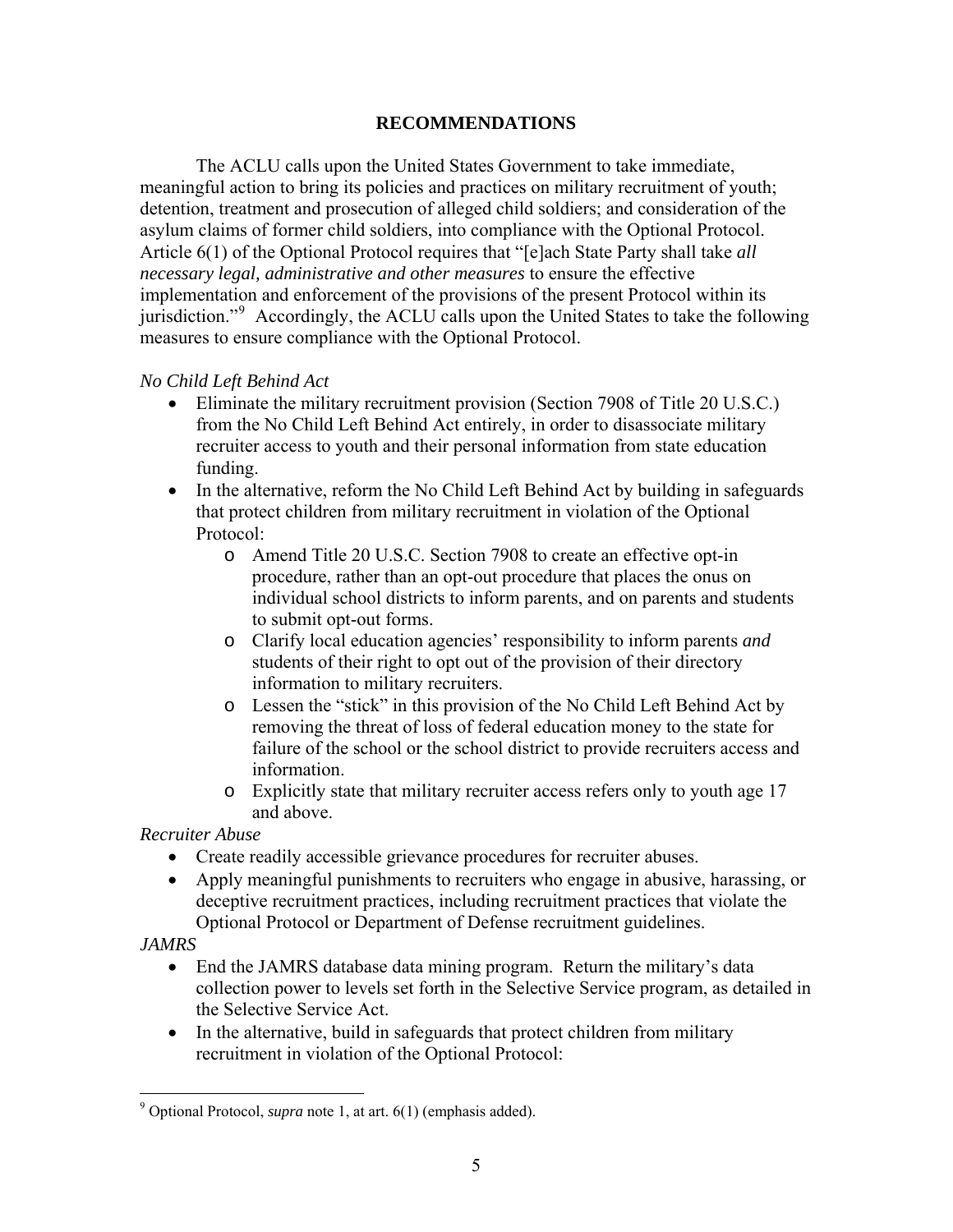- o Require that the Department of Defense cease collecting information about youth under 17 for recruitment purposes.
- o Require that the Department of Defense give notice to every youth whose name is entered into JAMRS recruitment databases that their information has been entered, and notify them of their right to opt out and instructions on how to do so.
- o Create a reporting requirement for the Department of Defense, requiring quarterly reporting to Congress detailing the number of persons entered into the JAMRS database, sources of information, process by which information is obtained, and monies spent on data acquisition.
- o Require that all recruitment materials and advertisements printed, online, on television, and in other media include prominent information on the opt-out procedure.
- o Create a military "do not call list" that includes an online and telephone opt-out procedure.
- o Prohibit the Department of Defense from collecting data on potential recruits' race and ethnicity, and prohibit the use of racially and ethnicallytargeted recruitment advertisements.

*Delayed Entry Program (DEP)* 

- Require that all Delayed Entry Program materials include *prominent* notice that there is no obligation to enlist and require DEP program participants to sign a statement that prominently informs signers that there is no obligation to enlist.
- Create clearer, more prominent, and more readily accessible grievance procedures for recruiter abuses.
- Strengthen the penalty against recruiters who coerce, lie to, or deceive potential recruits about the DEP and other enlistment factors.
- Create a "Recruit's Bill of Rights" that recruiters must publicize and post in recruitment stations. The Bill of Rights should detail opt-out procedures and the right not to enlist.

*ASVAB* 

- Create opt in/opt out rights for students taking the ASVAB by giving each individual student the authority to decide if his or her information will be kept private or be given to the military for recruitment purposes.
- Require that each individual student who takes the ASVAB be informed that the test is not mandatory and that their school or principal has the authority to determine the privacy level of student information by printing said information prominently on the exam.

*Recommendations to Local Departments of Education and School Boards* 

- Create a transparent, system-wide policy governing military recruitment in public schools to defend students' and parents' right to withhold information from the military, limit military recruiter access to high school campuses, protect student safety, and ensure educational integrity.
- Local departments of education should clearly inform public high school students about their rights in relation to military recruitment, protect students from coercive military recruiter practices, and consistently enforce its procedures and guidelines across the district.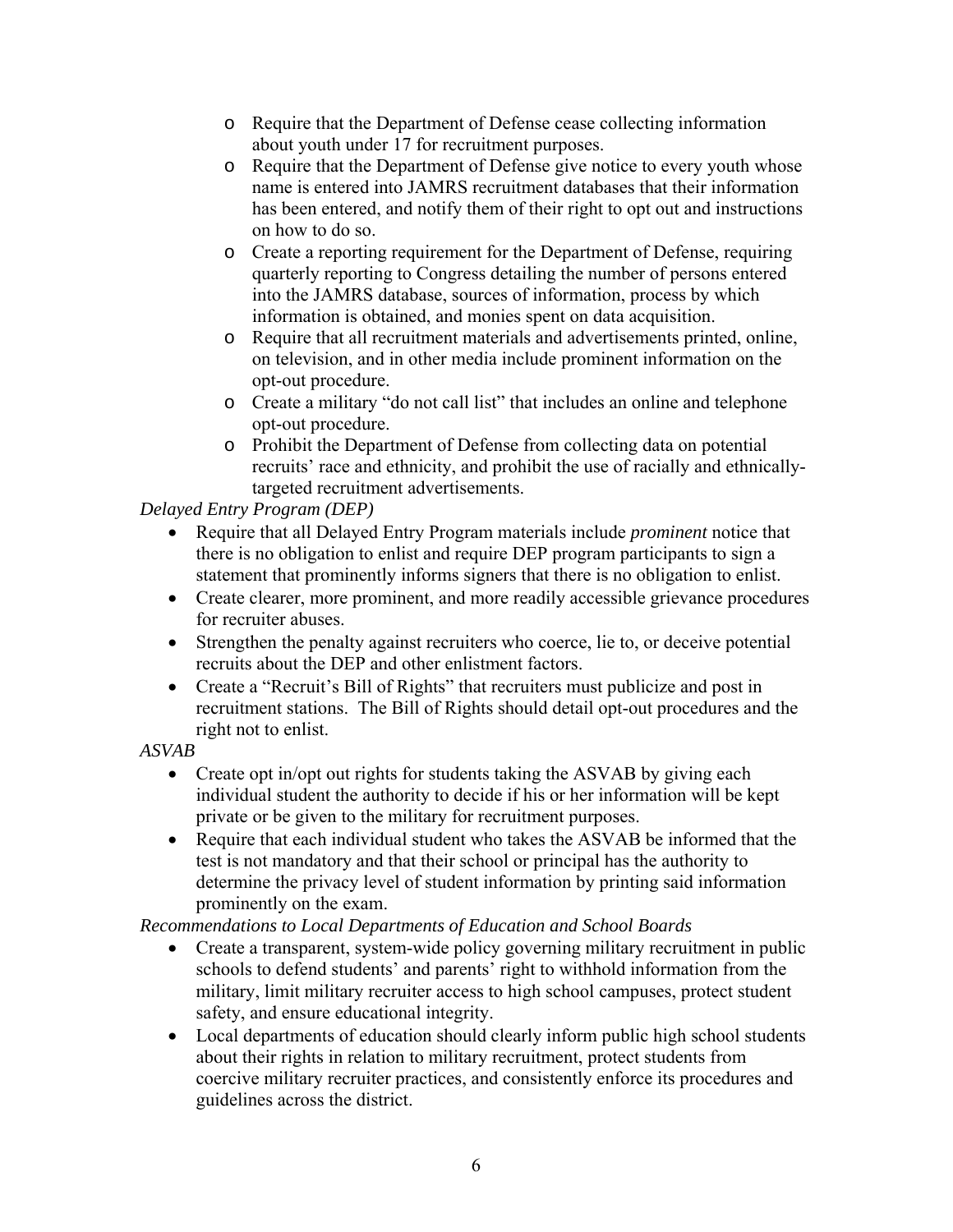*Implementation of and Training on the Optional Protocol* 

• Incorporate the Optional Protocol standards in all military recruitment training, including in military recruitment handbooks.

*Detention and Treatment of Former Child Soldiers at Guantánamo and U.S. Facilities in Iraq and Afghanistan* 

- Incorporate into military policies internationally recognized standards regarding the detention and treatment of child soldiers including providing them all appropriate assistance for their physical and psychological recovery and their social reintegration.
- Refrain from the use of military commissions to try children under the age of 18.
- Ensure that the prosecution and trial of child soldiers for alleged crimes is a matter of last resort and, consistent with universal standards of juvenile justice, is able to assess their culpability relative to their need for rehabilitation.
- Devise and disseminate a clear policy on the treatment and handling of juveniles in U.S. custody.
- Create special programs for rehabilitation, support, and social reintegration for former child soldiers.

*Asylum-Seeking Child Soldiers* 

- Cease detaining in immigration detention facilities children who have been recruited or used as child soldiers.
- Ensure that the principle of non-refoulement is a primary consideration taken into account in the decision-making process regarding repatriation of a former child soldier.
- Ensure that asylum-seeking former child soldiers are not categorically excluded from asylum.
- The Department of Homeland Security, Department of State, and Department of Justice should recognize defenses to the persecutor bar for former child soldiers. Such defenses should include exceptions for duress, lack of direct involvement in persecution, and age at the time of conscription.
- Ensure that all legislation and regulations pertaining to asylum-seeking child soldiers and recruiters of child soldiers provides for an individual determination of the inadmissibility or deportability in each asylum case of a former child soldier, taking into account their youth, the involuntariness of their conscription, circumstances of duress, or any other circumstances that might exculpate them.
- Carefully assess the situation of asylum-seeking former child soldiers and provide them with immediate, culturally and child sensitive multidisciplinary assistance for their physical and psychological recovery and their social reintegration in accordance with Article 6(3) of the Optional Protocol.

*Ratification of the Convention on the Rights of the Child* 

• The ACLU calls upon the United States to ratify the Convention on the Rights of the Child.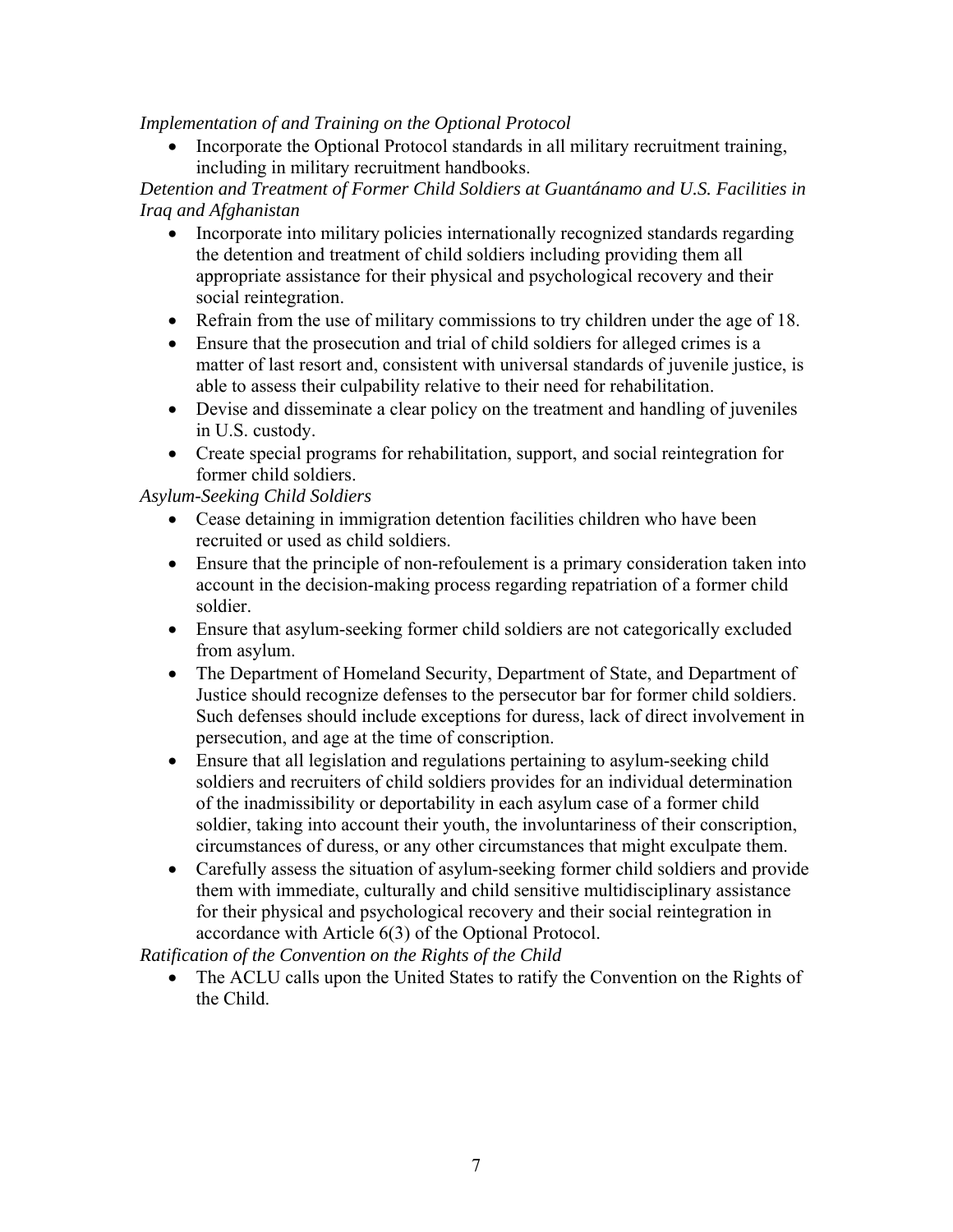#### <span id="page-9-0"></span>**I. TARGETING OF YOUTH UNDER 17 FOR MILITARY RECRUITMENT (Article 3(1)-(2))**

The United Nations proposed the Optional Protocol to establish 18 as the minimum age for all recruitment or service in the armed forces. The United States and several other countries opposed the proposal and lobbied for a watered-down version of the Optional Protocol that would allow countries to establish their own minimum age for recruitment.<sup>[10](#page-9-1)</sup> Accordingly, when it ratified the Optional Protocol, the U.S. submitted a binding declaration setting 17 as the absolute minimum age for voluntary military recruitment,  $\frac{11}{11}$  $\frac{11}{11}$  $\frac{11}{11}$  although 18 is the preferable international minimum standard for recruitment. As of 2004, 54 of the 77 countries that had then ratified the Optional Protocol had taken the "straight-eighteen" position, setting 18 as the minimum age for recruitment in these countries.<sup>[12](#page-9-3)</sup> The U.N. Committee on the Rights of the Child also advocates the straight-18 standard.<sup>[13](#page-9-4)</sup>

And yet the U.S. armed services regularly target children under 17 for military recruitment. The U.S. military heavily recruits on high school campuses, targeting students for recruitment as early as possible and generally without limits on the age of students they contact. Despite a lawsuit challenging its identification of eleventh-grade high school students for recruitment, the Department of Defense's central recruitment database continues to collect information on 16-year-olds for recruitment purposes.<sup>[14](#page-9-5)</sup> The Junior Reserve Officer Training Corps (JROTC), mandatory for students in some schools, provides military training to children as young as 14 and heavily recruits its cadets.<sup>[15](#page-9-6)</sup> The pre-JROTC, or Middle School Cadet Corps (MSCC), operates in middle

<span id="page-9-1"></span><sup>&</sup>lt;sup>10</sup> Wojcik et al., *International Legal Developments in Review: 1999 Public International Law, Human Rights*, 34 INT'L LAW 761, 771 (2000) (describing U.S. participation in working group drafting the Optional Protocol during which the U.S. and several other governments opposed any restriction on use of minors who volunteer for military service despite the Optional Protocol's call for "government measures and international assistance to demobilize and rehabilitate former child soldiers, and to reintegrate them into society"); Comm. on Military Affairs and Justice, "The Minimum Age of Military Service in Connection with the Proposed Optional Protocol to the International Convention on the Rights of the Child," 55 Record of the Association of the Bar of the City of New York 264, 274 (2000).<br><sup>11</sup> Ratifications and Reservations, Optional Protocol, *supra* note 2, at para. (A).

<span id="page-9-3"></span><span id="page-9-2"></span><sup>&</sup>lt;sup>12</sup> Lila A. Hollman, *Children's Rights and Military Recruitment on High School Campuses*, 13 U.C. DAVIS J. INT'L L. & POL'Y 217, 233 (2007). As of April 2008, 120 countries had ratified or acceded to the Optional Protocol. Office of the U.N. High Commissioner for Human Rights, Ratifications and Reservations, Optional Protocol to the Convention on the Rights of the Child on the Involvement of Children in Armed Conflict.

<span id="page-9-4"></span><sup>&</sup>lt;sup>13</sup> The Optional Protocol notes, "State Parties shall raise in years the minimum age for the voluntary recruitment of person into their national armed forces from...[fifteen]...and recognizing that under the Convention persons under the age of 18 are entitled to special protection." Optional Protocol, *supra* note 1, at art. 3(1). In its Recommendations on Children in Armed Conflict, the CRC recalled "its major recommendation on the fundamental importance of raising the age of all forms of recruitment of children into the armed forces to eighteen years and the prohibition of their involvement in hostilities." CRC Recommendations on Children in Armed Conflict, U.N. Doc CRC/C/80, (1998), para. 5.

<span id="page-9-5"></span><sup>&</sup>lt;sup>14</sup> See, e.g. Privacy Act of 1974, 72 Fed. Reg. 952, 954; New York Civil Liberties Union, Press Release, "To Settle NYCLU Lawsuit, Defense Department Reforms Student Military Recruiting Database," Jan. 9,

<span id="page-9-6"></span><sup>2007,</sup> *available at* http://milrec.nyclu.org/archive/00000016.html. 15 See, e.g. Jennifer Wedekind, *The Children's Crusade: Military Programs Move into Middle Schools to Fish for Future Soldiers*, IN THESE TIMES, June 3, 2005; Karen Houppert, *Who's Next?*, THE NATION, Aug.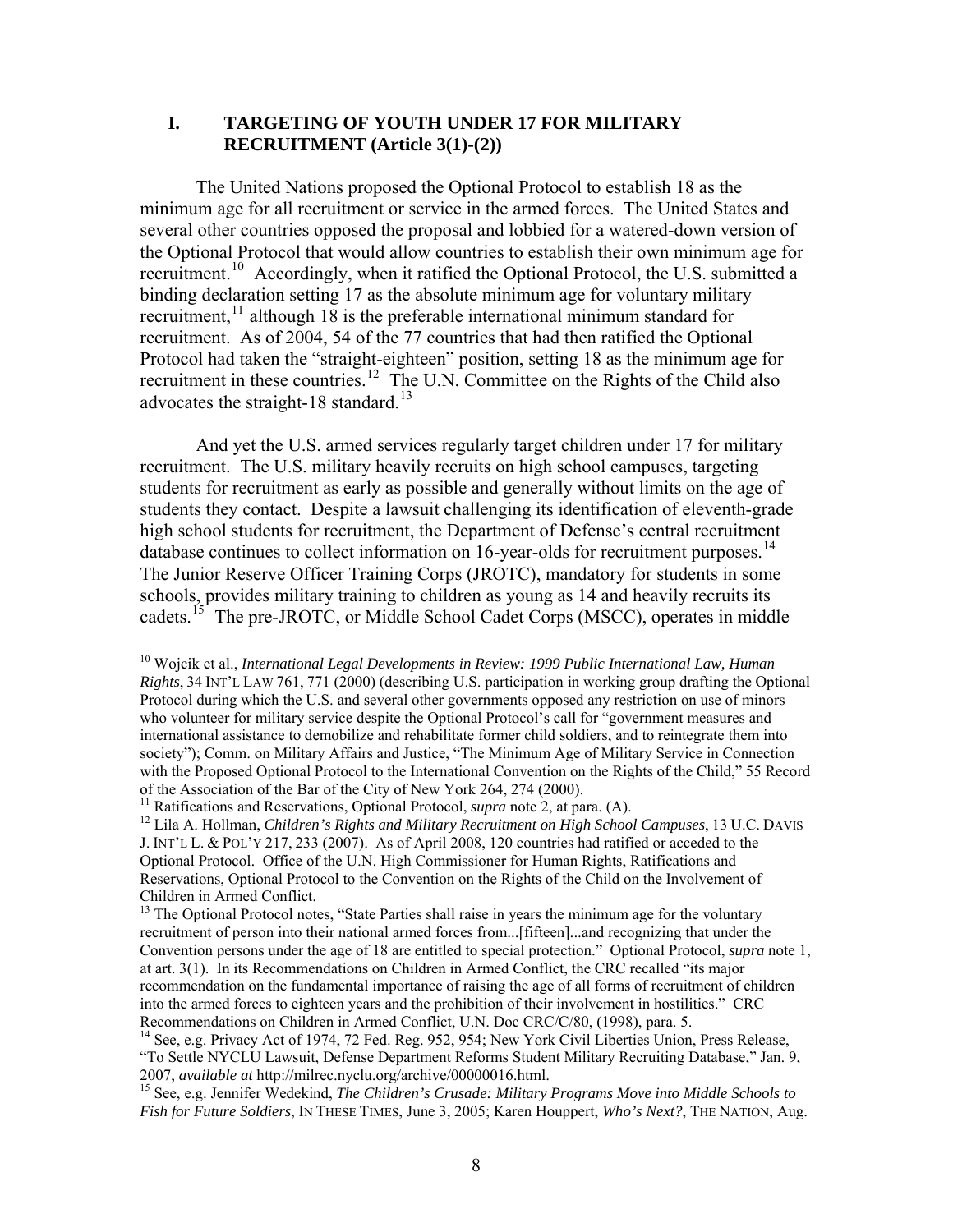<span id="page-10-0"></span>schools and junior high schools, targeting children as young as 11 for recruitment activities.<sup>[16](#page-10-1)</sup> The Army administers its Armed Services Vocational Aptitude Battery (ASVAB) exam, also used to target students for recruitment, on 16-year-olds who are in the eleventh grade.<sup>[17](#page-10-2)</sup> A video game explicitly marketed to children as young as 13 serves as a recruitment tool for the  $Army.<sup>18</sup>$  $Army.<sup>18</sup>$  $Army.<sup>18</sup>$ 

#### **a. Recruiters in High Schools Target Students Under 17**

In its report to the Committee, the U.S. Government claims that "[n]o one under age 17 is eligible for recruitment."<sup>[19](#page-10-4)</sup> However, high school recruiters begin contacting and heavily recruiting prospective recruits well before they sign enlistment contracts or Delayed Entry Program contracts at the age of 17. The U.S. military's recruitment policies, practices, and strategies explicitly target students under 17 for recruitment activities on high school campuses, in violation of the Optional Protocol. The U.S. Army Recruiting Command's "School Recruiting Program Handbook," distributed to the Army's over 10,600 recruiters<sup>[20](#page-10-5)</sup> to provide guidance on recruitment in secondary schools, directs recruiters to approach high school students as early as possible. The handbook instructs recruiters to target students before they are high school seniors (in general, seniors are 17 years old): "Remember, first to contact, first to contract...that doesn't just mean seniors or grads.... If you wait until they're seniors, it's probably too late."<sup>[21](#page-10-6)</sup>

A study of recruitment of youth commissioned by the Department of Defense's Joint Advertising and Marketing Research and Studies (JAMRS) notes that recruiters are assigned *all* the students at a given high school, not just those age 17 and over. The report summarizes recruitment procedures as follows: "Within a Service, each recruiter has an exclusive geographic zone usually defined in terms of specific high schools and the areas those schools serve. For example, a specific…recruiter is assigned responsibility for *all* youth attending a specific high school and for the geographic area where those youth live." $2^2$ 

Once recruiters are inside their assigned high schools, the U.S. Army Recruiting Command instructs recruiters to "effectively penetrate the school market," and to "[b]e so

 <sup>25, 2005;</sup> National Network Opposing Militarization of Youth, *JROTC*, *available at*

http://www.nnomy.org/joomla/index.php?option=com\_content&task=view&id=22&Itemid=47.

<span id="page-10-3"></span>

<span id="page-10-2"></span><span id="page-10-1"></span><sup>&</sup>lt;sup>16</sup> Wedekind, *Id.*<br><sup>17</sup> See, e.g. Houppert, *supra* note 16.<br><sup>18</sup> See, e.g. Josh White, *It's a Video Game, and an Army Recruiter*, WASH. POST, May 27, 2005, at A25; Jacob Hodes & Emma Ruby-Sachs, *'America's Army' Targets Youth*, THE NATION, Aug. 23, 2002; Seth

<span id="page-10-5"></span><span id="page-10-4"></span><sup>&</sup>lt;sup>19</sup> U.S. Department of State, Initial Report, *supra* note 7, at para. 21.<br><sup>20</sup> United States Government Accountability Office (GAO), *DOD and Services Need Better Data to*<br>*Enhance Visibility Over Recruiter Irregulariti* 

<span id="page-10-6"></span><sup>&</sup>lt;sup>21</sup> U.S. Army Recruiting Command, *School Recruiting Program Handbook*, USAREC Pamphlet 350-13, p. 3, para. 2-2(n), Sept. 1, 2004, *available at*

<span id="page-10-7"></span> $^{22}$  NATIONAL ACADEMY OF SCIENCES, COMMITTEE ON THE YOUTH POPULATION AND MILITARY RECRUITMENT, PAUL R. SACKETT & ANN S. MAVOR, EDS., ATTITUDES, APTITUDES, AND ASPIRATIONS OF AMERICAN YOUTH: IMPLICATIONS FOR MILITARY RECRUITMENT 235 (2003) (emphasis added).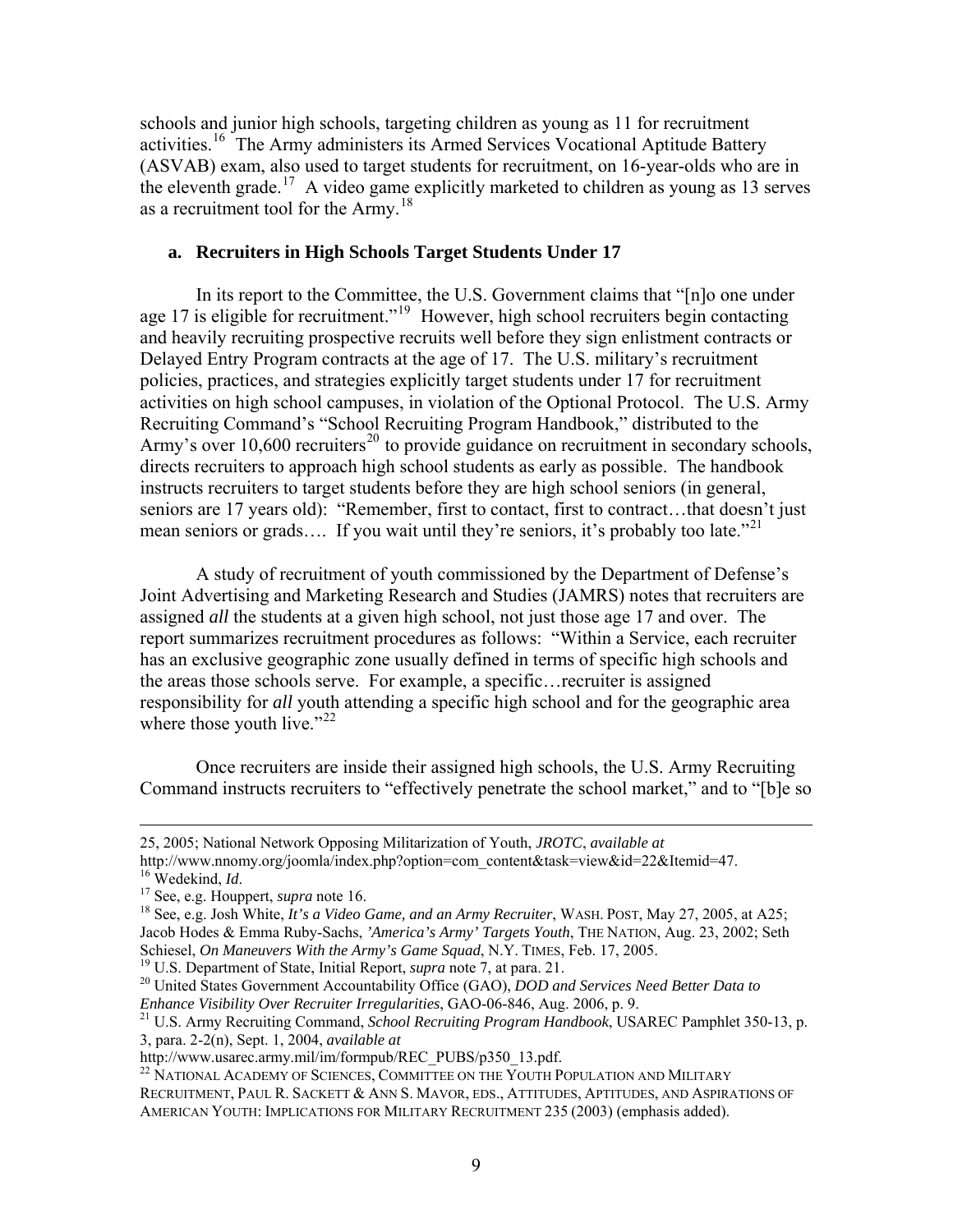helpful and so much a part of the school scene that you are in constant demand," with the goal of "school ownership that can only lead to a greater number of Army enlistments."<sup>[23](#page-11-0)</sup> The "School Recruiting Program Handbook" also instructs Army recruiters in high schools to offer their services as assistant football, basketball, track, baseball, or wrestling coaches, to "offer to be a chaperon or escort for homecoming activities and coronations," to "[d]eliver donuts and coffee for the faculty once a month," to participate visibly in Hispanic Heritage and Black History Month activities, to "get involved with local Boy Scout troops," to "offer to be a timekeeper at football games," to "serve as test proctors," to "eat lunch in the school cafeteria several times each month," to "[a]ttend as many school holiday functions or assemblies as possible," and to befriend student leaders, such as the student president or the captain of the football team, whom recruiters can develop into "COIs" (centers of influence) that can encourage other students to enlist.<sup>[24](#page-11-1)</sup>

The reported tactics of military recruiters reflect the methods the Army touts in its handbook. For instance, one military recruiter in Los Angeles, **California** reportedly does push-ups with students during physical education classes, plays in faculty basketball games, and distributes key chains, T-shirts and posters stating "Think of Me as Your New Guidance Counselor" in the school lunchroom.<sup>[25](#page-11-2)</sup> At another California high school, one teacher reported that military recruiters offered to buy students' prom tickets if they sign up for information about enlisting, attend school dances and faculty meetings, and at times receive permission from teachers to address their classes during class time.<sup>[26](#page-11-3)</sup> Romy Chowdhury, a recent graduate of Thomas Edison high school in **New York**, told the New York Civil Liberties Union, "At least twice a week I'd see recruiters coming into the guidance office talking to us about the military and giving us bags, cups, squishy balls, etc. promoting the Marine and Army slogans… We have enough to worry abou t our education that we don't need to also be worried about military recruiters talking to u s. They really should not be there."<sup>[27](#page-11-4)</sup>

All of the above described activities amount to recruitment, and yet the Army's recruiting handbook contains no instructions to limit recruitment activities to youth age 17 and over. Instead, recruiters are encouraged to target the entire high school population, grooming prospective recruits as early as possible.

 The ACLU has documented numerous cases of recruitment targeting children under 17 in violation of the Optional Protocol. Many of these cases have been documented in New York and California, two of the most populous states in the U.S. with large numbers of minority high school students. For instance, Los Angeles County, California is the single county in the United States with the largest number of Army

<span id="page-11-0"></span><sup>23</sup> U.S. Army Recruiting Command, *School Recruiting Program Handbook*, *supra* note 22, at p. 2, para. 1-  $4(c)$ , 2-2(c).<br><sup>24</sup> Houppert, *supra* note 16.

<span id="page-11-3"></span><span id="page-11-2"></span><span id="page-11-1"></span><sup>&</sup>lt;sup>25</sup> Erika Hayasaki, *Military Recruiters Targeting Minority Teens*, L.A. TIMES, Apr. 5, 2005.<br><sup>26</sup> Id.<br><sup>27</sup> New YORK CIVIL LIBERTIES UNION AND MANHATTAN BOROUGH PRESIDENT SCOTT STRINGER, WE

<span id="page-11-4"></span>WANT YOU(TH)!: CONFRONTING UNREGULATED MILITARY RECRUITMENT IN NEW YORK CITY PUBLIC SCHOOLS 18 (Sept. 2007) *available at*

http://www.nyclu.org/files/we\_want\_youth\_milrec\_report\_090607.pdf.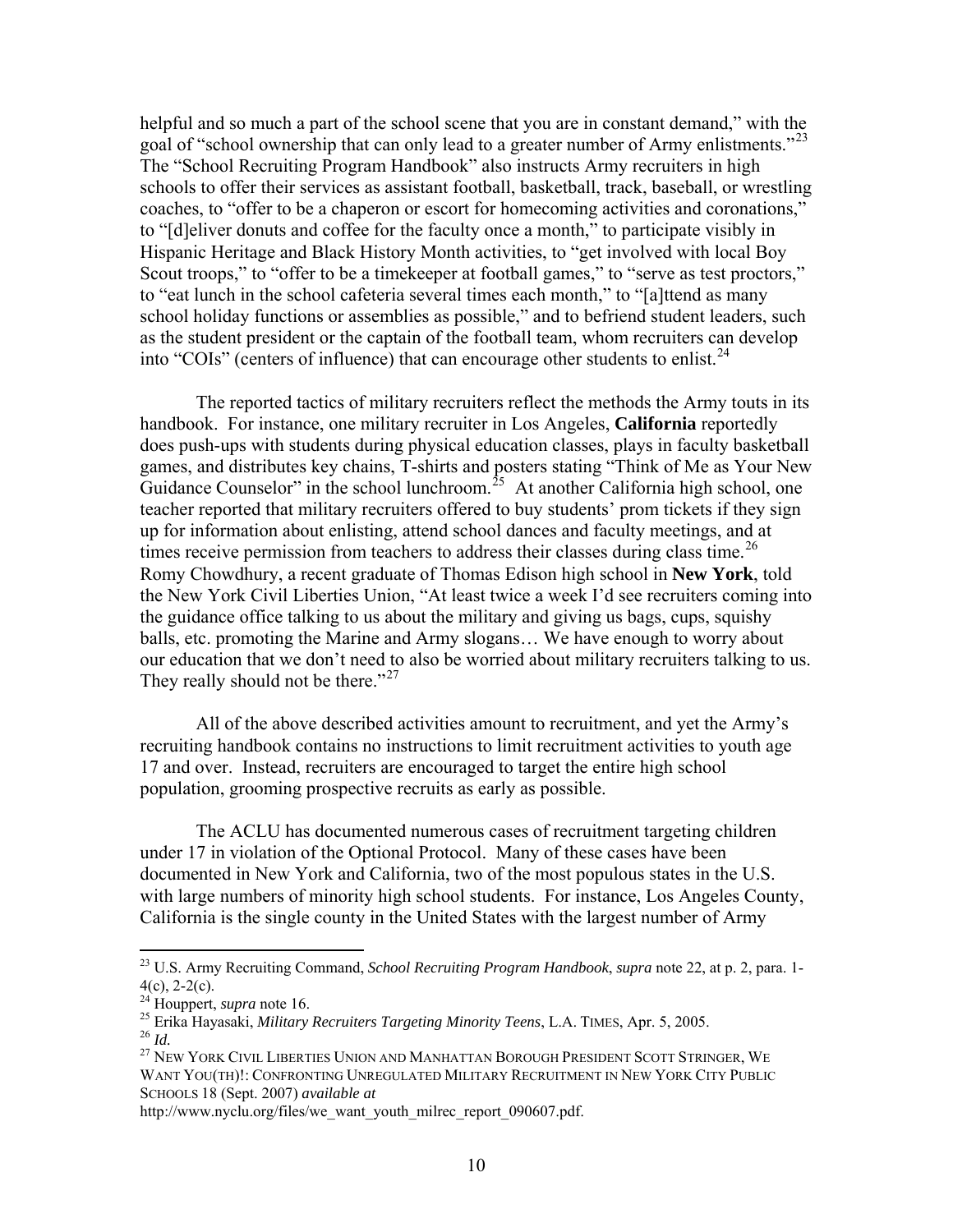<span id="page-12-0"></span>recruits,[28](#page-12-1) and in Los Angeles Unified School District, the vast majority of students are non-white (91 percent) and low-income (74.8 percent).<sup>[29](#page-12-2)</sup> New York City, in which lowincome students account for 51 percent of students in high schools citywide and 71 percent of high school students are black or Latino, contains three of the nation's top 32 counties for Army enlistment.<sup>[30](#page-12-3)</sup>

In a survey of nearly 1,000 ninth-, tenth-, eleventh- and twelfth-graders at 45 **New York City** high schools, the New York Civil Liberties Union and the Office of Manhattan Borough President Scott Stringer, in conjunction with the "Students or Soldiers? Coalition," found that more than one in five respondents (21 percent) at selected schools reported the use of class time by military recruiters.<sup>[31](#page-12-4)</sup> The surveyed students were equally distributed among ninth-, tenth-, eleventh- and twelfth-graders (typically ages 14 to 17).<sup>[32](#page-12-5)</sup> Survey results also showed that 13 percent of respondents reported seeing military recruiters in their schools at least once a week, and 35 percent of respondents indicated that military recruiters have access to multiple locations within their schools, such as hallways and classrooms.<sup>[33](#page-12-6)</sup>

#### **a. Joint Advertising Market Research & Studies (JAMRS) Database Targets Youth Under 17 for Recruitment**

While the U.S. claims in its report to the Committee that "[n]o one under age 17 is eligible for recruitment,"[34](#page-12-7) the Department of Defense's central recruitment database, the Joint Advertising Market Research & Studies database (JAMRS), collects information on 16-years-olds who are in the eleventh grade, not only those who have reached the age of  $17^{35}$  $17^{35}$  $17^{35}$ 

In 2005, the Pentagon announced in the Federal Register the existence of the JAMRS database, a massive registry of 30 million Americans between the ages of 16 and 25 maintained for recruitment purposes. It is believed to be the largest repository of information concerning 16- to 25-year-olds. In addition to directory information such as

<span id="page-12-1"></span><sup>28</sup> National Priorities Project, *Top 100 Counties by Number of Army Recruits*, *2006*, Dec. 22, 2006, *available at* http://www.nationalpriorities.org/charts/Top-100-counties-by-number-of-Army-recruits-2006.html.

<span id="page-12-2"></span><sup>29</sup> ACLU, RACE & ETHNICITY IN AMERICA: TURNING A BLIND EYE TO INJUSTICE, SHADOW REPORT SUBMITTED TO THE COMMITTEE ON THE ELIMINATION OF ALL FORMS OF RACIAL DISCRIMINATION (CERD)

<span id="page-12-4"></span><span id="page-12-3"></span><sup>150 (</sup>DEC. 2007) *available at http://www.aclu.org/pdfs/humanrights/cerd\_full\_report.pdf.*<br><sup>30</sup> National Priorities Project, *Top 100 Counties by Number of Army Recruits*, 2006, *supra* note 29.<br><sup>31</sup> NEW YORK CIVIL LIBERTIE WANT YOU(TH)!, *supra* note 28, at p. 4. The survey was also conducted by the "Students or Soldiers? Coalition," including the New York Civil Liberties Union (NYCLU), the Ya-Ya (Youth Activists-Youth Allies) Network, New York City United for Peace and Justice (NYC UFPJ), and the New York Collective of Radical Educators (NYCoRE).<br><sup>32</sup> Id. at 15.

<span id="page-12-8"></span><span id="page-12-7"></span>

<span id="page-12-6"></span><span id="page-12-5"></span> $^{33}$  *Id.* at 20, 22.<br><sup>34</sup> U.S. Department of State, Initial Report, *supra* note 7, at para. 21.<br><sup>35</sup> Privacy Act of 1974, 72 Fed. Reg. 952, 954 (stating that the age categories of individuals covered by the JAMRS system includes "Young adults aged 16 to 18"). *See also* New York Civil Liberties Union, Press Release, *To Settle NYCLU Lawsuit*, supra note 15.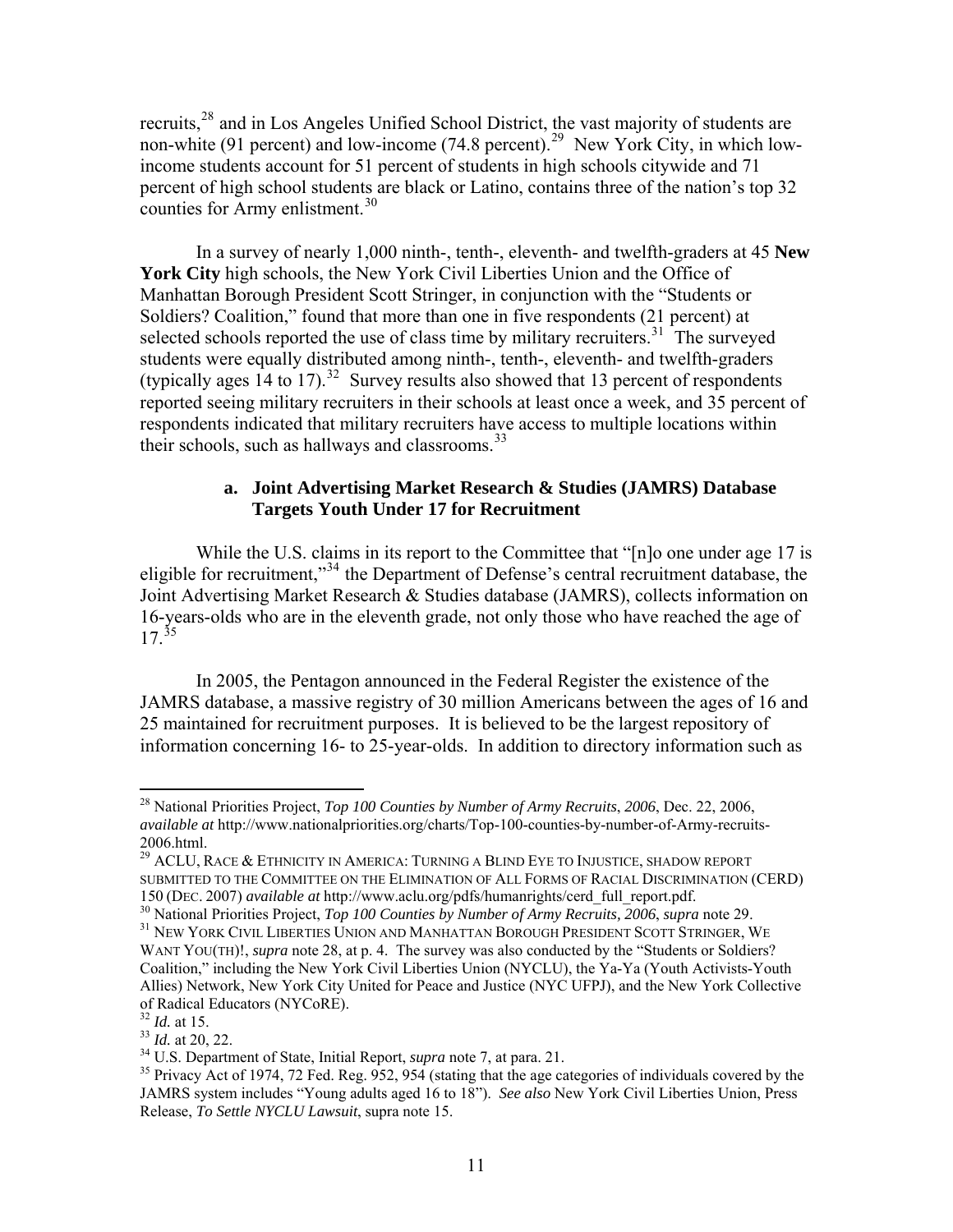<span id="page-13-0"></span>name, home address, and home telephone number obtained by recruiters from high schools, JAMRS also includes e-mail addresses, grade point averages, college intentions, height and weight information, schools attended, courses of study, military interests, and racial and ethnic data obtained from a variety of public and private sources.<sup>[36](#page-13-1)</sup> The regulation creating JAMRS states the purpose of the database is to assist the armed services in their "direct marketing recruiting efforts."<sup>[37](#page-13-2)</sup>

In 2006, the **New York** Civil Liberties Union sued the Department of Defense, claiming that it had violated the privacy rights of students by distributing information gathered for military recruitment purposes to private contractors and employing unnecessarily aggressive recruitment tactics. The ACLU also argued that the database's inclusion of information about students at least as young as 16 violated a U.S. law limiting the Department of Defense to collecting information only on individuals ages 17 or older or in the eleventh grade or higher.<sup>[38](#page-13-3)</sup>

 As a result of the New York Civil Liberties Union's efforts, the Department of Defense agreed to reform its recruitment database. Under the terms of a settlement agreement, the Department of Defense agreed to "stop disseminating student information to law enforcement, intelligence or other agencies and instead limit use of the JAMRS database to military recruiting; limit to three years the time [the Department of Defense] retains student information; stop collecting student Social Security numbers; stop collecting information about students younger than 16; establish and clarify procedures by which students can block the military from entering information about them in the database and have their information removed."<sup>[39](#page-13-4)</sup> Despite the lawsuit, the Department of Defense refused to cease collecting information about students' race and ethnicity.<sup>[40](#page-13-5)</sup>

While the Department of Defense agreed to stop collecting information about 15 year-olds, it refused to cease collecting information about 16-year-olds. As a result, the JAMRS database continues to collect information about 16-year-olds, in violation of the Optional Protocol.

## **b. Junior Reserve Officer Training Corps (JROTC) Target Children as Young as 14 for Recruitment**

<span id="page-13-1"></span><sup>36</sup> Privacy Act of 1974, 70 Fed. Reg. 29486-01 (May 23, 2005), 2005 WL 1198619 (authorizing government to collect information including social security numbers, e-mail addresses, grade-point averages, ethnicity and lists of subjects students study at school); *see also* Jonathan Krim, *Pentagon Creating Student Database: Recruiting Tool for Military Raises Privacy Concerns,* WASH. POST, June 23, 2005, at A01; John J. Lumpkin, *Teen Database Worries Critics*, CBSNEWS.COM, June 23, 2005, *available at* http://www.cbsnews.com/stories/2005/06/23/national/main703698.shtml. 37 Privacy Act of 1974, 70 Fed. Reg. 29486-01 (May 23, 2005), 2005 WL 1198619 (creating "joint

<span id="page-13-2"></span>Advertising and Market Research Database to collect information on persons including high school students, aged 16-18; the purpose of the database is to provide information to the armed services to assist them in their "direct marketing recruiting efforts").

<span id="page-13-3"></span><sup>&</sup>lt;sup>38</sup> See Department of Defense Authorization Act, 10 U.S.C. § 503 (2002).<br><sup>39</sup> New York Civil Liberties Union, Press Release, *To Settle NYCLU Lawsuit*, supra note 15.

<span id="page-13-5"></span><span id="page-13-4"></span><sup>&</sup>lt;sup>40</sup> Adam Liptak, *Defense Dept. Settles Suit on Database for Recruiting*, N.Y. TIMES, Jan. 10, 2007.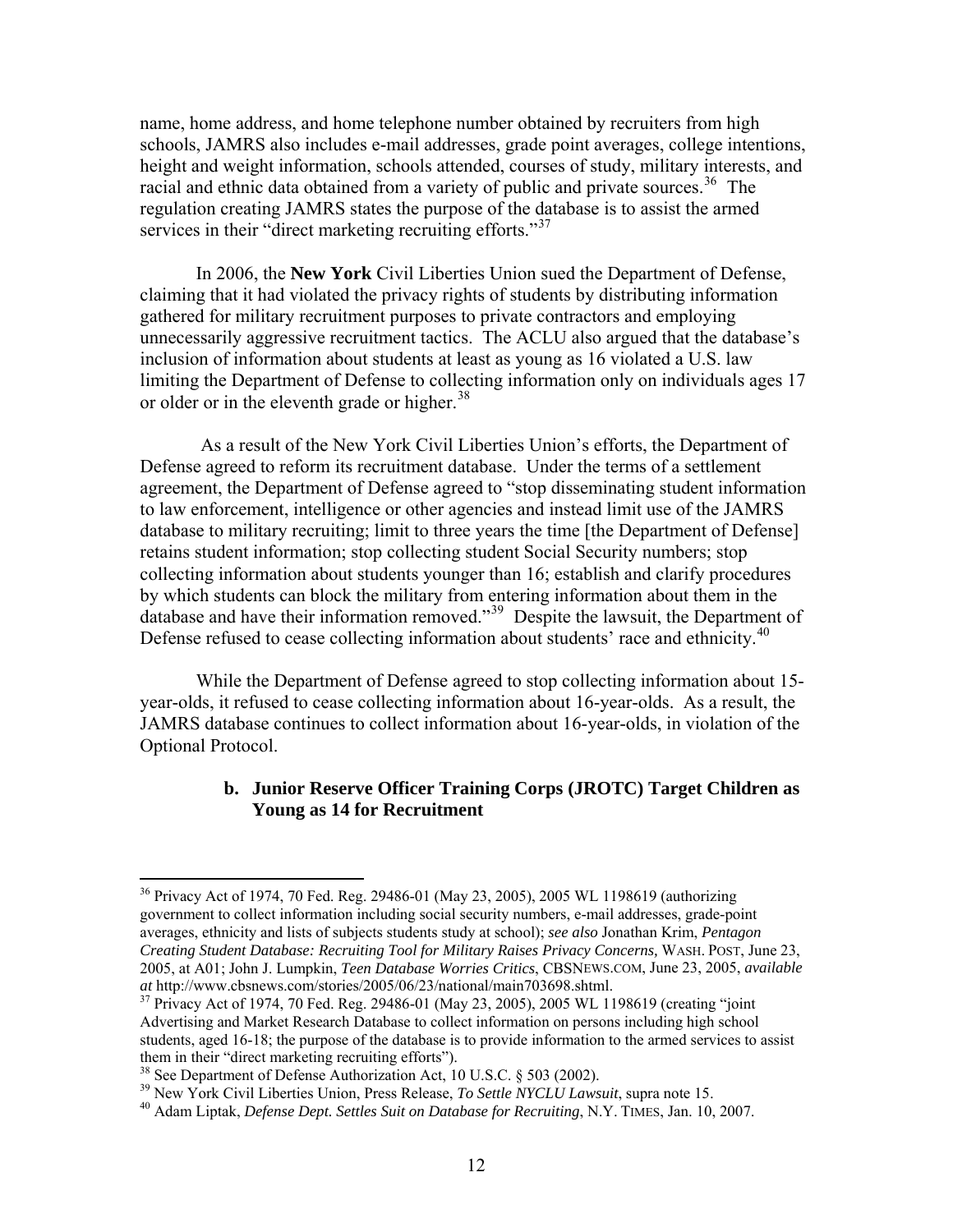Children as young as 14 may enroll in Junior Reserve Officer Training Corps (JROTC) programs, which operate at over 3,000 junior high schools, middle schools and high schools nationwide.<sup>[41](#page-14-0)</sup> JROTC programs are offered at approximately 18 percent of high schools, are an integral part of the formal curriculum in at least 1,555 high schools, and exist in all of the 50 states.<sup>[42](#page-14-1)</sup> The Army has JROTC programs in  $1,682$  high schools; the Navy maintains programs in 613 high schools; the Air Force has programs in 797 high schools; and the Marines have programs in 216 high schools (not including Puerto Rico).<sup>[43](#page-14-2)</sup> Approximately 273,000 high school JROTC "cadets" participated in the program in 2005, an increase from  $231,000$  in 1999.<sup>[44](#page-14-3)</sup>

JROTC "cadets" receive military uniforms and conduct military drills and marches, handle real and wooden rifles, and learn military history and behavior. Taught by retired military, the Army describes the JROTC curriculum as "discipline, leadership training, military history, marksmanship and rifle safety."[45](#page-14-4) JROTC employs retired military personnel as classroom instructors to teach a military curriculum.

With the stated goals of enhancing children's perceptions of a career in the military and enhancing military recruiting efforts, JROTC undeniably is a recruitment tool. An Army regulation states that JROTC "should create favorable attitudes and impressions toward the Services and toward careers in the Armed Forces."<sup>[46](#page-14-5)</sup> A JROTC Policy Memorandum states that the purpose of JROTC is "[t]o provide guidance on implementation of initiatives *to enhance recruiting efforts* with the USAREC [U.S. Army Recruiting Command]."<sup>[47](#page-14-6)</sup> A study by the American Friends Service Committee examining the JROTC curricula found a pro-military career bias in the curriculum of each armed service branch.<sup>[48](#page-14-7)</sup>

The JROTC program demonstrably serves to increase numbers of student recruits. JROTC participants are heavily recruited, and 45 percent typically enlist after participating in the JROTC program, an enlistment rate much higher than the general student population.<sup>[49](#page-14-8)</sup> For example, at one working-class public high school in

<span id="page-14-0"></span><sup>41</sup> National Network Opposing Militarization of Youth, *JROTC*, *supra* note 16. 42 National Priorities Project, *Military Recruitment, Race and Ethnicity*, *available at*

<span id="page-14-1"></span>http://www.nationalpriorities.org/Publications/Military-Recruitment-Race-and-Ethnicity-2.html; National

<span id="page-14-3"></span>

<span id="page-14-5"></span><span id="page-14-4"></span>

<span id="page-14-2"></span>Network Opposing Militarization of Youth, *JROTC*, *supra* note 16.<br>
<sup>43</sup> National Priorities Project, *Id*.<br>
<sup>44</sup> Houppert, *supra* note 16.<br>
<sup>45</sup> Id.<br>
<sup>46</sup> 32 CFR 542.5:3c, *cited in* AMERICAN FRIENDS SERVICE COMMITTEE, SCHOOLS: AN ANALYSIS OF THE ARMY JROTC CURRICULUM 10 (1995) *available at* http://www.afsc.org/youthmil/militarism-in-schools/msitps.pdf.

<span id="page-14-6"></span><sup>47</sup> JROTC, *Policy Memorandum 50 - U.S. Army Recruiting Command (USAREC) Partnership Initiatives*, Mar. 30, 1999, *available at* http://www.projectyano.org/pdf/JROTC\_military\_recruiting\_memo.pdf (emphasis added).

<span id="page-14-7"></span><sup>48</sup> AMERICAN FRIENDS SERVICE COMMITTEE, MAKING SOLDIERS IN THE PUBLIC SCHOOLS, *supra* note 48, at p. 10.

<span id="page-14-8"></span><sup>49</sup> *Id*.; Houppert, *supra* note 16.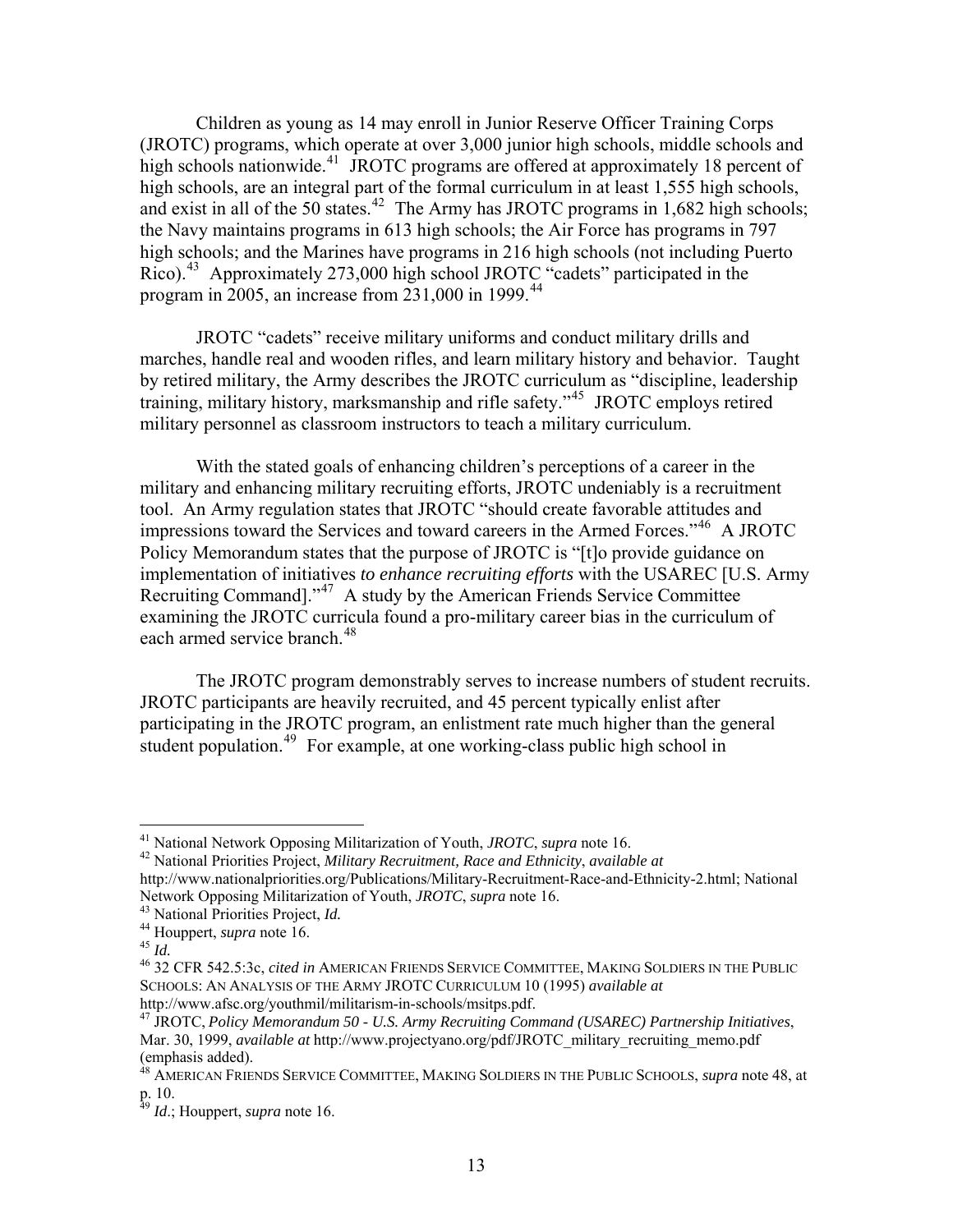**Maryland**, where students in a JROTC class participate in drills led by a retired sergeant major in uniform, Army recruiters call each JROTC student at least six times.<sup>[50](#page-15-0)</sup>

Students of color and poor students are disproportionately represented in JROTC. African American and Latino students make up 54 percent of the participants in JROTC programs. According to the National Priorities Project, of the top 50 high schools ranked by the number of Black recruits, 47—or 94 percent—have a JROTC program affiliated with some branch of the military.<sup>[51](#page-15-1)</sup> Of the top 50 high schools ranked by the number of Latino recruits, 43—or 86 percent—had a JROTC program affiliated with some branch of the military.<sup>[52](#page-15-2)</sup> According to the Coalition against Militarism in Our Schools, in the Los Angeles Unified School District in **California**, the 30 JROTC programs, in which 4,754 students are enrolled, are located in the most economically depressed communities in the city. $53$ 

Students are involuntarily placed in the JROTC program in some public schools. For example, teachers and students in Los Angeles, California reported that "high school administrators were enrolling reluctant students in JROTC as an alternative to overcrowded gym classes."<sup>[54](#page-15-4)</sup> Involuntary placement of Los Angeles students has been a continuing problem, with involuntary enrollment surging before the fall deadline that requires enrollment levels of 100 students to keep the program running (federal law requires JROTC programs to have a minimum of 100 students or 10% of the student body, whichever is less, in order to maintain a unit<sup>[55](#page-15-5)</sup>). For instance, students in Lincoln High School in Los Angeles, California reported that they were automatically placed in the JROTC program without being informed that it is voluntary; enrollment numbers correspondingly jumped from 84 in September 2006, to 110, just in time to meet the November 2006 deadline.<sup>[56](#page-15-6)</sup>

In Buffalo, **New York**, the New York Civil Liberties Union found that the entire incoming freshman class (typically age 14) at Hutchinson Central Technical High School was involuntarily and automatically enrolled in the JROTC program.<sup>[57](#page-15-7)</sup> The school's assistant principle informed one objecting parent that her daughter could not drop the JROTC class, and the student was told that she would face adverse consequences if she did not come into compliance with the dress and hair code of JROTC.<sup>[58](#page-15-8)</sup>

<span id="page-15-1"></span><span id="page-15-0"></span><sup>&</sup>lt;sup>50</sup> Charlie Savage, *Military Recruiters Target Schools Strategically*, BOSTON GLOBE, Nov. 29, 2004.<br><sup>51</sup> National Priorities Project, *Military Recruitment, Race and Ethnicity*, *supra* note 44.<br><sup>52</sup> Id.<br><sup>53</sup> Coalition

<span id="page-15-3"></span><span id="page-15-2"></span>*available at* http://www.militaryfreeschools.org/jrotc.htm#jrotc.<br><sup>54</sup> Houppert, *supra* note 16.<br><sup>55</sup> Department of Defense, Reserve Officers' Training Corps (JROTC) Program, Instruction No. 1205.12,

<span id="page-15-4"></span>

<span id="page-15-5"></span>Feb. 6, 2006.<br><sup>56</sup> Coalition against Militarism in Our Schools, *supra* note 55.

<span id="page-15-7"></span><span id="page-15-6"></span><sup>&</sup>lt;sup>57</sup> New York Civil Liberties Union, Letter to Principal, Hutchinson Central Technical High School, Oct. 4, 2005, *available at* http://milrec.nyclu.org/letters/greco-original.pdf. 58 *Id.*

<span id="page-15-8"></span>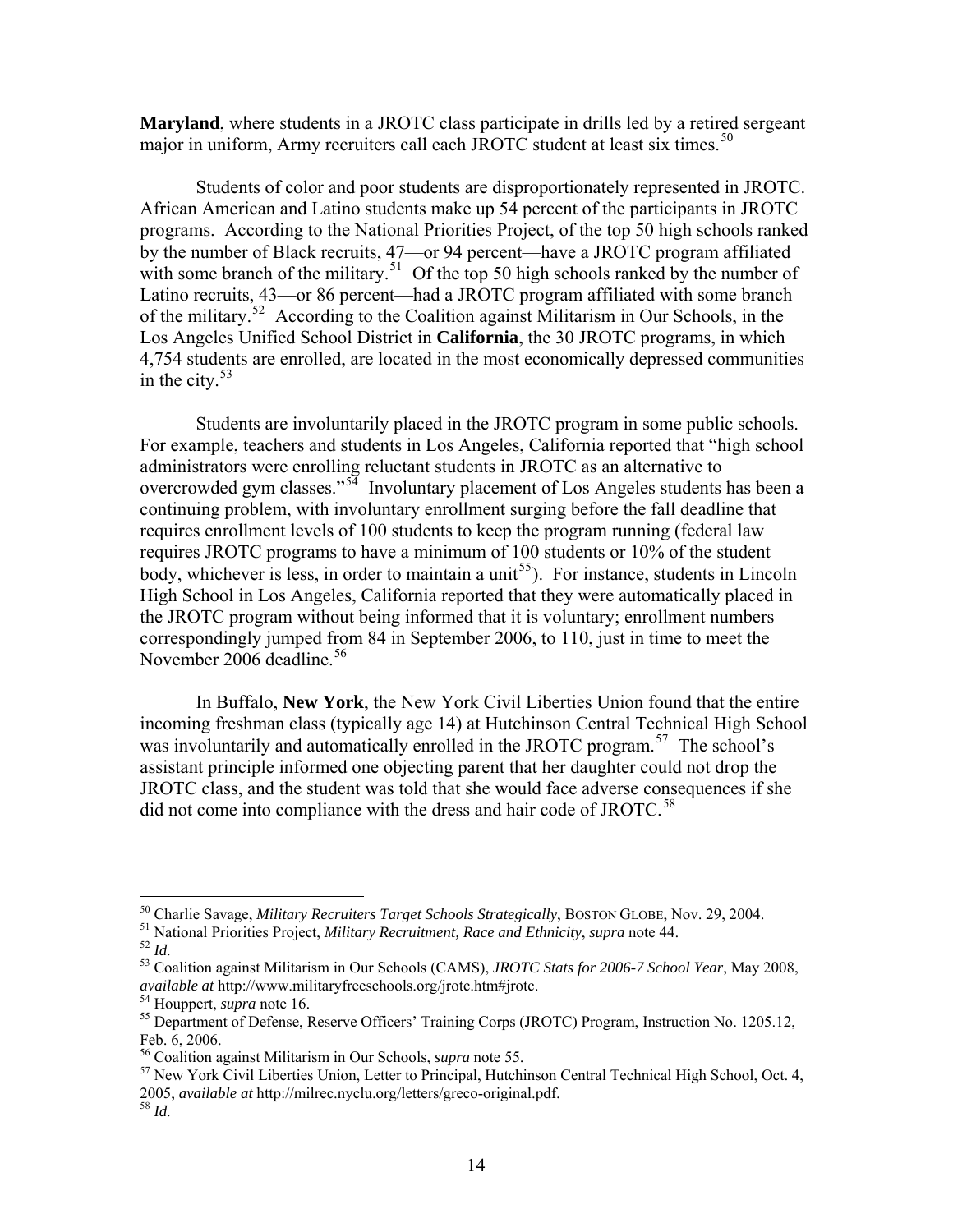<span id="page-16-0"></span>JROTC spokesperson Paul Kotakis admitted to *The Nation* magazine that some schools have made JROTC programs mandatory, noting, "'In some instances, some academic institutions have decided that JROTC is so worthwhile that they have made it mandatory… So when all the students attending the school are required to attend JROTC, the 'academies' are created—and that is a decision made by the individual school, not the Army.'"[59](#page-16-1) Three such military academies exist in Chicago, **Illinois**, and as of 2005, 18 percent of students at these schools enlisted in the armed services upon graduation.<sup>[60](#page-16-2)</sup> In fact, Chicago, Illinois public schools are home to the largest JROTC program in the country. Graduating eighth-graders [typically 13 years old] bound for Chicago high schools may join one of 45 JROTC programs, including three full-time Army military academies, five "school-within-a-school" Army JROTC academies, and one JROTC Naval academy.<sup>[61](#page-16-3)</sup>

#### **c. Middle School Cadet Corps (MSCC), or Pre-JROTC, Targets Children as Young as 11**

The JROTC oversees the Middle School Cadet Corps (MSCC), in which children ages 11 to 14 can participate.<sup>[62](#page-16-4)</sup> The military has invited children as young as 11 to join  $\overline{\text{MSCC}}$ , or pre-JROTC, programs at their elementary and middle schools.<sup>[63](#page-16-5)</sup> **Florida**, **Texas**, and Chicago, **Illinois** offer military-run after-school programs to sixth-, seventh-, and eighth-graders.<sup>[64](#page-16-6)</sup> In Chicago alone, about 26 MSCC programs are offered.<sup>[65](#page-16-7)</sup> These programs involve drills with wooden rifles and military chants. Students learn first-aid, civics, character development, and military history. They take field trips to local military bases and students wear their uniforms to school for inspections once a week.<sup>[66](#page-16-8)</sup>

## **d. Armed Services Vocational Aptitude Battery (ASVAB) Targets High School Children Under 17**

The Armed Services Vocational Aptitude Battery (ASVAB) is a skills and guidance test provided, funded, graded, and often administered by the U.S. military. Over 14,000 high schools nationwide administer this test to juniors, typically ages 16 and  $17.<sup>67</sup>$  $17.<sup>67</sup>$  $17.<sup>67</sup>$  The ASVAB is administered to high school juniors and seniors as a method of targeting potential recruits and obtaining students' personal information, and as a way to gauge students' aptitude for military service. The U.S. Army encourages high school juniors and seniors to take the test to "identify and explore potentially satisfying occupations," yet the U.S. Army Recruiting Command's "School Recruiting Program Handbook" states that the purpose of the ASVAB actually is to "[p]rovide the field

<span id="page-16-3"></span>

<span id="page-16-2"></span><span id="page-16-1"></span><sup>&</sup>lt;sup>59</sup> Houppert, *supra* note 16.<br>
<sup>60</sup> *Id.*<br>
<sup>61</sup> National Network Opposing Militarization of Youth, *JROTC*, *supra* note 16.<br>
<sup>62</sup> Wedekind, *supra* note 16.<br>
<sup>64</sup> *Id.*<br>
<sup>65</sup> Wedekind, *supra* note 16.<br>
<sup>66</sup> *Id.*<br>
<sup>66</sup>

<span id="page-16-4"></span>

<span id="page-16-5"></span>

<span id="page-16-6"></span>

<span id="page-16-7"></span>

<span id="page-16-8"></span>

<span id="page-16-9"></span>March 5/6, 2005.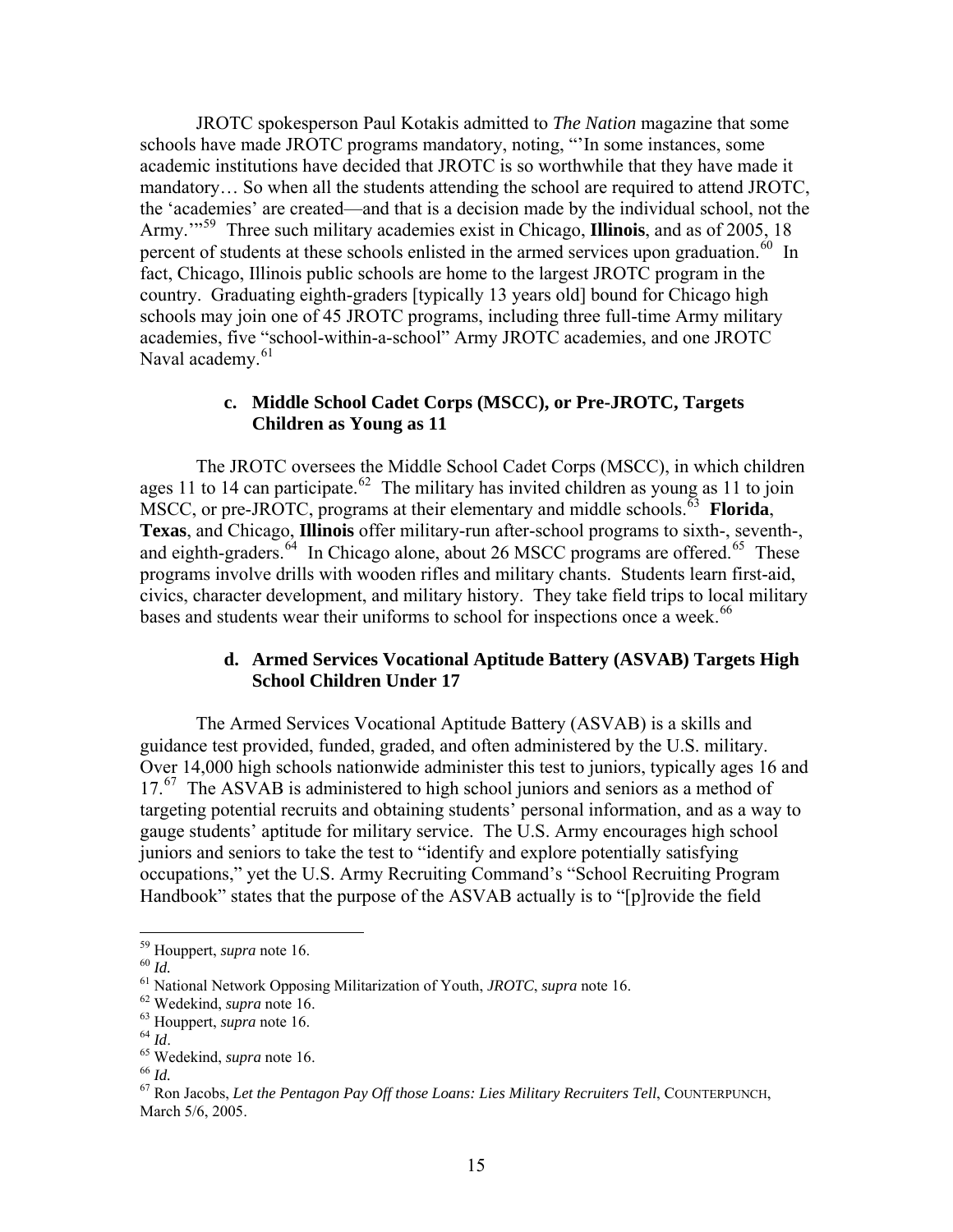<span id="page-17-0"></span>recruiter with a source of leads of high school seniors and juniors qualified through the ASVAB for enlistment into the Active Army and Army Reserve," and to provide the recruiter "with concrete and personal information about the student."[68](#page-17-1)

Few students are aware that the ASVAB is not mandatory. Anecdotal evidence also suggests that students often are not informed that the ASVAB is a military test. For example, in Fremont High in South Central Los Angeles, **California**, students did not realize it was a military test until they arrived to take the exam and saw that proctors were uniformed; nine students who refused to take the exam were suspended from school.<sup>[69](#page-17-2)</sup> In addition, pursuant to military guidelines, students have no control over the information gained from the ASVAB exam. Instead, school principals control the student information extracted by the ASVAB, and principals have a range of options to control the level of privacy of the information gathered from the ASVAB exam. These options include releasing student information to the military for recruitment purposes or retaining it for exclusive use by the school or student.<sup>[70](#page-17-3)</sup>

# **e. "America's Army" Video Game Is a Recruitment Tool That Targets Children as Young as 13**

The Army uses an online video game, called "America's Army," to attract young potential recruits at least as young as 13, train them to use weapons, and engage in virtual combat and other military missions. Video game-players complete obstacle courses, learn how to fire realistic Army weapons such as automatic rifles and grenade launchers, and learn how to jump from airplanes.<sup>[71](#page-17-4)</sup> As of September 2006, 7.5 million users were registered on the game's website.<sup>[72](#page-17-5)</sup> As of February 2005, the Pentagon was investing about \$6 million each year in the video game.<sup>[73](#page-17-6)</sup>

Launched in July 2002, the video game is a recruitment tool that aims to generate recruits.[74](#page-17-7) According to Army personnel testimony before the Senate Armed Services Committee, the goal of the then-new recruiting effort that included the "America's Army" video game was to penetrate youth culture and get the Army into a young person's "consideration set."[75](#page-17-8) The game's website features a link to the Army's main recruiting website. According to a survey of recruits at Fort Benning, Georgia, the Army's video-game development team found that about 60 percent of recruits had played

<span id="page-17-1"></span><sup>68</sup> U.S. Army Recruiting Command, *School Recruiting Program Handbook*, *supra* note 22, at p. 6, para. 6-  $2(a)$ , 6-5(a).<br><sup>69</sup> Houppert, *supra* note 16.

<span id="page-17-3"></span><span id="page-17-2"></span><sup>&</sup>lt;sup>70</sup> U.S. Military Entrance Processing Command (USMEPCOM) Regulation 601-4 § 3-2(a) *available at* http://www.mepcom.army.mil/publications/pdf/regs/r-0601-004.pdf.<br><sup>71</sup> White, *supra* note 19.

<span id="page-17-5"></span><span id="page-17-4"></span><sup>&</sup>lt;sup>72</sup> Patrik Jonsson, *Enjoy the Video Game? Then Join the Army*, CHRISTIAN SCIENCE MONITOR, Sept. 19, 2006.<br> $73$  Schiesel, *supra* note 19.

<span id="page-17-7"></span><span id="page-17-6"></span><sup>73</sup> Schiesel, *supra* note 19. 74 *See Id.*, White, *supra* note 19; Jacob Hodes and Emma Ruby-Sachs, *'America's Army' Targets Youth*, THE NATION, Aug. 23, 2002. 75 Hodes & Ruby-Sachs, *Id*.

<span id="page-17-8"></span>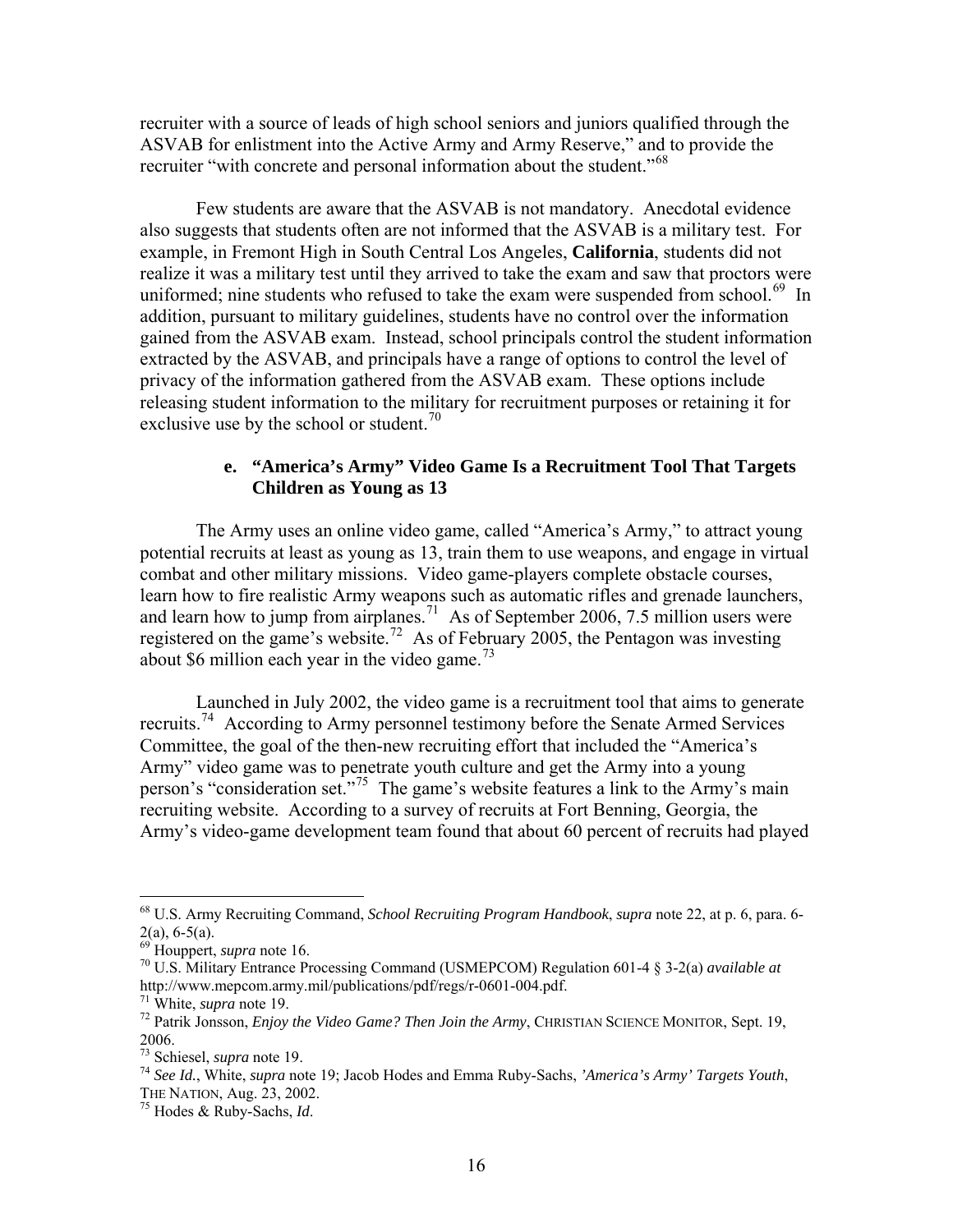<span id="page-18-0"></span>"America's Army" more than five times a week, and four out of 100 said they had joined the Army specifically because of the game.<sup>[76](#page-18-1)</sup>

"America's Army" explicitly targets boys 13 and older.<sup>[77](#page-18-2)</sup> On the video game's official webpage, in response to the frequently asked question "Should Children 13+ Be Exposed to What the Army Does?," the game's Army developers argue it is suitable for children as young as 13, stating, "In elementary school kids learn about the actions of the Continental Army that won our freedoms under George Washington and the Army's role in ending Hitler's oppression. Today they need to know that the Army is engaged around the world to defeat terrorist forces bent on the destruction of America and our freedoms."[78](#page-18-3) As quoted by the *New York Times*, the video game project's deputy director stated, "We have a Teen rating that allows 13-year-olds to play, and in order to maintain that rating we have to adhere to certain standards… We don't use blood and gore and violence to entertain. That's not the purpose of our game… We want to reach young people to show them what the Army does, and we're obviously proud of that. We can't reach them if we are over the top with violence and other aspects of war that might not be appropriate. It's a choice we made to be able to reach the audience we want."<sup>[79](#page-18-4)</sup>

# **II. WIDESPREAD FAILURE TO APPLY SAFEGUARDS FOR RECRUITMENT OF YOUTH UNDER 18 (Article 3(3))**

Article 3(3) of the Optional Protocol requires that non-compulsory recruitment of youth under the age of 18 meet the following four criteria:

- a. Such recruitment is genuinely voluntary;
- b. Such recruitment is carried out with the informed consent of the person's parents or legal guardians;
- c. Such persons are fully informed of the duties involved in such military service;
- d. Such persons provide reliable proof of age prior to acceptance into national military service.<sup>[80](#page-18-5)</sup>

The U.S. submitted a binding declaration setting 17 as the minimum age for voluntary military recruitment.<sup>[81](#page-18-6)</sup> This provision allows the military to enlist 17-year-olds through Deferred Enlistment Contracts, but this recruitment must take place under the above four stringent conditions required by the Optional Protocol.

This provision is meant to safeguard the rights of the many 17-year-olds the U.S. military enlists and the many more the military recruits. While it is impossible to

<span id="page-18-1"></span><sup>&</sup>lt;sup>76</sup> Jonsson, *supra* note 74.

<span id="page-18-2"></span><sup>&</sup>lt;sup>77</sup> See America's Army website, "Frequently Asked Questions: Should Children 13+ Be Exposed to What the Army Does?" *available at http://www.americasarmy.com/support/faqs.php?t=9&z=62#62; White, supra note 19; Hodes & Ruby-Sachs, <i>supra note 76; Schiesel, supra note 19*.

<span id="page-18-6"></span><span id="page-18-5"></span>

<span id="page-18-4"></span><span id="page-18-3"></span><sup>&</sup>lt;sup>78</sup> America's Army website, *Id*.<br><sup>79</sup> Schiesel, *supra* note 19; Hodes & Ruby-Sachs, *supra* note 76.<br><sup>80</sup> Optional Protocol, *supra* note 1, at art. 3(3).<br><sup>81</sup> Ratifications and Reservations, Optional Protocol, *supra*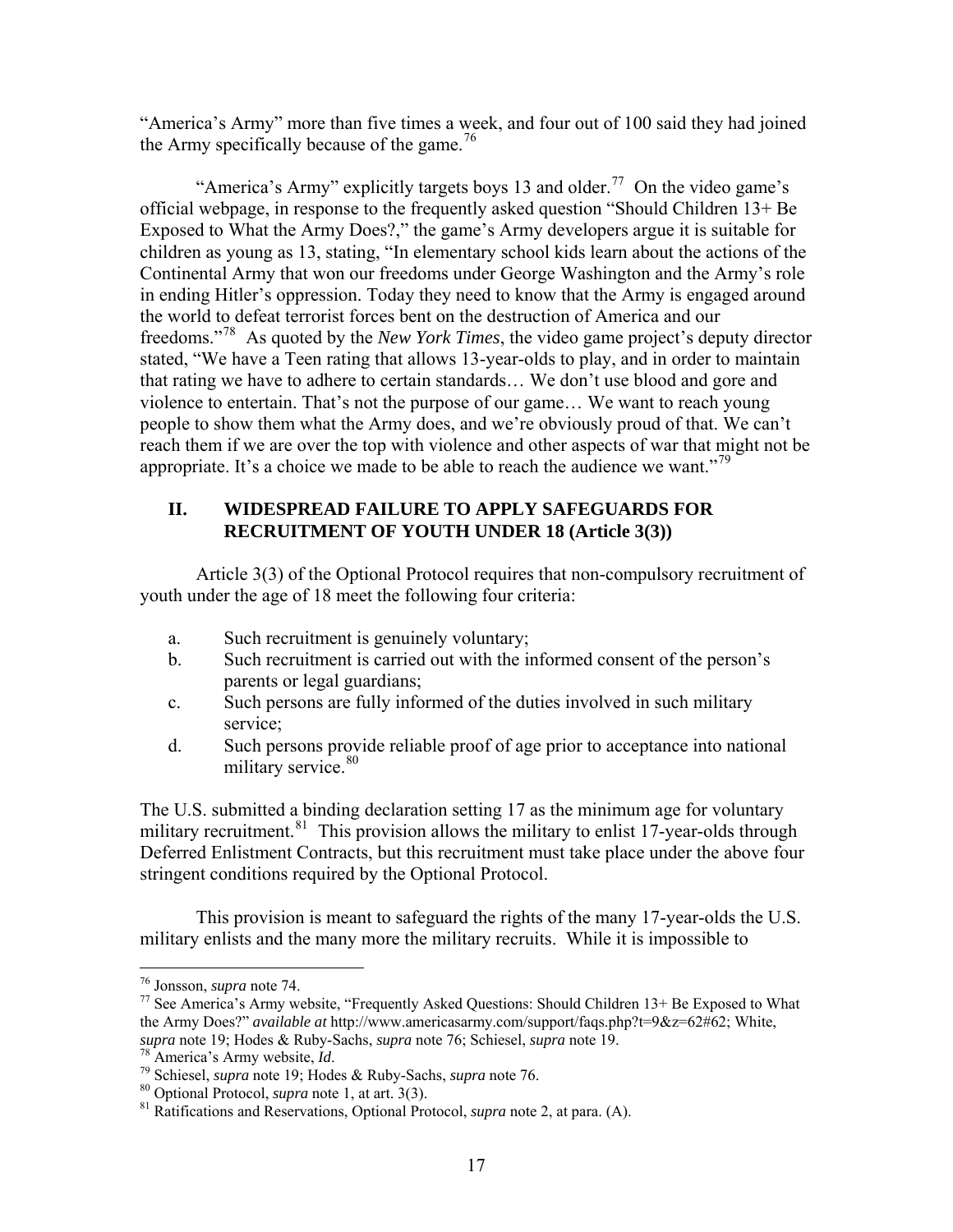<span id="page-19-0"></span>estimate the number of youth under 18 who are subjected to military recruitment, the U.S. armed forces does maintain statistics tallying the number of 17-year-olds who enlist or sign Deferred Entry Program contracts. In Fiscal Year 2006, 18,321 17-year-old recruits joined the U.S. armed forces: 7,428 into the active armed forces (5,828 boys and 1,600 girls)<sup>[82](#page-19-1)</sup> and 10,893 into the reserve forces (8,003 boys and 2,890 girls).<sup>[83](#page-19-2)</sup> According to the U.S.'s initial report to the Committee, about 7,500 new enlistees each year are still only 17 when they ship to basic training.<sup>[84](#page-19-3)</sup>

Government and media studies and information from other sources strongly indicate that the U.S. military is failing to ensure that military recruitment of children under 18 is genuinely voluntary and fully informed, and is carried out with the informed consent of the youth's parents or guardians. Documented misconduct by recruiters, including coercion, deception and sexual abuse, nullify the voluntariness of youths' recruitment. Limitations on 17-year-olds who have changed their minds about enlisting and wish to withdraw from the Delayed Entry Program amount to involuntary recruitment. A provision of the No Child Left Behind Act of 2001, and school districts' failure to notify parents of their rights under the Act, have resulted in recruiters carrying out recruitment without parental consent. The U.S. military's practice of targeting lowincome youth and students of color, in combination with exaggerated promises of financial rewards for enlistment, undermines the voluntariness of recruitment.

## **a. Coercion, Deception, Abuse, and Other Misconduct by Recruiters Nullify the "Voluntariness" of Recruitment and Indicate Youth Are Not Fully Informed About Military Service**

Documented misconduct by recruiters, including coercion, deception and sexual abuse, nullify the voluntariness of youths' recruitment, in violation of the Optional Protocol's requirement that recruitment be "genuinely voluntary."<sup>[85](#page-19-4)</sup> Deception and false promises by military recruiters also indicate that during recruitment, some youth are not fully informed of the duties involved in military service, as required by the Optional Protocol.<sup>[86](#page-19-5)</sup>

Wartime enlistment quotas have placed increased pressure on military recruiters to fill the ranks of the armed services. As the conflict in Iraq entered its third year in 2005, the Marines missed their monthly recruiting benchmarks in January through March for the first time in a decade, and the Army failed to meet its annual recruiting quota for the first time in six years; the National Guard also fell short.<sup>[87](#page-19-6)</sup> In 2007, the Army again

<span id="page-19-1"></span><sup>&</sup>lt;sup>82</sup> Office of the Under Secretary of Defense, Personnel and Readiness, "Population Representation in the Military Services, Fiscal Year 2006," Table B-1, *available at*

http://www.defenselink.mil/prhome/PopRep\_FY06/pdf/AppendixB.pdf.

<span id="page-19-6"></span><span id="page-19-5"></span>

<span id="page-19-4"></span><span id="page-19-3"></span><span id="page-19-2"></span><sup>&</sup>lt;sup>84</sup> U.S. Department of State, Initial Report, *supra* note 7, at para. 21.<br><sup>85</sup> Optional Protocol, *supra* note 1, at art. 3(3)(a).<br><sup>86</sup> Id., art. 3(3)(c).<br><sup>87</sup> Hayasaki, *supra* note 26; Thom Shanker, *Army, Shedding a* TIMES, Aug. 11, 2007.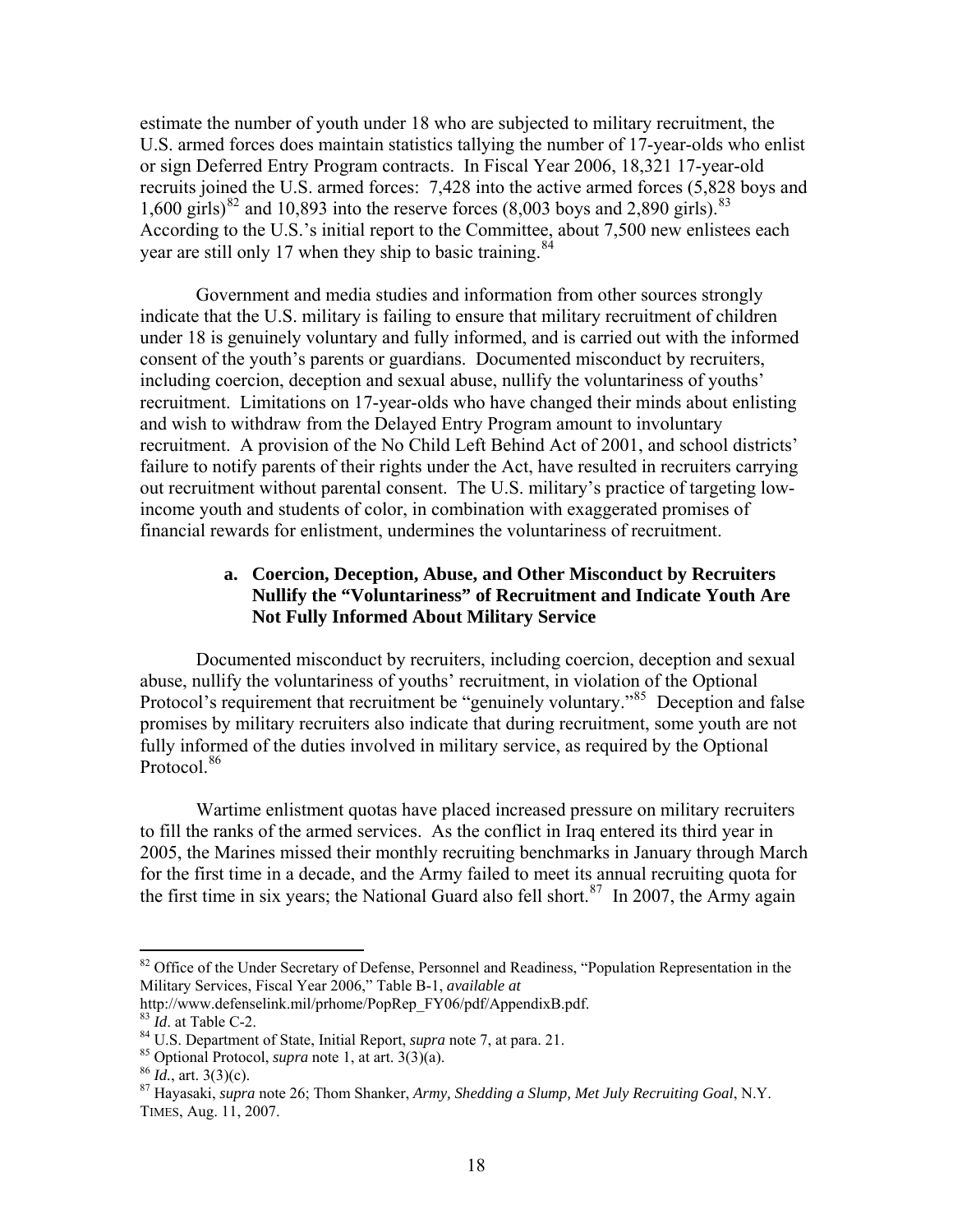fell short of its recruiting goals for two straight months.<sup>[88](#page-20-0)</sup> The added strain of fulfilling enlistment quotas in wartime has arguably contributed to the rise in allegations of misconduct and abuse by recruiters.

Reports of these incidents became so numerous that in 2006, Congress called for an investigation of military recruitment tactics by the United States Government Accountability Office (GAO), an independent and nonpartisan federal agency charged with studying the programs and expenditures of the federal government. In a report of its findings, the GAO documented at least 6,600 allegations of recruiter wrongdoing in fiscal year 2005, a 50 percent increase from the previous year.<sup>[89](#page-20-1)</sup> Reported acts of recruitment misconduct, defined as "willful and unwillful acts of omission and improprieties that are perpetrated by a recruiter…to facilitate the recruiting process," include "overly aggressive [recruitment] tactics, such as coercion and harassment," false promises, and failure to obtain parental consent.<sup>[90](#page-20-2)</sup> Criminal violations such as sexual harassment of prospective recruits numbered 70 in 2005, an increase from 30 in 2004.<sup>[91](#page-20-3)</sup> The GAO also noted that the "service data likely underestimate the true number of recruiter irregularities" due to poor tracking and reporting.  $92$ 

Reports by the media have also documented coercion, deception, and other misconduct by recruiters.According to a study conducted by the Associated Press in 2005, one in every 200 military recruiters was disciplined for sexual misconduct toward potential recruits, most of whom they met in the victims' high schools.<sup>[93](#page-20-5)</sup> In the cases documented by the Associated Press, the victims typically were between the ages of 16 and 18, and they generally were considering enlisting.<sup>[94](#page-20-6)</sup> The sexual misconduct included raping on recruiting office couches and groping en route to military entrance exams.<sup>[95](#page-20-7)</sup> The Associated Press also found that 722 Army recruiters were accused of rape and sexual misconduct between 19[96](#page-20-8) and 2006.<sup>96</sup> For example, in March 2005, a recruiter for the **Indiana** National Guard was charged with sexually assaulting at least six young women aged 17 to 21, most high school students he had enlisted in the military; he later pled guilty to sexual battery charges.<sup>[97](#page-20-9)</sup>

According to the *New York Times*, in 2004 the Army investigated 1,118 recruiters—nearly one in every five of all recruiters—for "recruiting improprieties," ranging from threats and coercion to making false promises to young people that they

<span id="page-20-0"></span> $88$  Shanker, *Id.* 

<span id="page-20-1"></span><sup>88</sup> Shanker, *Id*. 89 GAO, *DOD and Services Need Better Data to Enhance Visibility Over Recruiter Irregularities*, *supra*  note 21, at p. 4.<br> $^{90}$  *Id.*, at pp. 2, 3, 30-33.

<span id="page-20-5"></span>

<span id="page-20-4"></span><span id="page-20-3"></span><span id="page-20-2"></span><sup>&</sup>lt;sup>91</sup> Id., at p. 4.<br>
<sup>92</sup> Id., at p. 4.<br>
<sup>92</sup> Id.<br>
<sup>93</sup> Martha Mendoza, *AP Probe Looks at Recruiters' Misconduct*, ASSOCIATED PRESS, Aug. 20, 2006.<br>
<sup>94</sup> Id.<br>
<sup>95</sup> Id.<br>
<sup>96</sup> Id.<br>
<sup>97</sup> James A. Gillaspy & Dan McFeely. *Rec* 

<span id="page-20-7"></span><span id="page-20-6"></span>

<span id="page-20-8"></span>

<span id="page-20-9"></span>*Involve 6 Young Women*, INDIANAPOLIS STAR, Mar. 1, 2005; *Midwest: Indiana: Recruiter Charged With Rape*, N.Y. TIMES, Mar. 2, 2005; Derrick Thomas, *Recruiter Admits Sexually Battering Female Students*, INDIANA 6 NEWS, Oct. 11, 2007.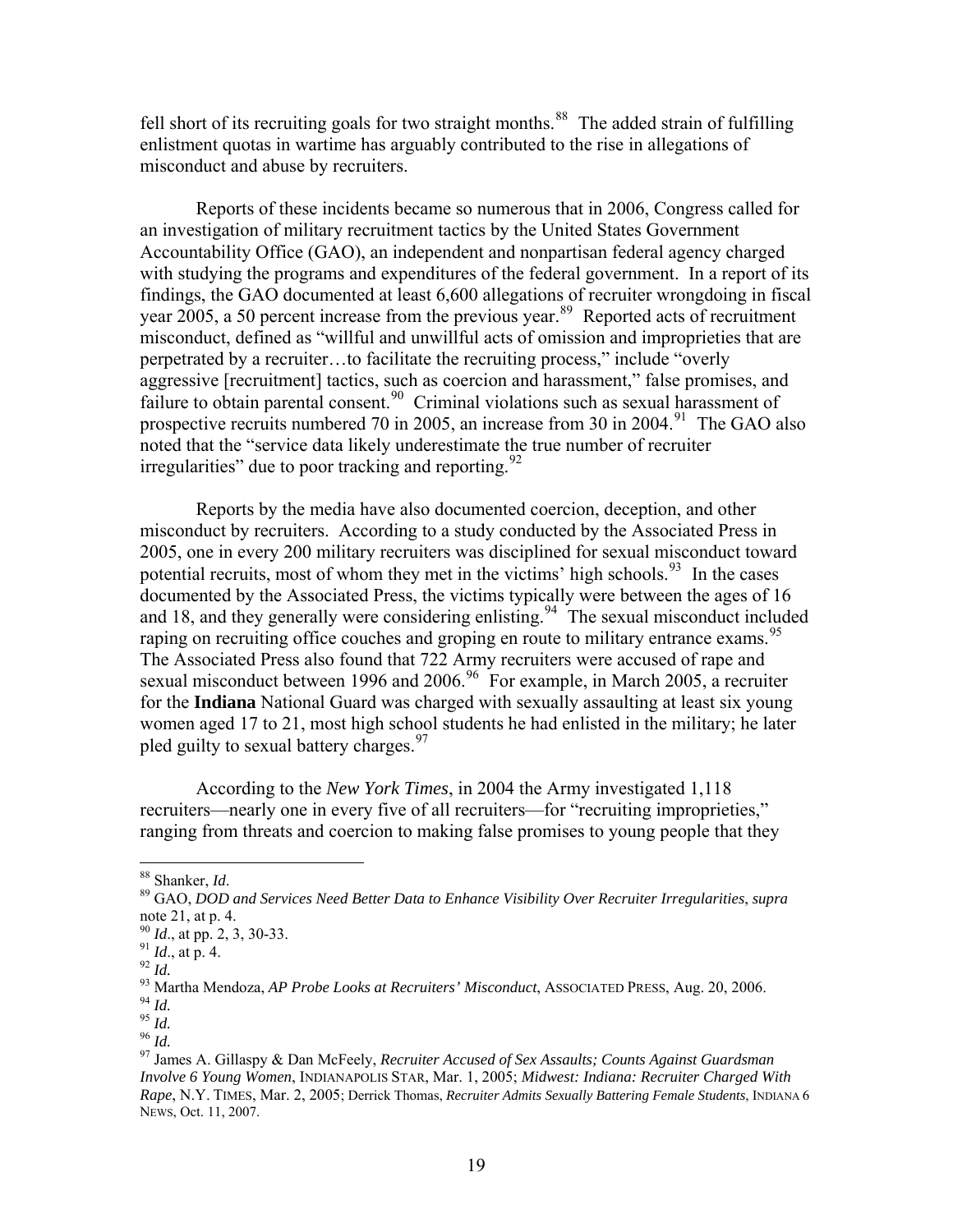would not be sent to Iraq.<sup>[98](#page-21-0)</sup> The Army substantiated 320 investigated offenses in 2004 alone.<sup>[99](#page-21-1)</sup> The Department of Defense substantiated almost 630 cases in 2005, a rise from just over 400 substantiated cases in 2004.[100](#page-21-2) An analysis of Army records by the *New York Times* showed that allegations of impropriety in recruitment have increased sharply, doubling to 1,023 in 2004, from 490 in 2000.<sup>[101](#page-21-3)</sup> A 2005 Department of Defense internal survey revealed that "about 20 percent of active duty recruiters believe that [recruitment] irregularities occur frequently."<sup>[102](#page-21-4)</sup>

Recruiters' deceptive and false promises to prospective recruits also indicate that recruiters do not fully inform recruits of the duties involved in military service. For instance, an ABC News and WABC undercover investigation found recruiters in **New York** intentionally misinforming students about the requirements and realities of enlistment.<sup>[103](#page-21-5)</sup> Hidden cameras caught recruiters telling potential recruits that the United States was not at war, and that a potential recruit could simply leave the military if he or she did not like it.<sup>[104](#page-21-6)</sup> Another television news camera captured a military recruiter in San Diego, **California** inaccurately portraying the nature of military service to students, stating, "I mean, where else can you get paid to jump out of airplanes, shoot cool guns, blow stuff up, and travel seeing all kinds of different countries?"<sup>[105](#page-21-7)</sup> Sarah Fiaz, an incoming senior at Richmond Hill high school in **New York**, told the New York Civil Liberties Union: "A recruiter told me…that I wouldn't have to actually fight in Iraq, only work in an office in the U.S. for the military. But most kids don't know the truth about what recruiters are saying."<sup>[106](#page-21-8)</sup>

Most cases of recruiter misconduct go unpunished. In 2004, the Army relieved of duty only 3 of every 10 recruiters who were found to have committed improprieties intentionally or through gross negligence.<sup>[107](#page-21-9)</sup> Due to lack of transparent and wellpublicized complaint mechanisms, recruiter misconduct also likely is underreported. Recruiters and some senior Army officials have estimated that for every instance of recruiter misconduct that is found, at least two instances are never uncovered.<sup>[108](#page-21-10)</sup> In a survey of nearly 1,000 students at 45 **New York City** high schools, the New York Civil Liberties Union and the Office of Manhattan Borough President Scott Stringer, "[n]early

<span id="page-21-1"></span><span id="page-21-0"></span><sup>&</sup>lt;sup>98</sup> Damien Cave, Army Recruiters Say They Feel Pressure to Bend Rules, N.Y. TIMES, May 3, 2005.  $\frac{99}{100}$  *Id.*<br> $\frac{100}{100}$  GAO, DOD and Services Need Better Data to Enhance Visibility Over Recruiter Irregularities, supra

<span id="page-21-2"></span>note 21, at p. 4.

<span id="page-21-3"></span><sup>&</sup>lt;sup>101</sup> Damien Cave, *For Army Recruiters, a Hard Toll from a Hard Sell*, N.Y. TIMES, Mar. 27, 2005.<br><sup>102</sup> GAO, *DOD and Services Need Better Data to Enhance Visibility Over Recruiter Irregularities, supra* 

<span id="page-21-4"></span>note 21, at p. 2, citing Department of Defense, Defense Human Resources Activity, Joint Advertising, Market Research and Studies, *2005 Recruiter Quality of Life Survey, Topline Report*, JAMRS Report No. 2006-002 (Arlington, Va.: February 2006).

<span id="page-21-5"></span><sup>&</sup>lt;sup>103</sup> See Army Recruiters Accused of Misleading Students to Get Them to Enlist, WABC NEWS, Nov. 3,  $\frac{2006}{104}$  *Id.* 

<span id="page-21-7"></span><span id="page-21-6"></span><sup>&</sup>lt;sup>105</sup> News Hour with Jim Lehrer, *High School Recruiting*, PBS television broadcast, Dec. 1, 2004.<br><sup>106</sup> NEW YORK CIVIL LIBERTIES UNION AND MANHATTAN BOROUGH PRESIDENT SCOTT STRINGER, WE

<span id="page-21-10"></span><span id="page-21-9"></span><span id="page-21-8"></span>WANT YOU(TH)!, *supra* note 28, at p. 21.<br><sup>107</sup> Cave, *Army Recruiters Say They Feel Pressure to Bend Rules*, *supra* note 100.<br><sup>108</sup> *Id*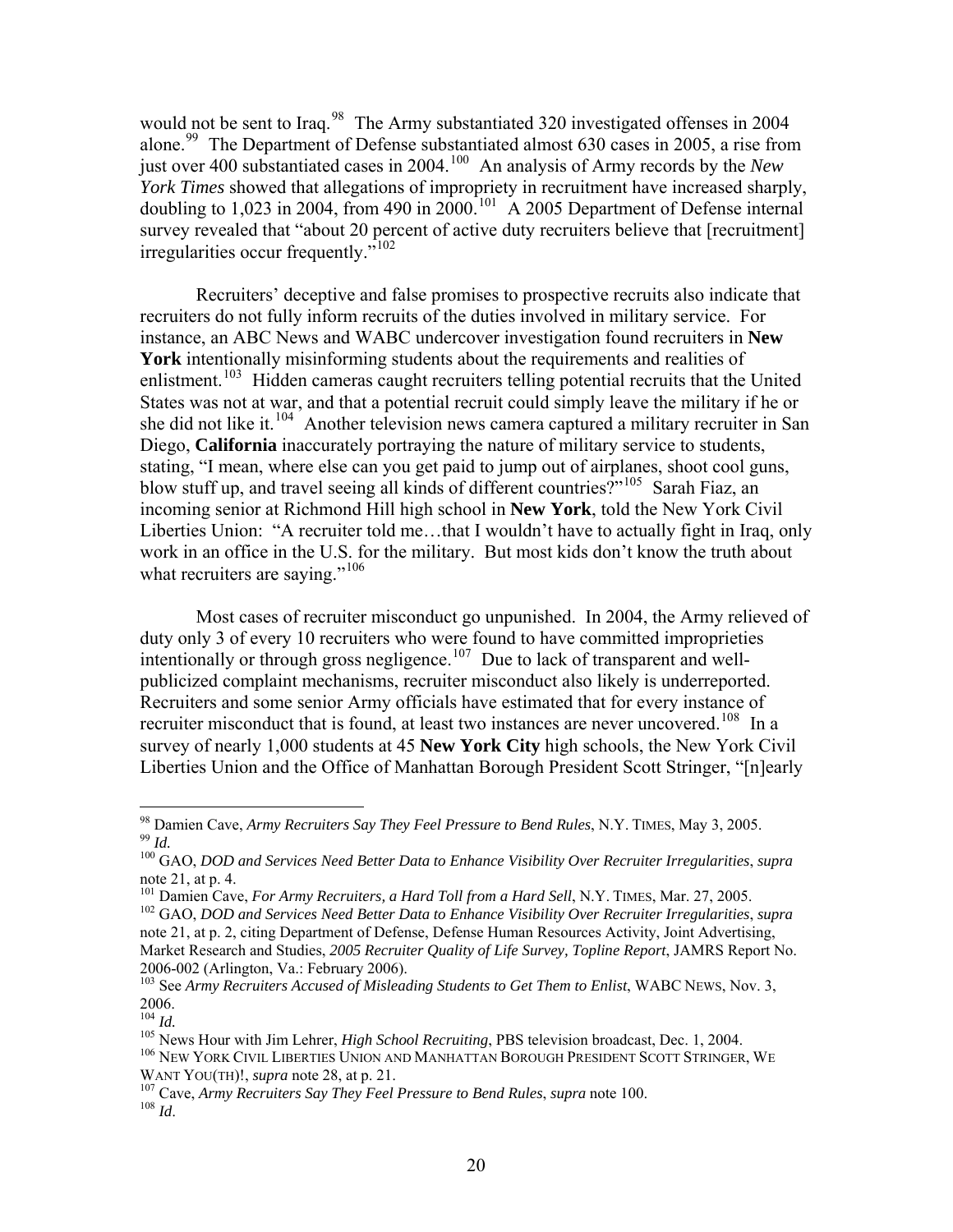<span id="page-22-0"></span>half of respondents (45%) at selected schools reported that they did not know to whom they should report military recruiter misconduct."<sup>[109](#page-22-1)</sup>

U.S. military policies mandating enlistment quotas likely contribute to recruiter misconduct that violates the Optional Protocol. In its study of recruiter misconduct, the GAO concluded that data shows that due to monthly quotas for enlistment contracts, the number of recruiter irregularities may increase as the end of the monthly recruiting cycle approaches.[110](#page-22-2) For instance, the Department of Defense Military Entrance Processing Command analyzed data from a Chicago, **Illinois** processing station, and found that Army recruiting irregularities predictably increased as the end of the monthly recruiting cycle approached and recruiting goals are tallied.[111](#page-22-3) Recruiters disclosed to the *New York Times* that in order to meet recruiting quotas, and in some cases with the encouragement of their commander, recruiters had violated recruitment rules.<sup>[112](#page-22-4)</sup>

The Department of Defense's recruiter evaluation and compensation systems incentive-based policies that tie recruiter performance review and compensation to numbers of students enlisted—likely are contributing factors to the prevalence of recruiter misconduct. According to the GAO study, the Army, Navy, and Air Force evaluate recruiters on their ability to achieve monthly goals for contracts to bring applicants into the Delayed Entry Program, the means of signing up youth who are ineligible to enlist because they have not yet completed high school.<sup> $113$ </sup> In addition to these performance evaluations, all of the armed services provide rewards to recruiters that are based on the number of enlistment or Delayed Entry Program contracts that a recruiter writes.<sup>[114](#page-22-6)</sup> These rewards include "medals and trophies for recruiter of the month, quarter, or year; preferential duty stations for their next assignment; incentives such as paid vacations; and meritorious promotion to the next rank."<sup>[115](#page-22-7)</sup>

#### **b. Threats Against 17-Year-Olds Wishing to Withdraw from the Delayed Entry Program (DEP) Amounts to Involuntary Recruitment**

The Delayed Entry Program (DEP), also known as the Future Soldiers Training Program, allows 17-year-olds to join the military's inactive reserves with an agreement to report to active duty at a specified future date.<sup>[116](#page-22-8)</sup> The DEP enables recruiters to enlist children who would otherwise be ineligible to commit to military service because they

<sup>&</sup>lt;sup>109</sup> NEW YORK CIVIL LIBERTIES UNION AND MANHATTAN BOROUGH PRESIDENT SCOTT STRINGER, WE

<span id="page-22-2"></span><span id="page-22-1"></span>WANT YOU(TH)!, *supra* note 28, at p. 5.<br><sup>110</sup> GAO, *DOD and Services Need Better Data to Enhance Visibility Over Recruiter Irregularities, supra* note 21, at pp. 21, 23.<br><sup>111</sup> *Id.* at p. 26.

<span id="page-22-5"></span><span id="page-22-4"></span><span id="page-22-3"></span><sup>112</sup> Cave, Army Recruiters Say They Feel Pressure to Bend Rules, supra note 100.<br><sup>112</sup> GAO, DOD and Services Need Better Data to Enhance Visibility Over Recruiter Irregularities, supra note 21, at p. 23.<br><sup>114</sup> *Id.* at 25.<br><sup>115</sup> *Id.* 

<span id="page-22-6"></span>

<span id="page-22-8"></span><span id="page-22-7"></span><sup>&</sup>lt;sup>116</sup> ATTITUDES, APTITUDES, AND ASPIRATIONS OF AMERICAN YOUTH: IMPLICATIONS FOR MILITARY RECRUITMENT, *supra* note 23, at 98-100.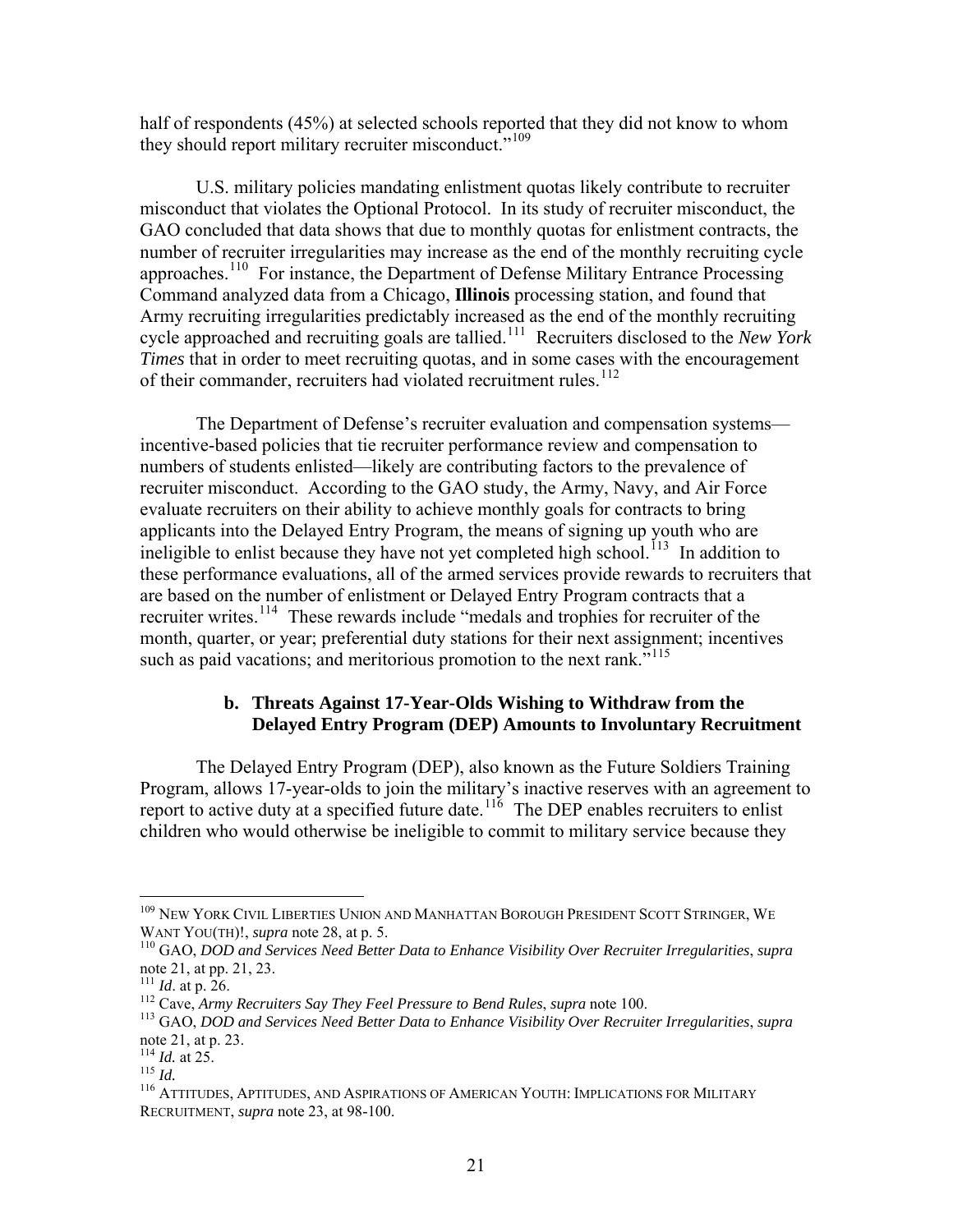are still in high school.<sup>[117](#page-23-0)</sup> In its initial report to the Committee, the U.S. Government states that "virtually all 17-year-olds who enter the U.S. Armed Forces are high school seniors and are placed in the Delayed Entry Program until after they earn a high school diploma," after which they enter basic training.<sup>[118](#page-23-1)</sup> Most youth who enlist are signed up into the DEP for up to a year before they report for active duty training. The U.S. Army markets this program as "a great option for students that still have to finish high school."<sup>[119](#page-23-2)</sup>

Counter-recruitment groups have documented serious recruiter misconduct in which recruiters threatened youth who have joined the DEP and subsequently changed their minds about enlisting. Groups have documented cases in which recruiters threatened youth with jail time, inability to find a job, and dishonorable discharge if they withdrew from the DEP. According to the Youth Activists – Youth Allies (Ya-Ya) Network, a New York City-based counter-recruitment group, "Over the years, we have had reports from students who were told that if they change their minds, they would be considered deserters in war time and could be hunted down and shot. A student we know deliberately failed to graduate in June rather than choose between (nonexistent) penalties or being forced into the military. When the school quietly readmitted him this Fall, the recruiter restarted his harassment and threats."<sup>[120](#page-23-3)</sup> The Ya-Ya Network also recalls, "A young woman in the Bronx had 2 MP's [military police] stationed outside her parents' home, causing her mother to suffer a nervous collapse. One young woman was told that if she didn't go through with her enlistment that her family would be deported. When we contacted a recruiter about our concerns, he threatened to have us arrested by the FBI."<sup>[121](#page-23-4)</sup>

Rick Jahnkow, then of the Committee Opposed to Militarism and the Draft, recalled, "We were once contacted by a high school student who was trying to get the Marines to let him out of the Delayed Entry Program. At one point, two Marine recruiters went to his workplace and verbally harassed him. The Marines only left after his boss threatened to physically remove them. He was eventually released from the DEP, but not until after his school principal threatened to ban all Marine recruiters from the campus a tactic that, unfortunately, can no longer be used because of a new federal law mandating recruiter access to schools."<sup>[122](#page-23-5)</sup>

According to Bill Galvin of the Center on Conscience and War, "A young man in the Delayed Entry Program (DEP) changed his mind about enlisting. The recruiter said to him that Sept. 11 changed everything — 'If you don't report, that's treason and you will be shot."<sup>[123](#page-23-6)</sup> Galvin reported that in another case, when a young man wished to withdraw

<span id="page-23-0"></span><sup>&</sup>lt;sup>117</sup> Lila A. Hollman, *Children's Rights and Military Recruitment on High School Campuses*, 13 U.C. DAVIS J. INT'L L. & POL'Y 217, 225 (2007).

<span id="page-23-3"></span><span id="page-23-2"></span>

<span id="page-23-1"></span><sup>&</sup>lt;sup>118</sup> U.S. Department of State, Initial Report, *supra* note 7, at para. 16.<br><sup>119</sup> See http://www.us-army-info.com/pages/dep.html#dep.<br><sup>120</sup> Youth Activists – Youth Allies (Ya-Ya) Network, "Delayed Entry Program / Future

<span id="page-23-5"></span><span id="page-23-4"></span><sup>&</sup>lt;sup>121</sup> *Id.* 122 Project on Youth and Non-Military Opportunities (YANO), "Recruiters Lie," Draft NOtices, Nov.-Dec. 2004, *available at* http://www.projectyano.org/pdf/Recruiters\_DEP\_2004.pdf. 123 *Id*.

<span id="page-23-6"></span>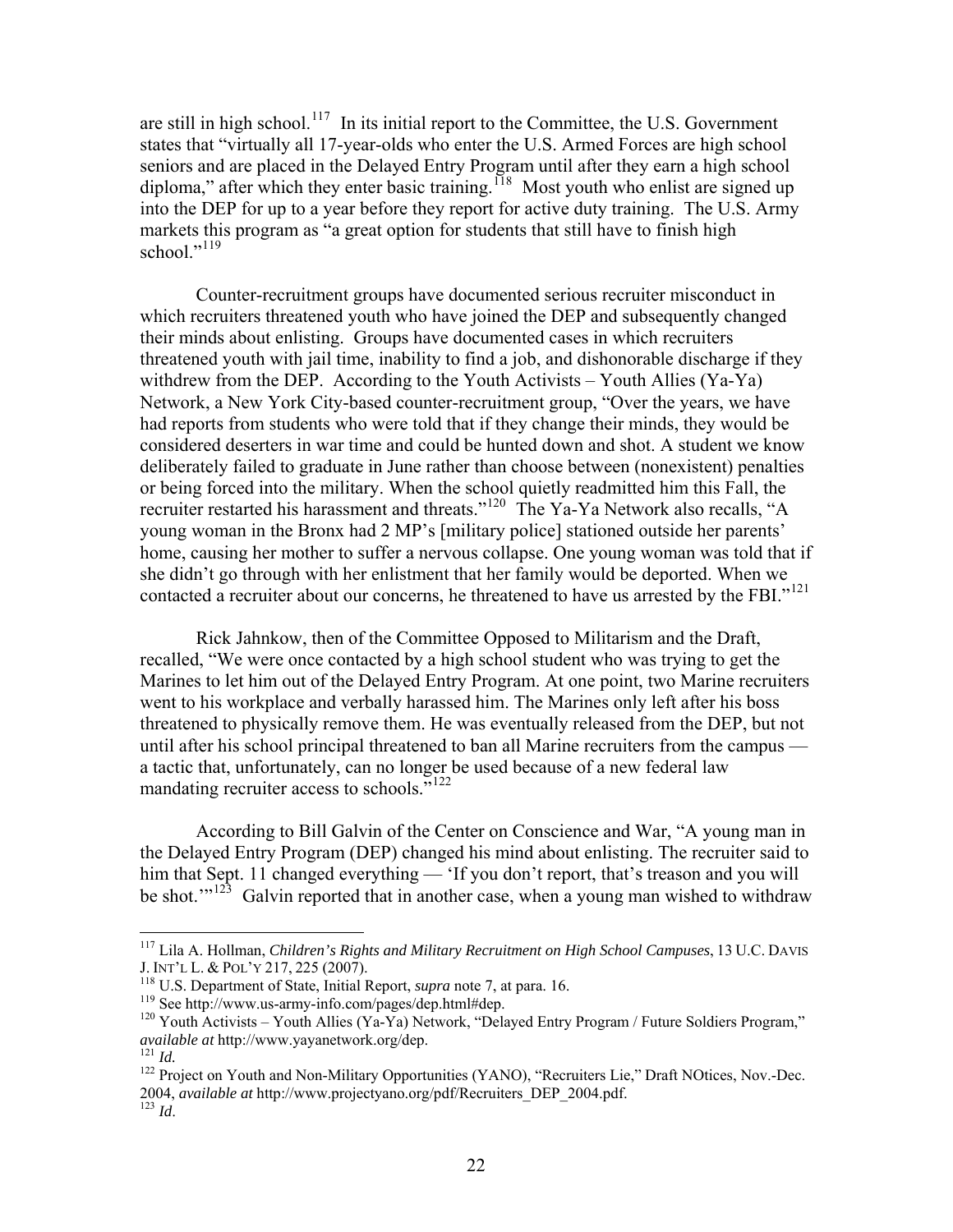<span id="page-24-0"></span>from the Navy DEP in upstate **New York**, his recruiter "drove him to a military entrance processing station a couple of hours away, then put him up in a hotel and told him, Tomorrow morning you're off to boot camp."<sup>[124](#page-24-1)</sup> According to Galvin, the same happened with an individual in the DEP in **Virginia**, who was similarly driven to a processing station in Baltimore and left stranded.<sup>[125](#page-24-2)</sup>

The Department of Defense's recruiter evaluation and compensation systems likely are contributing factors to the prevalence of recruiter threats to youth who wish to withdraw from the DEP. According to a GAO study of recruiter misconduct, Army civilian contractor recruiters receive approximately 75 percent of their monetary compensation for recruiting an applicant when a youth enters the DEP, and receives the remaining 25 percent of their compensation when the applicant enters basic training.<sup>[126](#page-24-3)</sup> Marine Corps recruiter evaluation standards hold recruiters accountable when applicants withdraw from the DEP before entering basic training.<sup>[127](#page-24-4)</sup>

#### **c. The No Child Left Behind Act Violates the Parental Consent Provision of the Optional Protocol**

The federal No Child Left Behind Act (NCLB) of 2001 grants military recruiters unprecedented access to public high schools and to students' personal information. Section 9528 of the NCLB permits recruiters to obtain students' personal information without obtaining prior parental consent and guarantees recruiters' access to public high schools for recruitment purposes without parental consent. As such, Section 9528 of the NCLB violates Article 3(3)(b) of the Optional Protocol, which requires recruiters to carry out recruitment with informed parental consent.<sup>[128](#page-24-5)</sup>

A brief clause added to the NCLB funding benefits provision, Section 9528, requires school districts receiving certain federal funds (in effect, nearly all public high schools) to provide the military with student information, including students' names, addresses, and telephone numbers.<sup>[129](#page-24-6)</sup> The NCLB also requires schools to provide military recruiters with the same level of in-school access to secondary students as they provide to other post-secondary recruiters, such as higher educational institutions and prospective non-military employers.

The NCLB conditions funding under the Elementary and Secondary Education Act of 1965 on providing the military equal access to high school campuses as job and college recruiters and allowing disclosure of student information to military recruiters without prior parental consent. The NCLB also allows the federal government to

<span id="page-24-1"></span> $124$  *Id.* 

<span id="page-24-3"></span><span id="page-24-2"></span><sup>124</sup> *Id.* <sup>125</sup> *Id.* 126 GAO, *DOD and Services Need Better Data to Enhance Visibility Over Recruiter Irregularities*, *supra*  note 21, at p. 24.<br> $^{127}$  *Id.* 

<span id="page-24-6"></span>

<span id="page-24-5"></span><span id="page-24-4"></span><sup>&</sup>lt;sup>128</sup> Optional Protocol, *supra* note 1, at art. 3(3)(b).<br><sup>129</sup> 20 U.S.C § 7908(a)(2) (providing that "each local educational agency receiving assistance under this Act shall provide, on a request made by military recruiters or an institution of higher education, access to secondary school students' names, addresses, and telephone listings").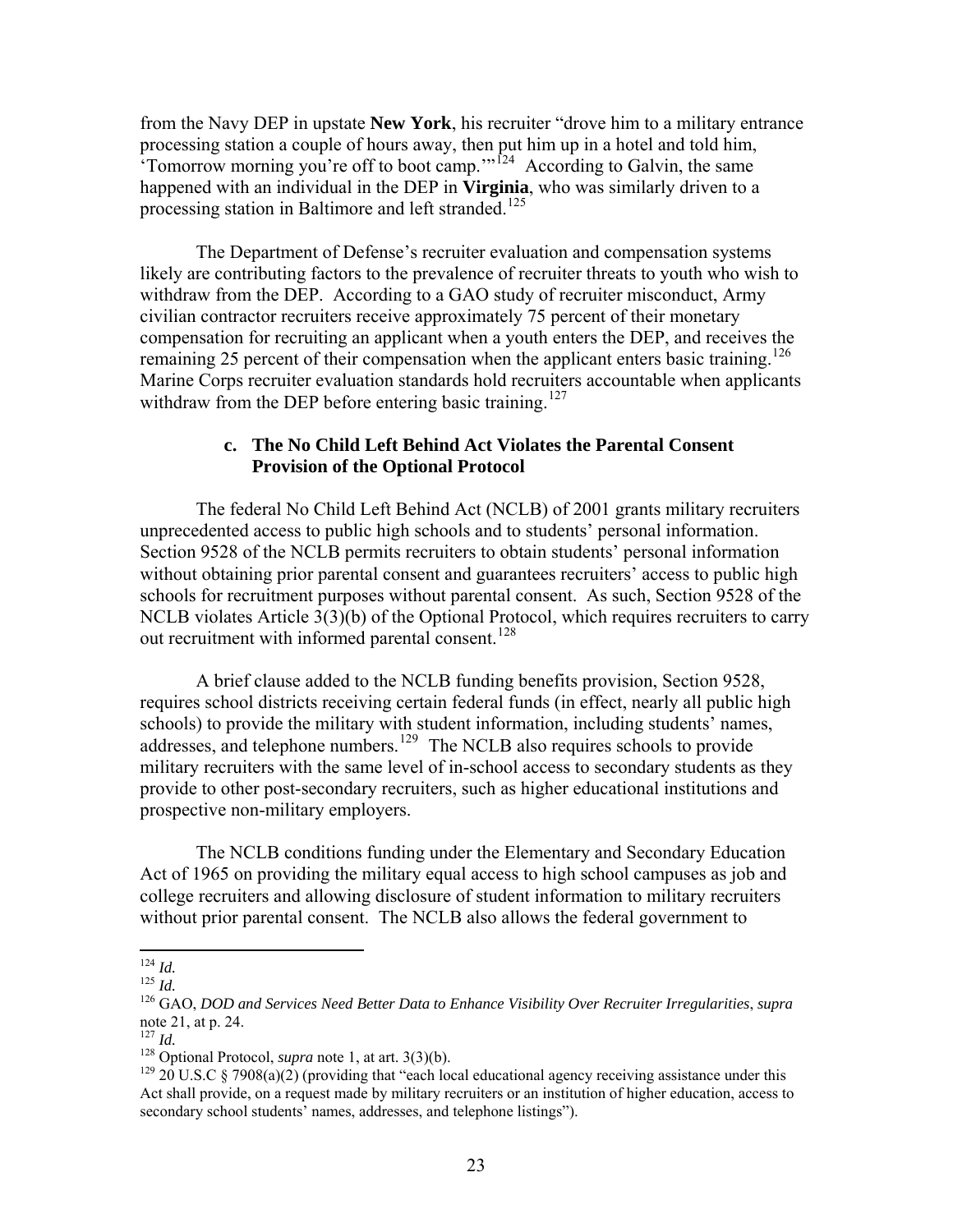withhold crucial aid from a state if even one school within that state does not provide the United States military with access to its students. These provisions have the intended effect of forcing schools not only to open their doors to recruiters, but also to provide the military with millions of students' information for inclusion in an extensive military database.

Since the passage of the NCLB, the United States Department of Education has threatened to deny funding to states in which schools have blocked military recruiter access. For instance, although the Parent and Teachers Association of a public high school in Seattle, **Washington** voted in May 2005 to ban military recruiters from the school, the school district could not implement a ban without losing at least \$15 million in federal education funds.<sup>[130](#page-25-0)</sup> This pressure from the federal-level has resulted in state education departments threatening disciplinary sanctions at the local school level.<sup>[131](#page-25-1)</sup>

The passage of the NCLB changed the landscape of military recruitment in public high schools across the United States. Recruiters use the lists of students' names and contact information provided pursuant to the NCLB to cold-call students for hours each day.[132](#page-25-2) In the years since the enactment of the NCLB, many educators, students, and parents have complained about the military's harassment of students, violation of students' privacy, and targeting of poor students and students of color.

Section 9528 of the NCLB does enable students and their parents to individually "opt out" of this requirement by affirmatively requesting that their school withhold their personal information from the military. Under the law, "[a] secondary school student or the parent of the student may request that the student's name, address, and telephone listing…not be released without prior written parental consent, and the local educational agency or private school shall notify parents of the option to make a request and shall comply with any request."<sup>[133](#page-25-3)</sup>

In addition, while the law provides for an opt-out procedure, many school districts do not have a clear process in place by which to do this. The safeguard rests entirely on the efforts of local school officials: the opt-out procedure only works if school districts inform parents in a timely manner and effectively instruct parents on how to opt out, and federal and state governments provide no meaningful enforcement mechanism. In an effort to fill this gap, and due to a range of related concerns about student rights, safety and educational integrity, many local jurisdictions have adopted more restrictive military recruitment guidelines within their districts.

<span id="page-25-0"></span><sup>&</sup>lt;sup>130</sup> Damien Cave, Growing Problem for Military Recruiters: Parents, N.Y. TIMES, June 3, 2005.

<span id="page-25-1"></span><sup>&</sup>lt;sup>131</sup> See letter from U.S. Deputy Secretary of Education William D. Hansen and U.S. Undersecretary of Defense David S. C. Chu to state education superintendents nationwide, July 2, 2003 (on file with the ACLU); *see also* letter from California State Superintendent Jack O'Connell to 24 California school districts determined not to be in compliance with NCLB opt-out provision, Aug. 21, 2003 (on file with the ACLU).

<span id="page-25-3"></span><span id="page-25-2"></span><sup>&</sup>lt;sup>132</sup> Cave, *For Army Recruiters, a Hard Toll from a Hard Sell, supra* note 103.<br><sup>133</sup> 20 U.S.C § 7908(a)(2).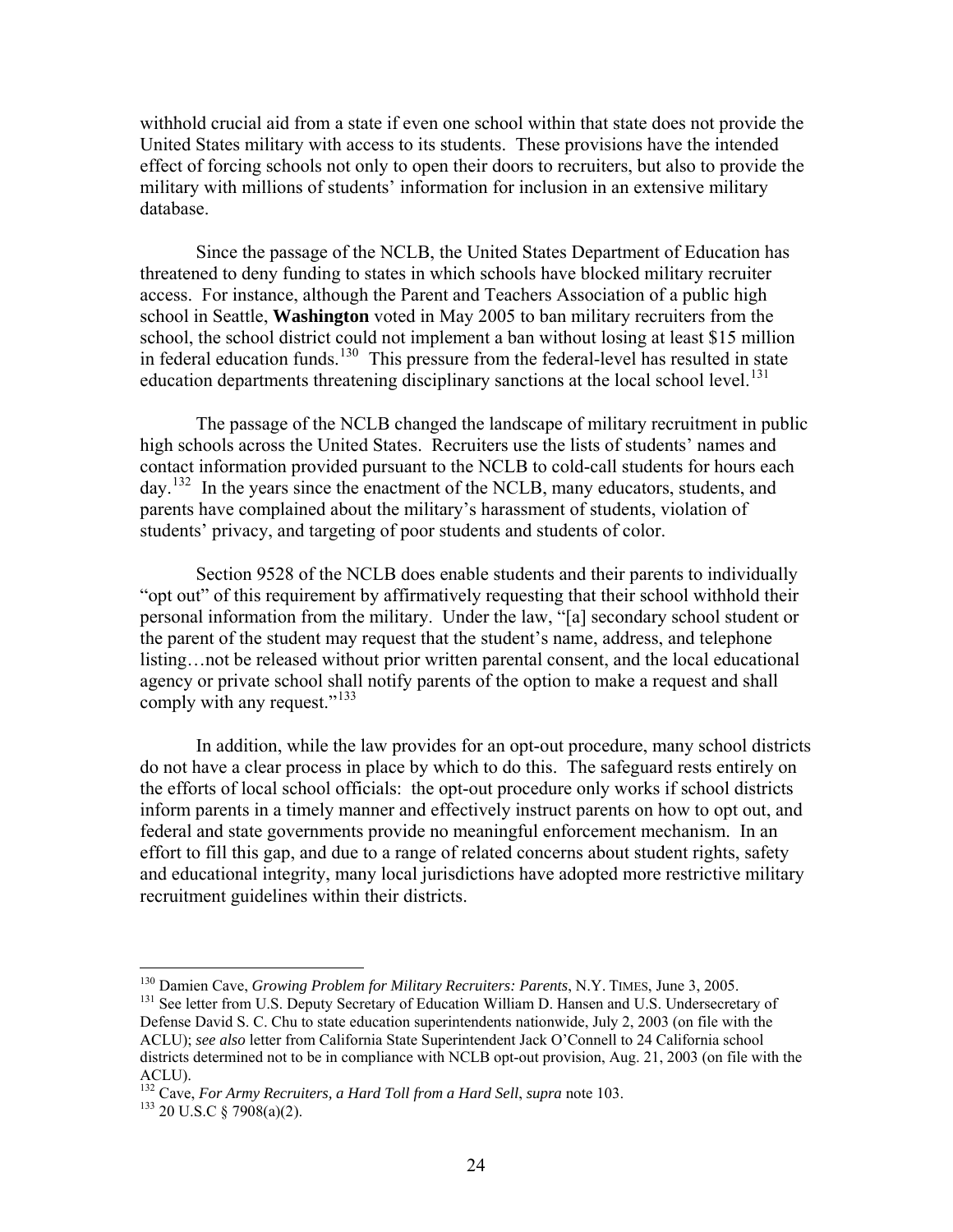ACLU affiliates have found that many school districts throughout the U.S. have failed to adequately inform parents and students of their rights. To fill this void, some ACLU affiliates and other non-governmental organizations have called on school districts to institute effective policies to inform parents of their rights and enable them to exercise this right, and have published materials to inform students and parents of their rights with regard to military recruitment in schools, especially raising awareness about the right to submit "do not consent" forms, and providing sample "do not consent" and "opt-out" forms. $^{134}$  $^{134}$  $^{134}$ 

For instance, in **New Mexico**, the ACLU of New Mexico sued the Albuquerque Public Schools department in August 2005 for failing to properly notify parents of their option to prohibit public schools from directly sending their children's contact information to military recruiters. The ACLU charged that the school district's practices violated students' privacy and due process rights, as well as provisions of the NCLB.<sup>[135](#page-26-1)</sup> In particular, the ACLU found that the Albuquerque Public Schools were failing to provide meaningful and timely notice to parents of public high school students that they or their children can request that their private identifying and contact information not be released to military recruiters. Even worse, the ACLU found that the public high school was disclosing students' private contact information to military recruiters before parents had an opportunity to request their children's private contact information not be released to military recruiters.

In a survey of nearly 1,000 students at 45 **New York** City high schools, the New York Civil Liberties Union and the Office of Manhattan Borough President Scott Stringer found that two in five respondents (40 percent) at selected schools did not receive a military recruitment opt-out form at the beginning of the 2006-2007 academic year, in violation of New York City Department of Education guidelines.<sup>[136](#page-26-2)</sup> An additional one in three respondents (33 percent) was unsure if their school provided them with an opt-out form at the start of the year.<sup>[137](#page-26-3)</sup> Of the 25 percent of respondents who reported receiving opt-out forms, more than one-third (34 percent) indicated that no one from their school explained the form or their right to withhold personal information from recruiters.<sup>[138](#page-26-4)</sup> The parent of a high school freshman in a New York public school told the New York Civil Liberties Union, "When I was informed about NCLB and the opt out provision, I was stunned. I would never have known that my child was open to this type of recruitment or that [recruiters] would be getting our information… I don't like the idea that somebody would be contacting him independent of me, especially at such a young and vulnerable age."<sup>[139](#page-26-5)</sup>

<span id="page-26-0"></span><sup>&</sup>lt;sup>134</sup> A "do not consent" form is a request to remove a student's name from the Department of Defense's JAMRS database.

<span id="page-26-1"></span><sup>135</sup> ACLU of New Mexico, Press Release, *ACLU of New Mexico Sues School District for Violating Privacy Rights of Students and Parents*, May 6, 2005, *available at*

http://www.aclu.org/studentsrights/gen/12853prs20050506.html.

<span id="page-26-2"></span><sup>&</sup>lt;sup>136</sup> NEW YORK CIVIL LIBERTIES UNION AND MANHATTAN BOROUGH PRESIDENT SCOTT STRINGER, WE WANT YOU(TH)!, *supra* note 28, at p. 4.<br><sup>137</sup> *Id.* at p. 16.<br><sup>138</sup> *Id.* at p. 17.<br><sup>139</sup> *Id* 

<span id="page-26-4"></span><span id="page-26-3"></span>

<span id="page-26-5"></span>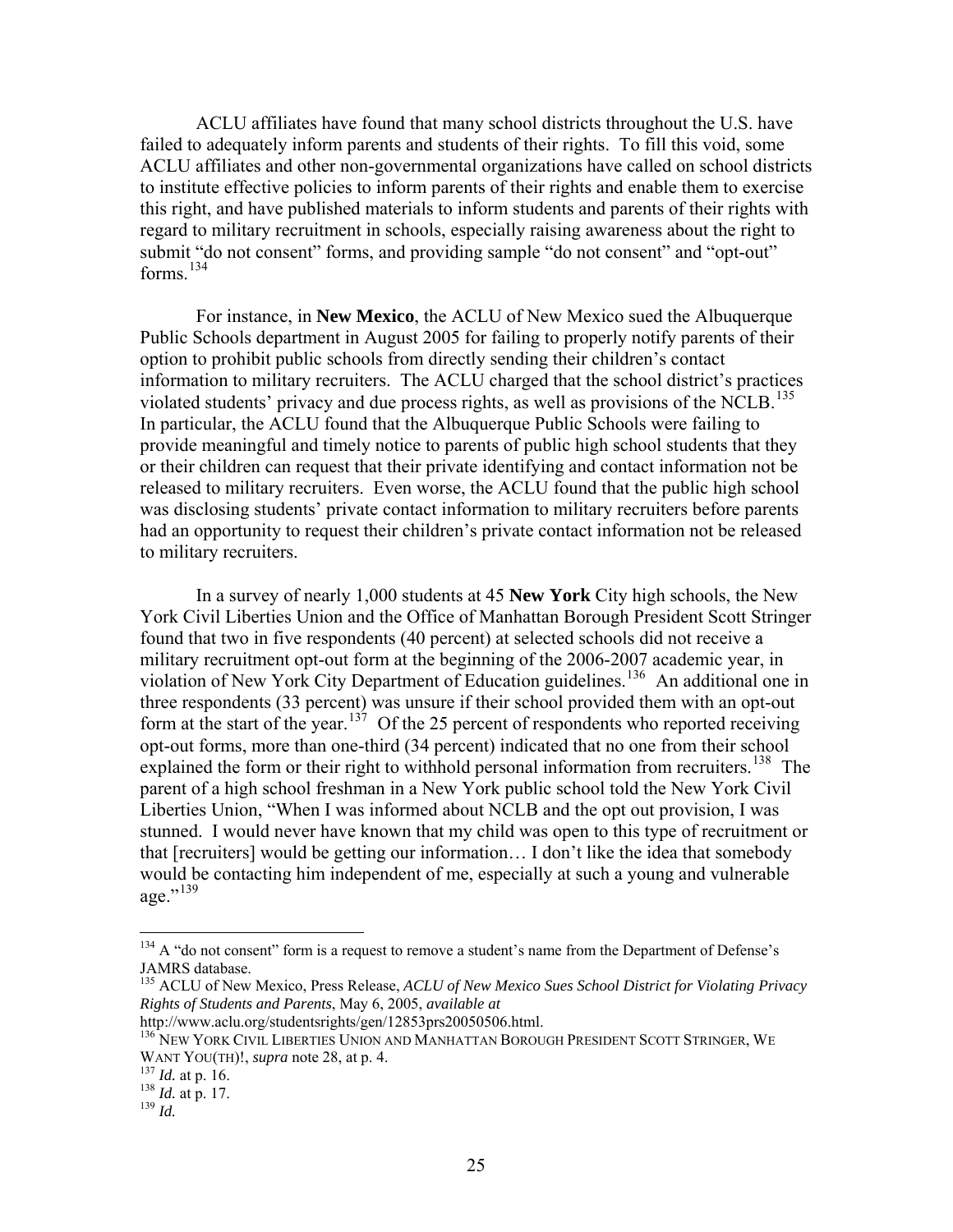About a dozen families in a city near East Los Angeles, **California** accused the school district of failing to properly advise parents of their right to deny recruiters access to their children's personal information.<sup>[140](#page-27-0)</sup> Sam Coleman, the father of a student at Fountain Valley High School in Southern California, encountered numerous obstacles to opting out of the military database.<sup>[141](#page-27-1)</sup> In late 2002 he asked the school district how he could preserve his son's privacy, and in 2003 and 2004 he submitted additional opt-out requests, but during his son's senior year, the school district included his son's personal information in records given to the military.<sup>[142](#page-27-2)</sup> As a result, military recruiters called his son several times and sent near daily military mailings. Coleman told the ACLU of Southern California, "My son and I had talked and together we decided to ask the school district not to turn over his personal information to the army. When that didn't happen it was very difficult to fix it, and for all I know his information could be floating around in any number of databases. If there's a policy in place this won't happen to other parents and their children." $143$ 

The ACLU of Arizona conducted an informal telephone survey of 28 school districts across the state of **Arizona** in 2006, and found that many did a poor job of distributing information to parents about how the opt-out procedure works.<sup>[144](#page-27-4)</sup> The ACLU found that opt-out forms were typically buried in lengthy student code handbooks that were sent home with the students, and were often overlooked by parents.<sup>[145](#page-27-5)</sup> The ACLU also found that procedures varied greatly among school districts statewide, and made it difficult for students and parents to keep their information private. For example, many schools imposed strict deadlines, leaving parents who miss the deadline with no alternative other than to have their children's information released without approval. Other schools required an "all-or-nothing approach" that excluded students who opt out of military recruiting from also sharing their information with colleges and yearbook companies.<sup>[146](#page-27-6)</sup>

The ACLU of Rhode Island conducted a survey of school district practices across the state of **Rhode Island** to assess how compliance with the opt-out provision of the NCLB was being handled. The ACLU found that many school districts were not fully protecting the privacy rights of students in interactions with military recruiters. The survey revealed that opt-out procedures varied greatly among school districts, and that in some communities, including Providence, opt-out policies had still not been

<span id="page-27-1"></span><span id="page-27-0"></span><sup>&</sup>lt;sup>140</sup> Cave, *Growing Problem for Military Recruiters: Parents, supra* note 132.<br><sup>141</sup> ACLU of Southern California, Press Release, *ACLU/SC Calls on Area School Districts to Maintain Students' Privacy*, Sept. 1, 2005, *avai* <sup>142</sup> *Id.*<br><sup>143</sup> *Id.*<br><sup>144</sup> ACLU of Arizona, Press Release, ACLU of Arizona Urges Schools to Inform Parents, Students of Right

<span id="page-27-3"></span><span id="page-27-2"></span>

<span id="page-27-4"></span>*to Withhold Disclosure Of Student Information From Military Recruiters*, Aug. 15, 2006, *available at*  http://www.acluaz.org/News/PressReleases/08\_15\_06.htm.

<span id="page-27-6"></span><span id="page-27-5"></span><sup>145</sup> *Id.* 146 *Id.*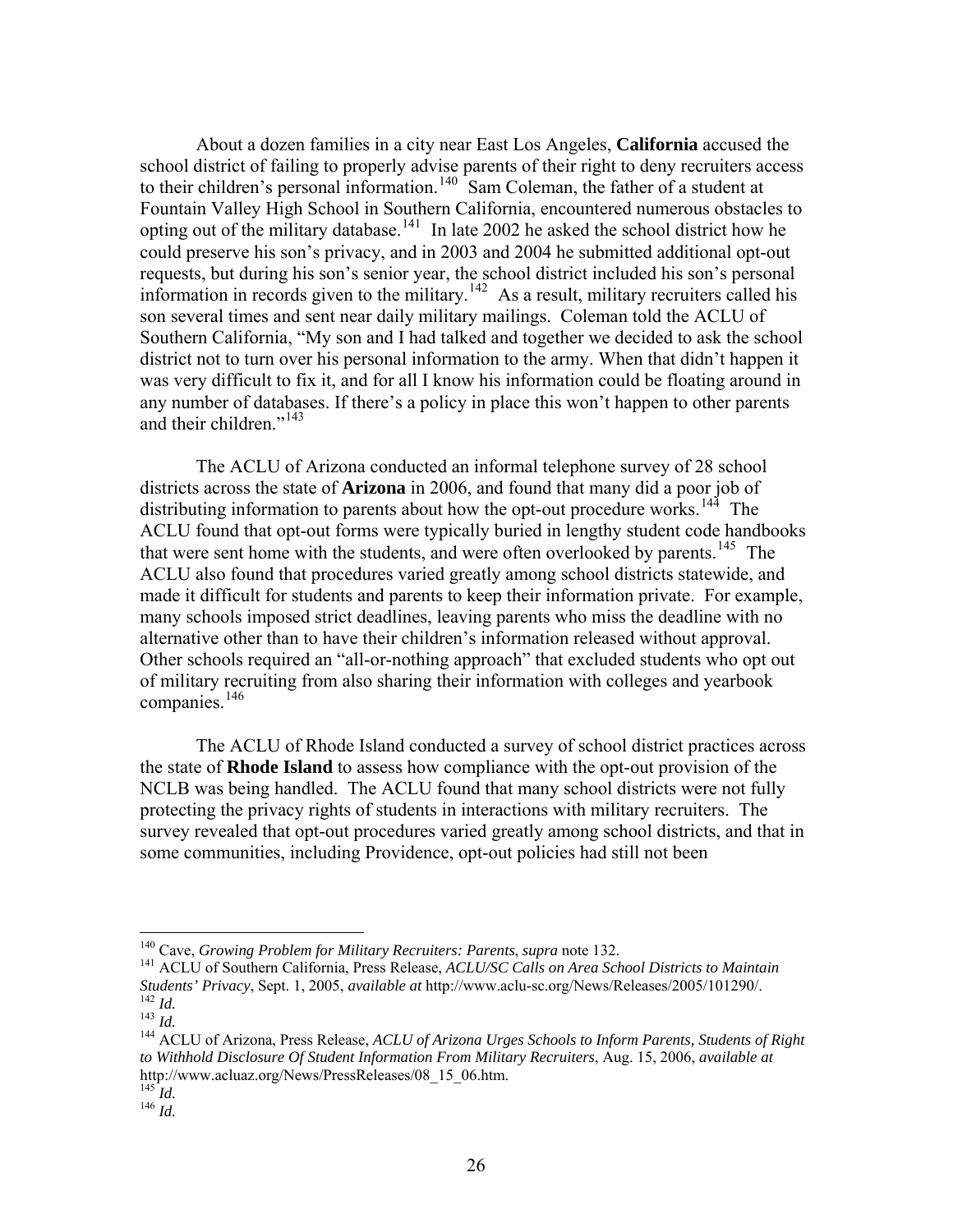<span id="page-28-0"></span>formulated.[147](#page-28-1) The ACLU found that a number of school districts did not use opt-out forms, but instead simply notified parents about their opt-out rights in newsletters or student handbooks, which were likely to be overlooked.<sup>[148](#page-28-2)</sup> Other school districts used all-purpose opt-out forms, instead of forms limited to the military; thus, parents were not given a choice of, for example, allowing directory information to be provided to institutions of higher education, but not the military.<sup>[149](#page-28-3)</sup> The ACLU also found that some school districts provided very short, unreasonable deadlines for parents to respond to optout requests.[150](#page-28-4) Also striking was the ACLU's finding that one of the law's most crucial features had been inadequately conveyed by almost every district in the state. The law allows not just parents, but also *high school students themselves*, to prevent the automatic release of directory information to the military by requiring that his or her parent consent to that release. Yet none of the schools the ACLU reviewed provided opt-out forms for use by high school students under 18 years of age.<sup>[151](#page-28-5)</sup>

In **New Jersey**, the ACLU of New Jersey regularly hears from students and parents who want to learn how to stop their schools from releasing students' private information to military recruiters.<sup>[152](#page-28-6)</sup> Because schools have varying systems for notifying parents, many families never learn of their right to opt out. Others are misinformed about that right: a representative of the New Jersey Department of Education asserted to local press that students who opted out of NCLB must also opt out of having their names sent to colleges for recruitment.<sup>[153](#page-28-7)</sup> Andrew Rinaldi, a senior at Edison High School in Edison, New Jersey, reported that a recruiter contacted him even after he filed an opt-out letter. He said the recruiter "mocked his pacifist views," and he noted, 'They're becoming more aggressive.""<sup>154</sup>

Because the opt-out procedure does not amount to any meaningful form of informed consent by parents, Section 9528 of the NCLB violates Article 3(3)(b) of the Optional Protocol, which requires parental consent before undergoing recruitment activities directed at 17 year-olds. School districts' failure to provide parents and students with adequate notice of their rights under the law also violates the U.S.'s obligations under the parental consent provision of the Optional Protocol.

#### **d. Financial Status of Low-Income Youth and Students of Color Undermines Voluntariness of Enlistment**

<span id="page-28-1"></span><sup>147</sup> ACLU of Rhode Island, Press Release, *Students' Rights to Withhold Information from Military Recruiters Not Being Adequately Protected, ACLU Survey Finds*, Aug. 31, 2005, *available at* http://www.riaclu.org/20050831.html.<br><sup>148</sup> Id.

<span id="page-28-4"></span>

<span id="page-28-6"></span><span id="page-28-5"></span>

<span id="page-28-3"></span><span id="page-28-2"></span><sup>149</sup> *Id.*<br>
<sup>149</sup> *Id.*<br>
<sup>150</sup> *Id.*<br>
<sup>151</sup> *Id.*<br>
<sup>152</sup> ACLU of New Jersey, "No Child Left Unrecruited," *available at* http://www.aclunj.org/issues/studentyouthrights/nochildleftunrecruited.htm.  $^{153}$   $\emph{Id}$ 

<span id="page-28-7"></span>

<sup>153</sup> *Id.* 154 Maryclaire Dale, *Parents Uniting to Keep Military Recruiters from High Schoolers*, ASSOCIATED PRESS, June 17, 2005.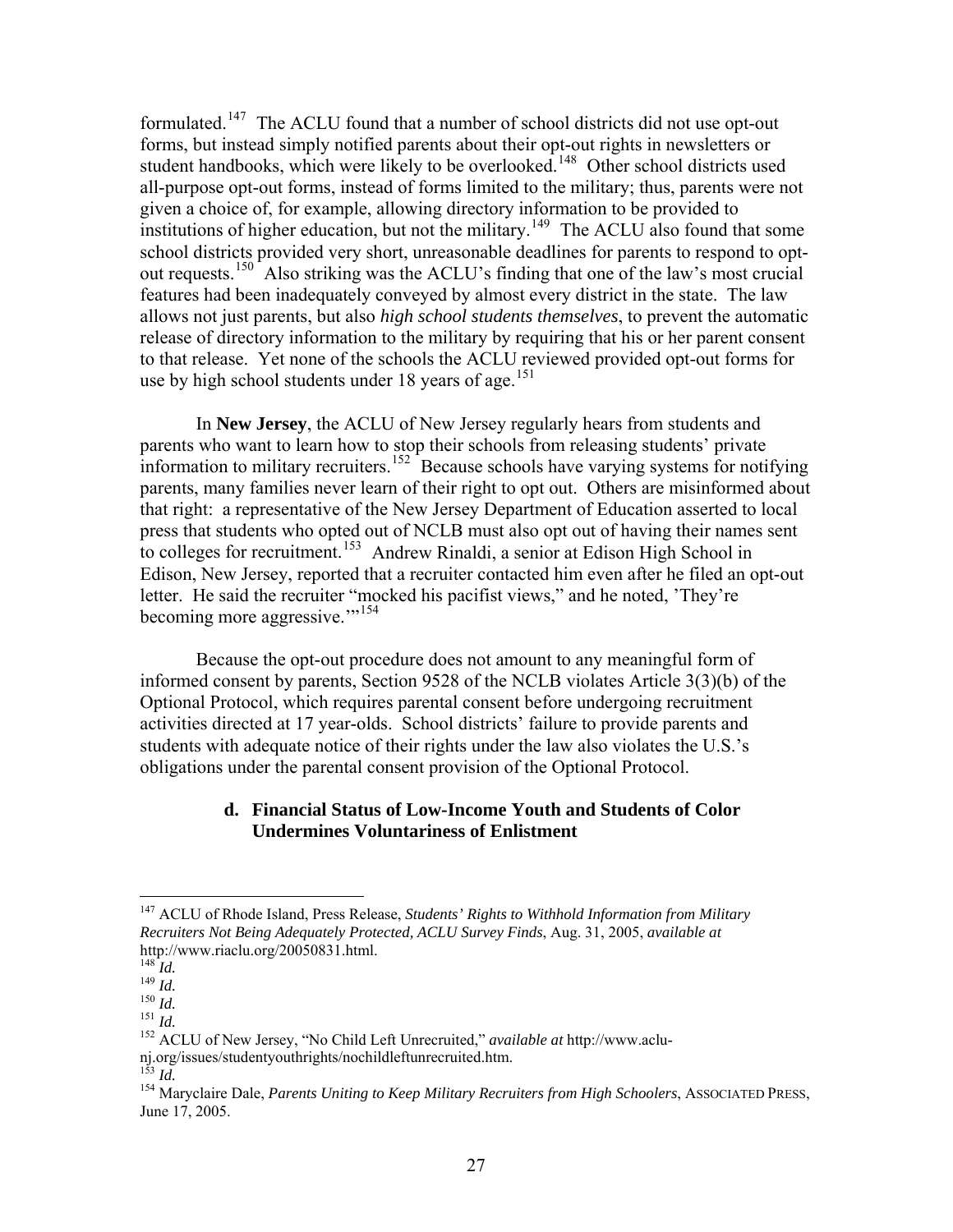The Optional Protocol also recognizes the special needs of youth "who are particularly vulnerable to recruitment...owing to their economic or social status."<sup>[155](#page-29-0)</sup> The U.S. military's practice of targeting low-income youth and students of color, in combination with exaggerated promises of financial rewards for enlistment, undermines the voluntariness of their enlistment, in violation of the Optional Protocol's requirement that recruitment be "genuinely voluntary."<sup>[156](#page-29-1)</sup>

 African-Americans are overrepresented in the armed services. For example, in 2006 African-Americans represented about 22 percent of the enlisted personnel of the Army,  $157$  but constituted only 16 percent of the same-age civilian population.<sup>[158](#page-29-3)</sup> Although Latinos are somewhat underrepresented in the military, their numbers are increasing rapidly, having jumped about 30 percent in the last decade.<sup>[159](#page-29-4)</sup> Defense Department population studies show that most recruits are from lower socioeconomic backgrounds, and only 8 percent of recruits have a parent who is a professional.<sup>[160](#page-29-5)</sup>

The over-representation of low-income and African-American enlistees in the military, and evidence that the Department of Defense strategically targets students of color and high schools with lower college attendance rates, are matters of concern.<sup>[161](#page-29-6)</sup> The Department of Defense's Joint Advertising and Marketing Research and Studies (JAMRS) division commissioned a study by the National Research Council's Committee on Youth Population and Military Recruitment to enhance military recruitment of youth, examining long-term trends in the youth population and evaluating policy options that could "improve youth propensity for and enlistment in the military."<sup>[162](#page-29-7)</sup> Their research was published in a 2003 report, *[Attitudes, Aptitudes, and Aspirations of American Youth:](http://www.nap.edu/books/0309085314/html)  [Implications for Military Recruitment](http://www.nap.edu/books/0309085314/html).*<sup>[163](#page-29-8)</sup> The report finds that "[t]he socioeconomic characteristics of parents, such as their levels of educational attainment, have a large effect on the aspirations and decisions of youths."<sup>[164](#page-29-9)</sup> The report also examined factors demonstrating propensity to enlist in the armed services, noting that "the two most

<span id="page-29-2"></span>

<span id="page-29-1"></span><span id="page-29-0"></span><sup>&</sup>lt;sup>155</sup> Optional Protocol, *supra* note 1, at Preamble.<br><sup>156</sup> *Id.*, at art. 3(3)(a).<br><sup>157</sup> Department of the Army Deputy Chief of Staff of Personnel, *Army Demographics: FY06 Army Profile*,<br>Sept. 30, 2006, *available at htt* 

<span id="page-29-3"></span><sup>&</sup>lt;sup>158</sup> Office of the Under Secretary of Defense, Personnel and Readiness, *2006 Population Representation in the Military Services*.

<span id="page-29-4"></span>*the Military Services*. 159 David M. Halbfinger & Steven A. Homes, *Military Mirrors a Working-Class America*, N.Y. TIMES, Mar. 30, 2003.<br><sup>160</sup> Houppert, *supra* note 16.

<span id="page-29-6"></span><span id="page-29-5"></span><sup>&</sup>lt;sup>161</sup> See Office of the Under Secretary of Defense, Personnel and Readiness, "2006 Population Representation in the Military Services," (showing overrepresentation of lower-income enlistees); David M. Halbfinger & Steven A. Holmes, Military Mirrors a Working-Class America, N.Y. TIMES, Mar. 30, 2003; James Brooke, *On Farthest U.S. Shores, Iraq is a Way to a Dream*, N.Y. TIMES, July 31, 2005; Cynthia Tucker, *Military Doesn't Fly Flag of Affluence*, ALBANY TIMES UNION, Jan. 27, 2004; Fernanda Santos, *At Bronx Latino Festival, the Army Sponsors the Music*, N.Y. TIMES, July 30, 2007. 162 Information formerly available on the JAMRS website *at*

<span id="page-29-7"></span>http://www.jamrs.org/programs/mktrs/nas.php. *See also* Mike Ferner, *Pentagon Database Leaves No Child Alone*, COUNTERPUNCH, Feb. 4/5, 2006.<br><sup>163</sup> ATTITUDES, APTITUDES, AND ASPIRATIONS OF AMERICAN YOUTH: IMPLICATIONS FOR MILITARY

<span id="page-29-9"></span><span id="page-29-8"></span>RECRUITMENT, *supra* note 23. 164 *Id.* at 4.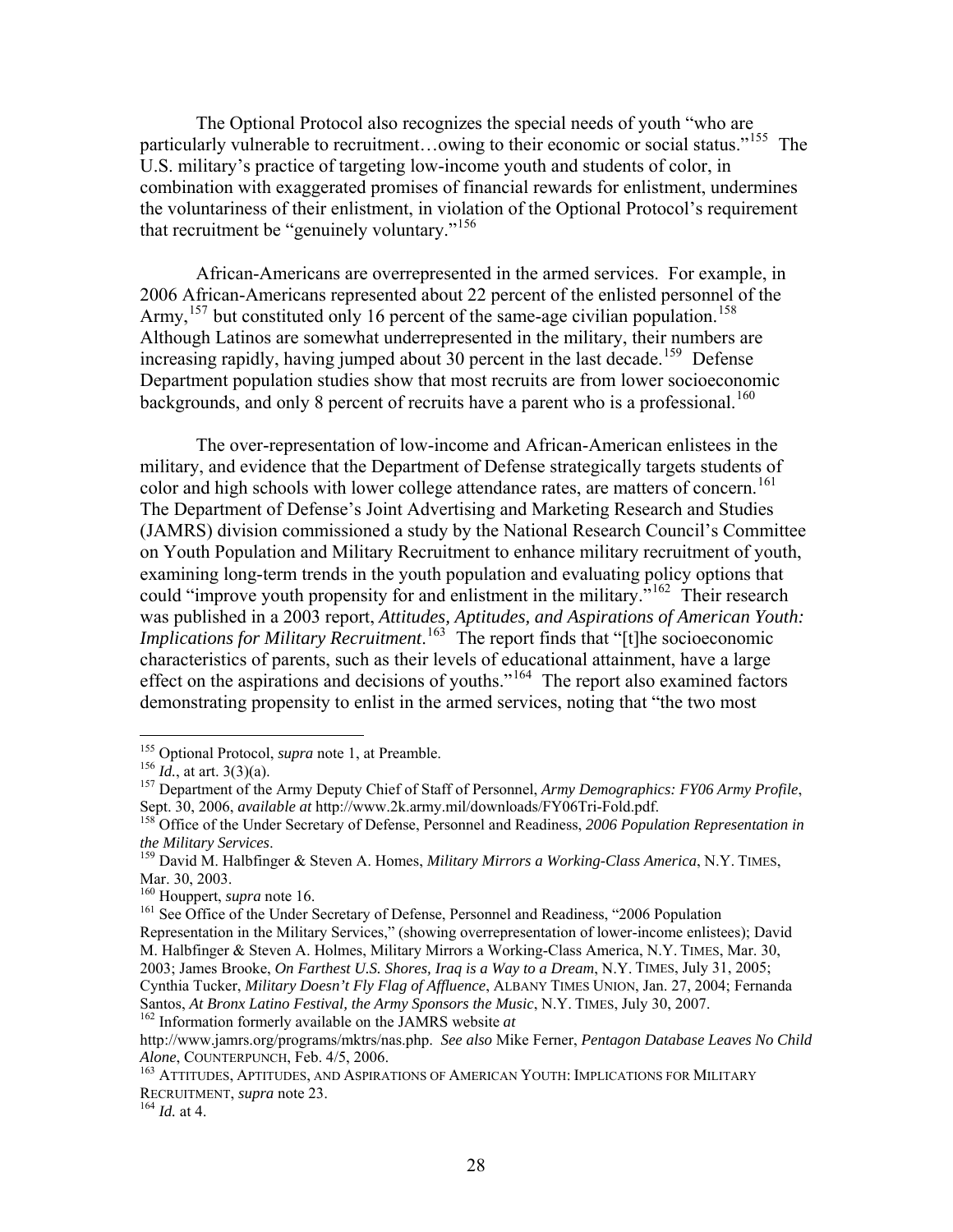important predictors were race/ethnicity and college plans. Consistent with previous data, blacks were more likely than other race or ethnic groups to intend to join while those with college plans were least likely to indicate a propensity to join the military."<sup>[165](#page-30-0)</sup> The report notes that the military's recruitment strategy for the last decade has been "to fish where the fish are (let's go after those with a propensity and try to close the deal)."<sup>[166](#page-30-1)</sup>

The U.S. Army Recruiting Command's Strategic Partnership Plan for 2002-2007 similarly noted that, "Priority areas [for recruitment] are designated primarily as the cross section of weak labor opportunities and college-age population as determined by both [the] general and Hispanic population."<sup>[167](#page-30-2)</sup> Dave Griesmer, a spokesman for the Marine Corps Recruiting Command, noted to the *Los Angeles Times*, "'You're not going to waste your resources if you're in sales in a market that is not going to produce...We certainly don't discount any school. But if 95% of kids in that area go on to college, a recruiter is going to decide where the best market is. Recruiters need to prioritize.<sup>"[168](#page-30-3)</sup>

A 2004 study by the *Boston Globe* found that the U.S. Defense Department targets schools where students are perceived more likely to join the military, making minimal effort to recruit students at schools where students are steered to college.<sup>[169](#page-30-4)</sup> This strategy results in recruiters generally focusing on lower-middle class youth in places with limited economic opportunities.<sup>[170](#page-30-5)</sup> At targeted schools, military recruiters heavily recruit high school students at school and at other places teenagers frequent, including sporting events, shopping malls, and convenience stores. The *Boston Globe* reported that recruiters target students at one working-class public high school in **Maryland**, chaperoning school dances; distributing key chains, mugs and military brochures in the school cafeteria; enrolling students in a JROTC class; and repeatedly telephoning students in an effort to recruit them.<sup>[171](#page-30-6)</sup> In contrast, at a more affluent public school 37 miles away in **Virginia**, there was no military chaperoning of school events, no ROTC class, and recruiters limited themselves to a strict quota of visits.<sup>[172](#page-30-7)</sup> Students at the working-class public high school are about six times more likely than students at the more affluent public high school to join the military.<sup>[173](#page-30-8)</sup>

The Department of Defense's recruitment marketing research also indicates that the U.S. military strategically targets black and Latino youth for recruitment. For the 2005 Joint Advertising and Marketing Research and Studies (JAMRS) Direct Marketing Conference held from February 15-17, 2005, the Department of Defense commissioned two training sessions for its recruiters on how to market military careers to Latinos and

 $165$  *Id.* at 200.

<span id="page-30-2"></span><span id="page-30-1"></span><span id="page-30-0"></span><sup>165</sup> *Id.* at 200. 166 *Id.* at 216. 167 Jorge Mariscal, *No Where Else to Go: Latino Youth and the Poverty Draft*, POLITICAL AFFAIRS MAGAZINE, Nov. 2004.<br><sup>168</sup> Hayasaki, *supra* note 26.<br><sup>169</sup> Savage, *Military Recruiters Target Schools Strategically*, *supra* note 52.<br><sup>170</sup> *Id.*<br><sup>171</sup> *Id.* <sup>172</sup> *Id.* <sup>173</sup> *Id*.

<span id="page-30-3"></span>

<span id="page-30-5"></span><span id="page-30-4"></span>

<span id="page-30-7"></span><span id="page-30-6"></span>

<span id="page-30-8"></span>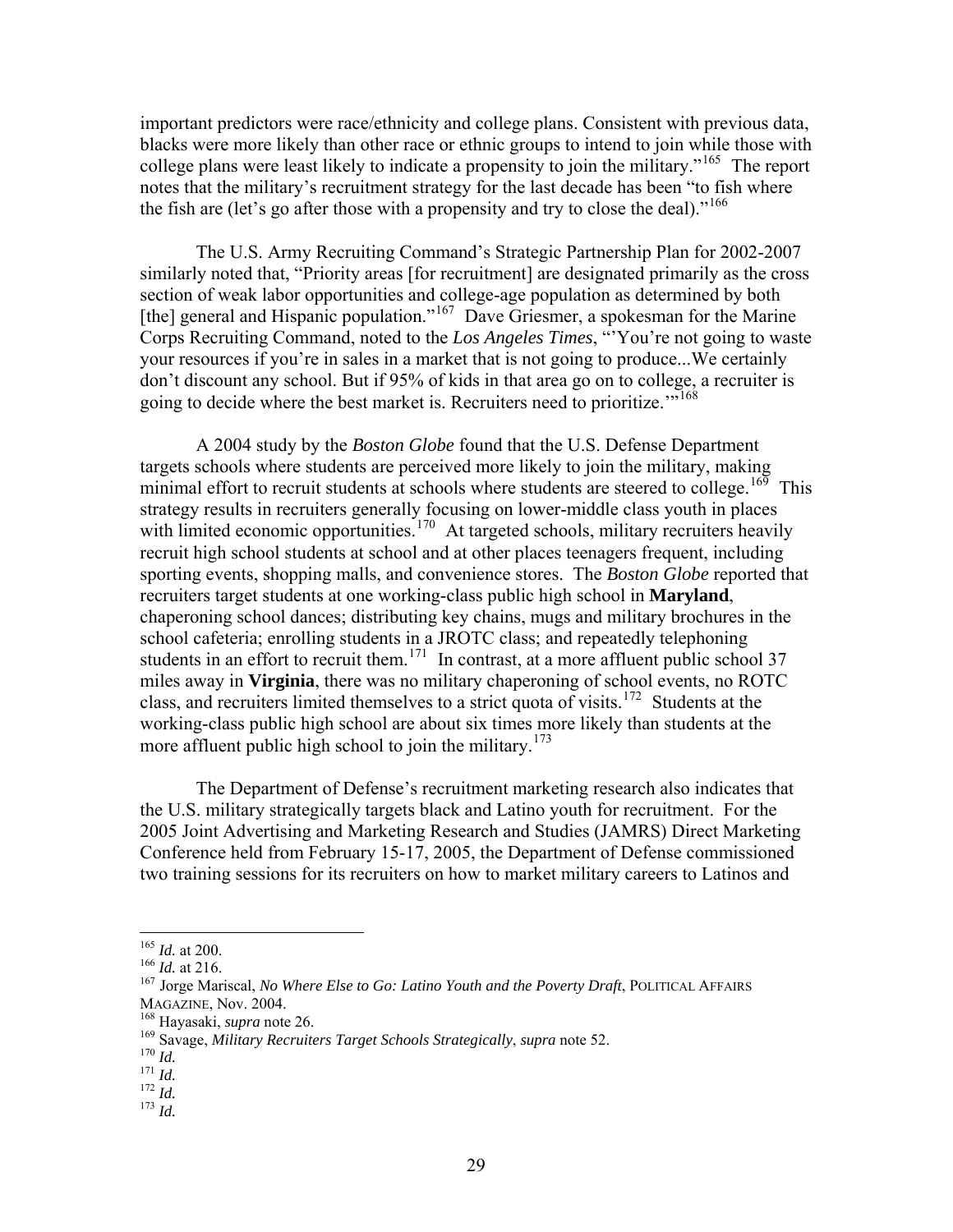African-Americans in particular.<sup>[174](#page-31-0)</sup> PowerPoint training materials obtained from the Department of Defense website show that these training materials based recruitment efforts around stereotypes of Latino and African American youth, including adapting language to mimic "hip hop culture" and to appeal to "hotheaded" Latino culture.<sup>[175](#page-31-1)</sup> As long as 15 years ago, in 1993, the Army's Marketing Research Branch were conducting studies of what they termed "the black prospect market," in which focus groups were conducted to study students' responses to pamphlets, logos, posters, and taglines for a JROTC expansion program.[176](#page-31-2)

The Department of Defense insists on collecting racial and ethnic data of 16- and 17-year-olds as part of its JAMRS database. Despite a lawsuit that challenged the database, the Department of Defense refuses to stop collecting information about students' race and ethnicity, likely due to the military's ongoing efforts to target racial and ethnic minorities, especially from African-American and Latino communities, for aggressive recruitment campaigns.<sup>[177](#page-31-3)</sup>

In **New York**, the Army supplied recruiters at high schools with speciallyequipped Humvees, one known as the "African-American Humvee," and the other as "Yo Soy El Army Humvee" (I am the Army Humvee), outfitted with plasma television screens and blasting rock music and meant to appeal to black and Latino students.<sup>[178](#page-31-4)</sup> In Los Angeles, **California**, due to concerns that military recruiters target low-income students and students of color on the campuses of public schools in Los Angeles County, the American Civil Liberties Union of Southern California and a group of teachers, parents, and students joined together to demand more information about how the military recruits public school students.[179](#page-31-5) They filed a Freedom of Information Act request with the armed services to determine the criteria by which recruiters target students and the tactics and methods recruiters use.<sup>[180](#page-31-6)</sup> Arlene Inouye, a public high school teacher who joined the coalition said, "We are concerned our students are being targeted."<sup>[181](#page-31-7)</sup>

<span id="page-31-0"></span><sup>174</sup> New York Civil Liberties Union, Fact Sheet, *Training Materials from the Military and the Department of Defense*, *available at* http://milrec.nyclu.org/1b.html. 175 See JAMRS/DoD Powerpoint Presentations, *Recruiting Hispanics*, and *Recruiting African-Americans*,

<span id="page-31-1"></span>downloaded by the New York Civil Liberties Union from http://www.jamrs.org/ (no longer available at this website); now housed for documentation purposes on the New York Civil Liberties Union server and *available at* http://milrec.nyclu.org/1b.html. 176 AMERICAN FRIENDS SERVICE COMMITTEE, MAKING SOLDIERS IN THE PUBLIC SCHOOLS, *supra* note 48, at

<span id="page-31-2"></span>p. 10, citing U.S. Army Marketing Research Branch*, Input to Command History, January-June 1993*, 1993. 177 New York Civil Liberties Union, Fact Sheet, *Training Materials from the Military and the Department* 

<span id="page-31-3"></span>*of Defense*, *supra* note 176; New York Civil Liberties Union, Press Release, *To Settle NYCLU Lawsuit*,

<span id="page-31-5"></span><span id="page-31-4"></span><sup>&</sup>lt;sup>178</sup> Kate Stone Lombardi, *How the Army Gets What it Wants*, N.Y. TIMES, Nov. 6, 2005.<br><sup>179</sup> ACLU of Southern California, Press Release, *ACLU and Teachers Seek Answers About Military Recruiters on Public School Campuses*, Mar. 29, 2005, *available at* http://www.aclu-

<span id="page-31-7"></span><span id="page-31-6"></span>sc.org/News/Releases/2005/100845/. 180 *Id.* <sup>181</sup> *Id.*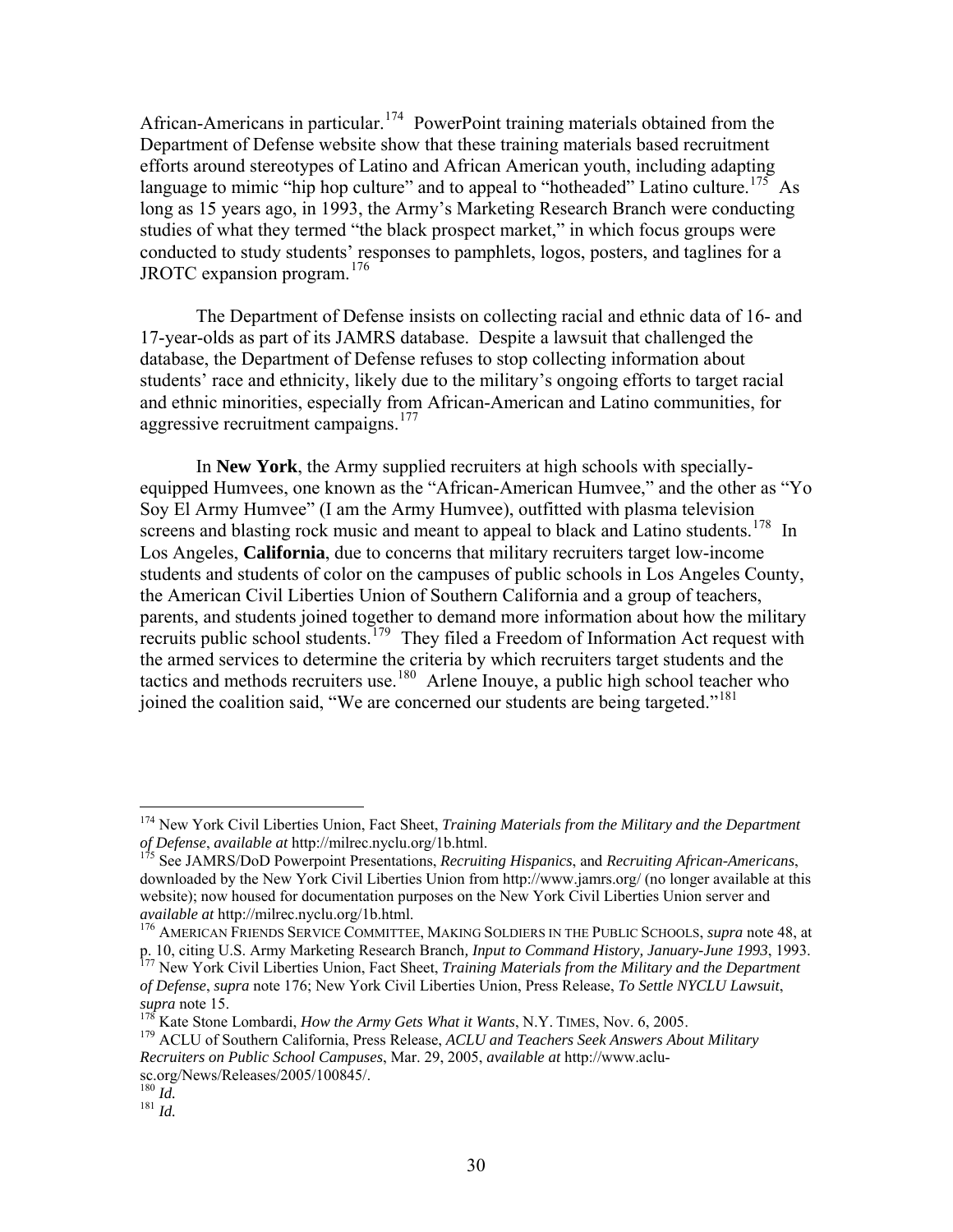<span id="page-32-0"></span>Financial incentives such as promises of college aid, signing bonuses, and free iPods also may induce low-income youth to join the military.<sup>[182](#page-32-1)</sup> Military recruiting websites market these and other financial benefits of military service.<sup>[183](#page-32-2)</sup> In July 2005, the Army announced a new incentive package of recruiting bonuses, college funds, a nd special pay for certain jobs that it promised could total more than \$100,000 for a new active duty recruit, the *New York Times* reported. [184](#page-32-3) Financial incentives work to boost recruits: Army officials acknowledged that after failing to meet recruiting goals for two straight months, the Army met its recruiting quota in July 2007 in part because of a thennew \$20,000 "quick ship" bonus, offered to recruits as of July 25 who could report to basic training by September 30, 2007.<sup>[185](#page-32-4)</sup>

Exaggerated or false promises about the financial benefits of enlisting, such as loans for college, can undercut the voluntariness of youths' recruitment. In a low-income urban area of North Philadelphia, **Pennsylvania**, reservist Joshua Gordy said the promise of college money led him to join the Army reserves at age 17. He told the Associated Press that recruiters at his high school promised that he could earn \$35,000 for college, although he has not received the promised financial support.<sup>[186](#page-32-5)</sup> Alberto Gomez, a high school student in Northern **California**, reported to the ACLU of Northern California that at recruitment center, a Navy recruiter made false promises about college aid he would receive if he enlisted: "I told him I wanted to be an electrical engineer, and that turned into the main point of our discussion. Everything tied back to how joining the Navy could help me reach my career goal; but, really, all he wanted me to do was join. He was really good at making things sound great. As we started to ask questions, his answers sounded too good to be true; like when we asked about college he promised me about half a million dollars… Even if I knew that he might be telling lies, it still sounded so good— money for college, job training, traveling."<sup>[187](#page-32-6)</sup>

#### **III. DEPLOYMENT OF YOUTH UNDER 18 TO AREAS OF ARMED CONFLICT AMOUNTS TO DIRECT PARTICIPATION IN HOSTILITIES (Article 1)**

Contrary to the Optional Protocol's provisions protecting children under 18 from active service in the military, the United States deploys 17-year-old youth to active combat zones. At least sixty-two 17-year-olds are known to have served in Iraq and Afghanistan in 2003 and 2004.[188](#page-32-7) In its report to the Committee, the U.S. government

 $182$  See Jonsson, *Enjoy the Video Game? Then Join the Army*, *supra* note 74.

<span id="page-32-2"></span><span id="page-32-1"></span><sup>&</sup>lt;sup>183</sup> See, e.g. http://www.goarmy.com/benefits/index.jsp?hmref=s1 (directed at prospective Army recruits); http://www.futuresoldiers.com/html/benefits.jsp?menu=familyMember (directed at the parents of future Army soldiers).<br><sup>184</sup> Eric Schmitt, *Army Likely to Fall Short in Recruiting, General Says, N.Y. TIMES, July 24, 2005.* 

<span id="page-32-6"></span>

<span id="page-32-5"></span><span id="page-32-4"></span><span id="page-32-3"></span><sup>&</sup>lt;sup>185</sup> Shanker, *supra* note 89.<br><sup>186</sup> Dale, *supra* note 156.<br><sup>187</sup> ACLU OF NORTHERN CALIFORNIA, THE TRUTH BEHIND THE CAMOUFLAGE: A YOUTH INVESTIGATION INTO THE MYTHS & TRUTHS OF MILITARY RECRUITMENT & MILITARY SERVICE 18 (Aug. 2007) *available at* http://www.aclunc.org/youth/publications/asset\_upload\_file610\_6754.pdf.

<span id="page-32-7"></span> $188$  The Director of Military Personnel Policy for the U.S. Army stated in a letter to Human Rights Watch that "'A total of 62 soldiers were 17 years old upon arrival to both Afghanistan and Iraq during 2003 and 2004. These 62 soldiers served in all capacities in the Army.'" Geneva Centre for the Democratic Control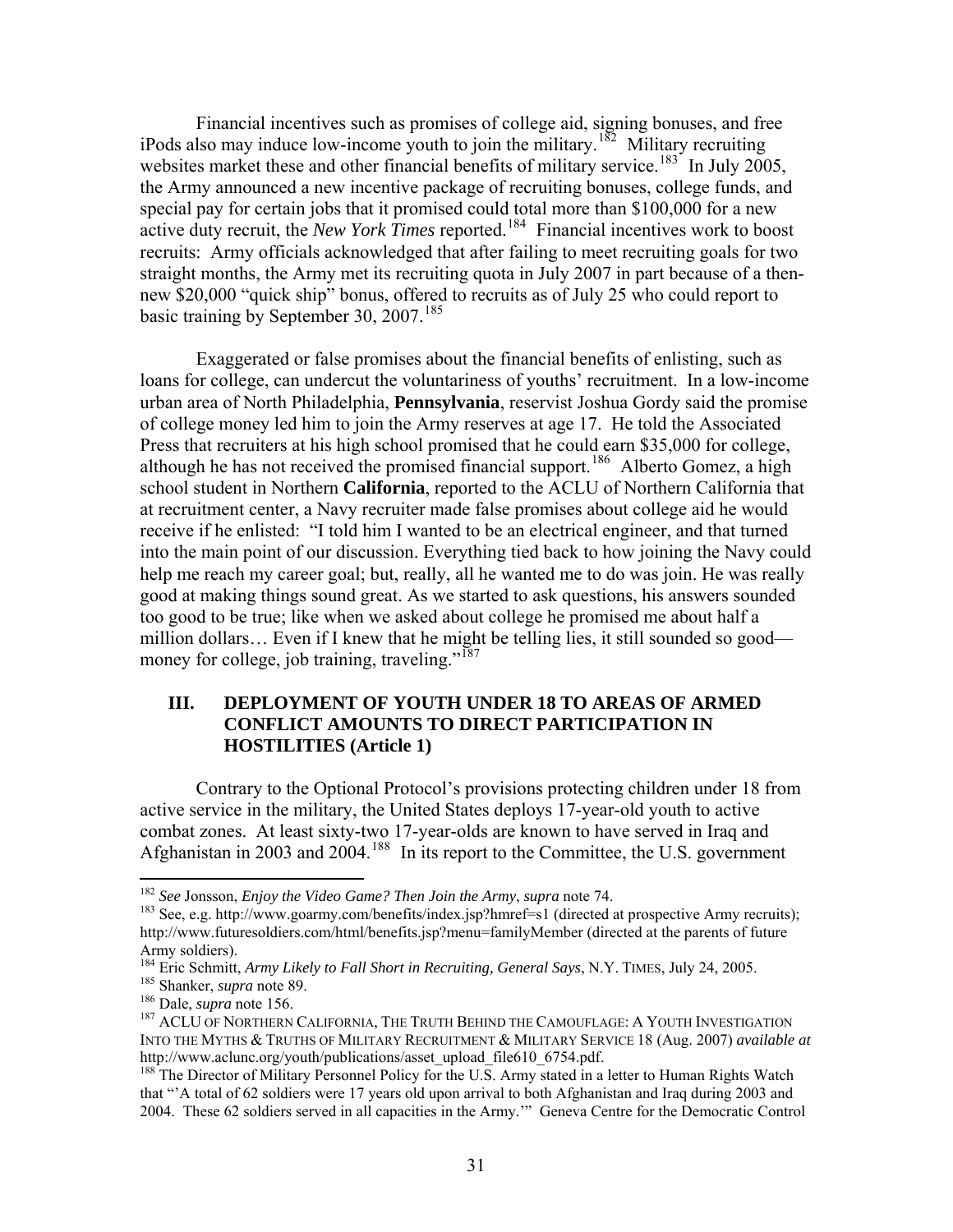discloses that approximately 1,500 soldiers each year are 17 when they complete their basic training and are ready for operational assignment.<sup>[189](#page-33-0)</sup> While the State Department advised the Army and Navy not to deploy soldiers under 18 following the ratification of the Optional Protocol, the U.S. Marine Corps and the Air Force were not advised to limit the use of soldiers under the age of 18 in hostilities.<sup>[190](#page-33-1)</sup>

Although the Department of Defense does not disaggregate casualty statistics beyond the below-22 age category, statistics for the 17-21 age category make clear that young service members account for a large percentage of casualties in Iraq and Afghanistan. Between March 19, 2003 and May 3, 2008, 1,196 of 4,059 military personnel killed in Operation Iraqi Freedom were under the age of 22.[191](#page-33-2) Between October 7, 2001 and May 3, 2008, 93 of 491 personnel killed in Operation Enduring Freedom (including in Afghanistan) were under the age of  $22.^{192}$  $22.^{192}$  $22.^{192}$ 

Deployment of 17-year-olds to Iraq and Afghanistan amounts to deployment of underage child soldiers to take direct part in hostilities, in contravention of the Optional Protocol. In understandings it entered upon ratifying the Optional Protocol, the United States narrowed it obligation to take all feasible measures to comply with the Optional Protocol provision banning deployment of youth under 18 to hostilities.<sup>[193](#page-33-4)</sup> The understanding narrowly defines the United States' obligation to take only "feasible measures" as "practicable or practically possible taking into account the circumstances ruling at the time, including humanitarian and military considerations."<sup>[194](#page-33-5)</sup> In its report to the Committee, the U.S. Government argues that Article 1 of the Protocol "recognizes that in exceptional cases it will not be 'feasible' for a commander to withhold or prevent a solider under the age of 18 from taking part in hostilities."[195](#page-33-6) The U.S. Government's rationalizations for deploying underage child soldiers to areas of active combat in Iraq and Afghanistan do not satisfy the plain language or intent of the Optional Protocol.

of Armed Forces, Occasional Paper – №. 8 *available at*

se2.dcaf.ch/serviceengine/FileContent?serviceID=21&fileid=90BD3ECB-9157-257C-7FEB-

<sup>63057</sup>E1E8F8D&lng=en (citing Sean J. Byrne, US Army, letter to Human Rights Watch, Apr. 2, 2004).<br><sup>189</sup> U.S. Department of State, Initial Report, *supra* note 7, at para. 16.

<span id="page-33-1"></span><span id="page-33-0"></span><sup>&</sup>lt;sup>190</sup> Navy Justice School Publication, Commanders Handbook, p. 179-180, *available at* http://www.imef.usmc.mil/MLG/specialstaffsections/SJA/commanderscorner/COMMANDERS%20HANDBOOK.pdf (instructing commanders to "weigh the mission requirements against the practicability of diverting 17-yearold Marines from combat..." and directing that "...taking all feasible measure to ensure Marines under 18 years of age do not take part in hostilities should not be allowed to unduly interfere with the commander's primary responsibility of mission accomplishment.").

<span id="page-33-2"></span><sup>191</sup> U.S. Department of Defense, Personnel and Procurement Statistics, *Operation Iraqi Freedom: Military Deaths*, *available at* http://siadapp.dmdc.osd.mil/personnel/CASUALTY/oif-deaths-total.pdf (last visited on May 7, 2008).

<span id="page-33-3"></span><sup>192</sup> U.S. Department of Defense, Personnel and Procurement Statistics, *Operation Enduring Freedom: Military Deaths*, *available at* http://siadapp.dmdc.osd.mil/personnel/CASUALTY/OEFDEATHS.pdf (last visited on May 7, 2008).<br><sup>193</sup> U.S. Department of State, Initial Report, *supra* note 7, at para. 31 (emphasis added).

<span id="page-33-6"></span><span id="page-33-5"></span><span id="page-33-4"></span><sup>&</sup>lt;sup>194</sup> Ratifications and Reservations, Optional Protocol, *supra* note 2, at para. 2(A).<br><sup>195</sup> U.S. Department of State, Initial Report, *supra* note 7, at para. 9.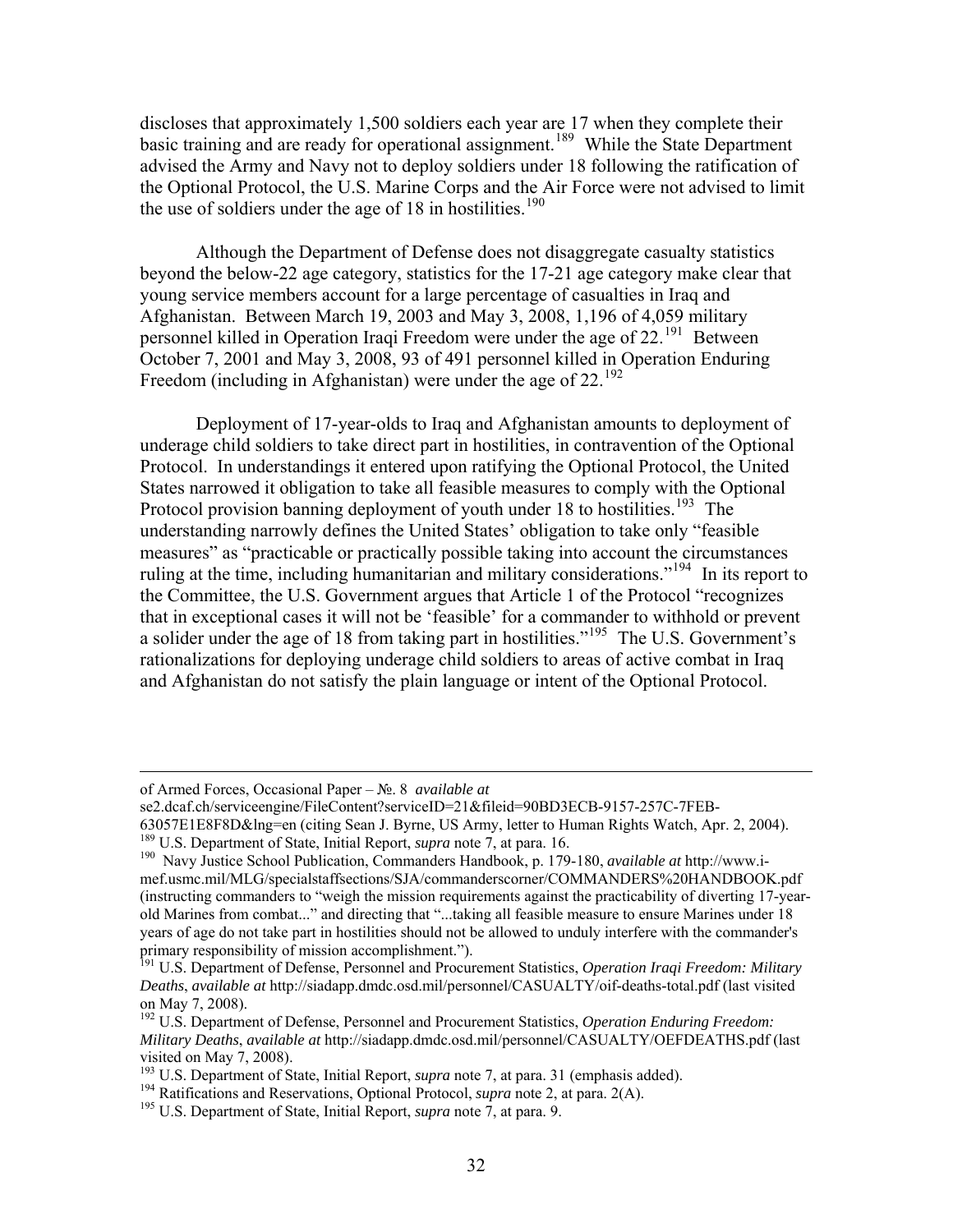## <span id="page-34-0"></span>**IV. DETENTION AND TREATMENT OF FORMER CHILD SOLDIERS AT GUANTANAMO AND U.S.-RUN FACILITIES IN IRAQ AND AFGHANISTAN (Article 6)**

Article 6(3) of the Optional Protocol requires the United States to "take all feasible measures to ensure that persons within their jurisdiction recruited or used in hostilities contrary to the present Protocol are demobilized or otherwise released from service." It also requires the United States to "accord to such persons all appropriate assistance for their physical and psychological recovery and their social reintegration."

 At U.S.-run detention facilities in Iraq, Afghanistan, and Guantánamo, the United States has detained children suspected of being child soldiers. In Iraq, during 2006 the International Committee of the Red Cross visited 59 children detained at five places of detention controlled by the U.S. or U.K.<sup>[196](#page-34-1)</sup> At the end of September 2005 there were about 200 juveniles held in Iraq by the U.S.-led Multinational Force.<sup>[197](#page-34-2)</sup> Due to the U.S. troop surge in Iraq in 2007, the number of juvenile detainees increased from 250 in May 2007 to 800 in September 2007.<sup>[198](#page-34-3)</sup> U.S. arrests of children in Iraq rose to an average of 100 per month in 2007, from an average of 25 per month in 2006.<sup>[199](#page-34-4)</sup> The United States has not recognized these child detainees' right to rehabilitation and reintegration, nor has the U.S. recognized their juvenile status, in contravention of international juvenile justice standards. Amnesty International reported that there are no U.S. or U.K. detention facilities allocated for children in Iraq.<sup>[200](#page-34-5)</sup> Reports indicate that some of these child detainees have been subjected to mistreatment while in detention. Documents released to the ACLU pursuant to a Freedom of Information Act request the ACLU filed in October 2003 and May 2004 for documents concerning the treatment of prisoners held by the U.S. in detention centers oversea describe abuses against juvenile detainees in Iraq, including an e-mail noting the initiation of an FBI investigation into the alleged rape of a juvenile male detainee at Abu Ghraib prison in Iraq. $^{201}$  $^{201}$  $^{201}$ 

 Suspected child soldiers captured abroad have been transferred to Guantánamo for detention and, in some cases, prosecution. According to Department of Defense documents listing the names and birthdates of hundreds of Guantánamo detainees, released in May 2006 pursuant to a Freedom of Information Act request filed by the Associated Press, at least 23 detainees were under the age of 18 at the time of their transfer to Guantánamo between 2002 and 2004 (see Appendix to this report, detailing the names and birthdates of these detainees as listed in Department of Defense

<span id="page-34-1"></span><sup>196</sup> International Committee of the Red Cross, *Annual Report 2006: Iraq*, p. 324, *available at*

<span id="page-34-2"></span> $\frac{197}{197}$ AMNESTY INTERNATIONAL, BEYOND ABU GHRAIB: DETENTION AND TORTURE IN IRAQ, (Mar. 6, 2006) *available at* http://asiapacific.amnesty.org/library/Index/ENGMDE140012006?open&of=ENG-IRQ. 198 *Exclusive Tour of Iraqi Youth Detention Center: Military Boosts Detention Programs to Counter al* 

<span id="page-34-6"></span>

<span id="page-34-5"></span><span id="page-34-4"></span><span id="page-34-3"></span> $^{199}$  U.S. Detains Nearly 800 Juveniles in Iraq, AGENCE FRANCE-PRESSE, Aug. 19, 2007.<br><sup>200</sup> AMNESTY INTERNATIONAL, BEYOND ABU GHRAIB, *supra* note 199.<br><sup>201</sup> Annex B51, E-mail from Chris Zwecker, Criminal Investigation Director, FBI; Bruce J. Gebhardt, Deputy Director, FBI; and Valerie Caproni, Office of General Counsel, FBI.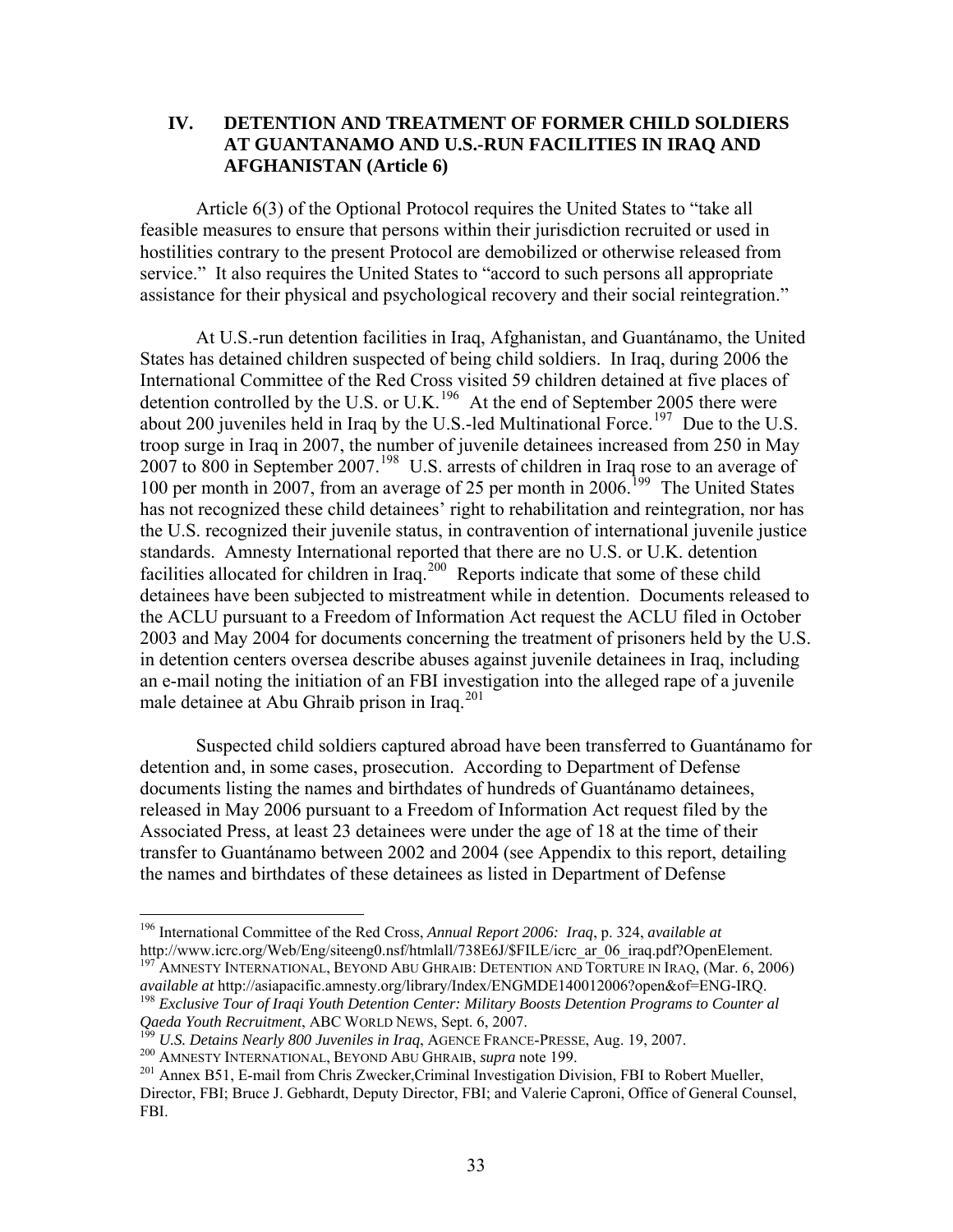<span id="page-35-0"></span>documents).<sup>[202](#page-35-1)</sup> In the case of 20 detainees, the date of birth was "unknown."<sup>[203](#page-35-2)</sup> Other sources quoted in the media indicate that the number of juveniles detained at Guantánamo may be as high as  $60.^{204}$  $60.^{204}$  $60.^{204}$  Among these prisoners is Mohammed Jawad, a "child enemy combatant" who was about 16 years old when he was captured in Afghanistan in late 2002. The U.S. government has held him in Guantánamo for six years, claiming that he threw a grenade at a U.S. military vehicle in Kabul in wartime, not that he is affiliated in any way with the Taliban, al Qaeda, or any terrorist group.<sup>[205](#page-35-4)</sup> Jawad vigorously maintains his innocence, and says that Afghan police tortured him into a confession.

U.S. forces have also detained children in Afghanistan, some of whom have been transferred to Guantánamo. Among the prisoners who were detained in Afghanistan and transferred for detention at Guantánamo as children is Omar Khadr.

#### **a. The Case of Omar Khadr, a Child Soldier Detained at Guantánamo**

Omar Khadr is a Canadian citizen who has been in Department of Defense custody since he was 15 years old, and has been detained at Guantánamo since October 2002. Now 21, he is charged with murder, attempted murder, conspiracy, material support for terrorism, and espionage. The murder charge in Khadr's case relates to a 2002 incident during a firefight in Afghanistan in which Khadr is alleged to have thrown a grenade that killed Army Sgt. Christopher Speer. The other charges are based on his alleged links to, and support for, al-Qaeda—beginning, allegedly, when he was 10 years old.

Although the Optional Protocol recognizes that juveniles caught up as participants in armed conflict should be rehabilitated and provided "all appropriate assistance for their physical and psychological recovery and their social reintegration," Khadr has reported that while in U.S. custody he was denied access to a lawyer for more than two years, and his lawyers argue that he has been subjected to excessively harsh interrogation methods in violation of international law. Khadr's lawyers allege that he was shackled in painful stress positions for hours on end, threatened with rape, used as a "human mop" to clean up his own urine during one interrogation session, beaten by guards, threatened with rendition to third countries for the purposes of torture, detained in solitary confinement for lengthy periods, and confined in extremely cold cells. In a signed, ninepage affidavit filed in March 2008, Khadr charges that he was repeatedly threatened with rape as an interrogation technique while held both in Afghanistan and at Guantánamo.<sup>[206](#page-35-5)</sup> The U.S. has denied Khadr's lawyers' repeated requests for independent psychological

<span id="page-35-1"></span><sup>&</sup>lt;sup>202</sup> Department of Defense, "List of Individuals Detained by the Department of Defense at Guantanamo Bay, Cuba from January 2002 through May 15, 2006," May 15, 2006, available at http://www.defenselink.mil/news/May2006/d20060515%20List.pdf.<br><sup>203</sup> Id.<br><sup>204</sup> Celia Perry, *Guantanamo's Dirty Secrets*, MOTHER JONES, Feb. 12. 2008.<br><sup>205</sup> Department of Defense, Press Release, *Military Commission Charges* 

<span id="page-35-2"></span>

<span id="page-35-3"></span>

<span id="page-35-4"></span>

<span id="page-35-5"></span>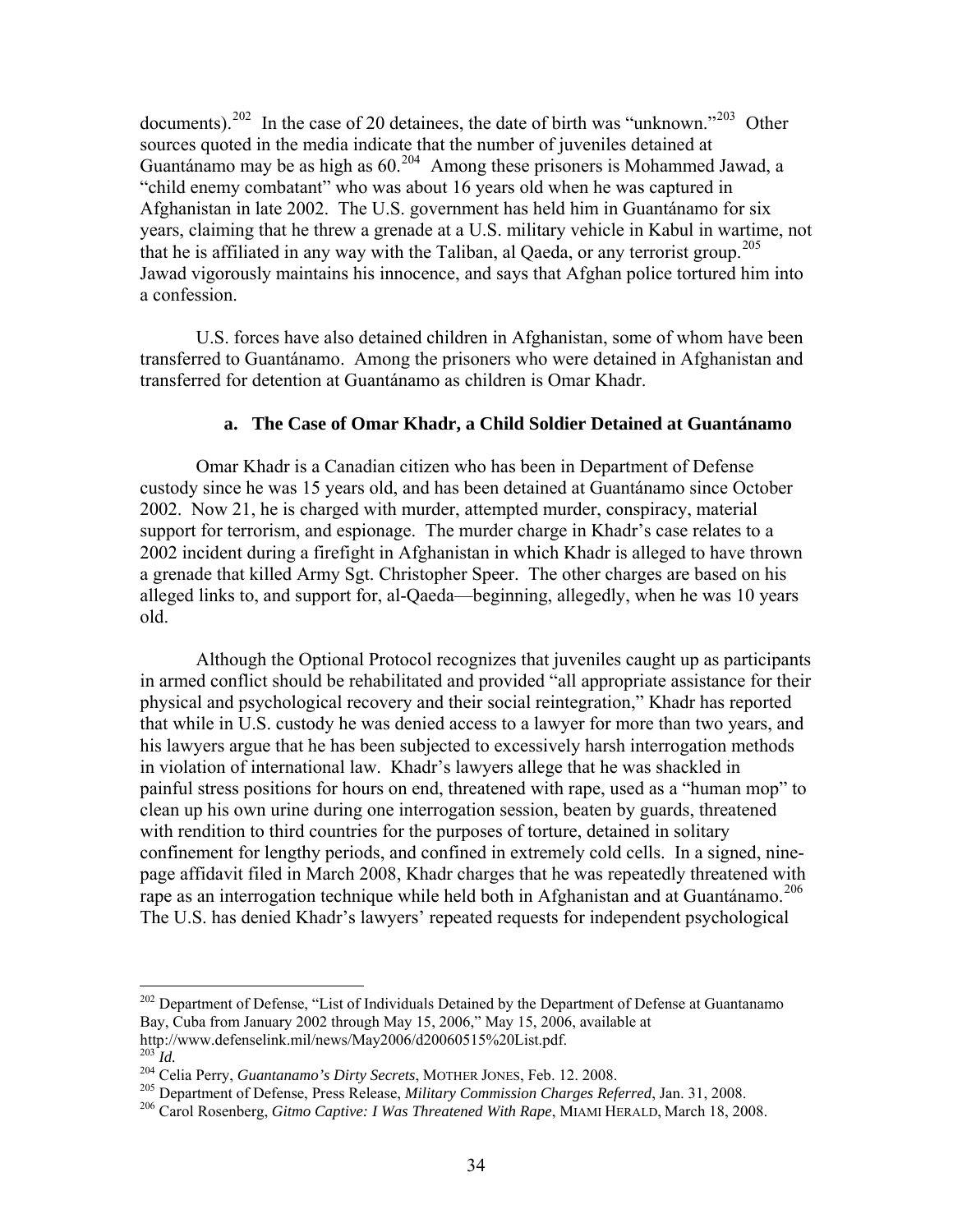assessment and treatment, despite concern that Khadr suffers from psychological symptoms consistent with those exhibited by victims of torture and abuse.<sup>[207](#page-36-0)</sup>

Since the system's inception in 2004, the ACLU has monitored the military commissions at Guantánamo, including all proceedings relating to Omar Khadr. Khadr was detained for more than three years before he was first charged before a military commission. In February 2007, Khadr was recharged with serious crimes under the new military commissions system established by the Military Commissions Act of 2006; in June 2007 these charges were dismissed; on September 24, 2007 a Court of Military Commissions Review authorized proceedings to resume in Khadr's case; and on November 8, 2007 he was arraigned.

The proceedings against Khadr have been riddled with ethical and legal problems from the very beginning, as they have allowed the admission of coerced evidence that may have been obtained through torture, and government prosecutors have not been forthcoming with exculpatory evidence.<sup>[208](#page-36-1)</sup> ACLU attorneys observed that Khadr's Military Commission hearing on November 8, 2007 resulted in revelations that potentially exculpatory evidence exists and was not shared with the defense. At a hearing on February 4, 2008, the U.S. government disclosed by mistake this potentially exculpatory evidence: an interview of a witness to Khadr's capture in which the witness describes finding *two* people alive in the Afghan compound in which Khadr was captured; the witness also describes shooting and killing the first man before he saw Khadr.<sup>[209](#page-36-2)</sup> According to Khadr's military defense counsel, Khadr was then "'shot on sight'—in the back—twice—while wounded, sitting and leaning against a wall facing away from his attackers." $2^{10}$  The evidence casts some doubt on the U.S. government's allegation that Khadr threw the grenade that killed a U.S. soldier during a firefight in Afghanistan. $211$ 

As a result of a discovery motion filed by Khadr's defense team in preparation for his trial, in April 2008 it was revealed that the original videotape documenting the firefight in the military compound in Afghanistan was found in Guantánamo. Moreover, as a result of another discovery motion, other U.S. soldier witnesses who were present near the firefight and who were interviewed by defense counsel suggested that Army Sgt. Christopher Speer might actually have been killed by friendly fire.<sup>[212](#page-36-5)</sup> Other potentially exculpatory evidence that has been withheld from Khadr's defense team includes

<span id="page-36-1"></span><span id="page-36-0"></span><sup>&</sup>lt;sup>207</sup> MICHELLE SHEPHARD, GUANTANAMO'S CHILD: THE UNTOLD STORY OF OMAR KHADR 173-174 (2008).<br><sup>208</sup> See, e.g. Carol Rosenberg, *Judge Rebukes U.S., Grants Khadr Motions*, MIAMI HERALD, Mar. 14, 2008.<br><sup>209</sup> Michelle Shephard,

<span id="page-36-3"></span><span id="page-36-2"></span><sup>&</sup>lt;sup>210</sup> United States of America v. Omar Ahmed Khadr, Defense Reply To Government Response to Motion to For Dismissal Due to Lack of Jurisdiction Under the MCA in Regard to Juvenile Crimes of a Child Soldier

<span id="page-36-4"></span>fn 4 (Jan. 31, 2008).<br><sup>211</sup> Michelle Shephard, Soldier in 'Shock' Over Leaked Khadr Report, THE STAR (Canada), Feb. 7, 2008. <sup>212</sup> William Glaberson, *Guantánamo Judge Is Urged to Get On With Proceedings*, N.Y. TIMES, Apr. 12,

<span id="page-36-5"></span><sup>2008;</sup> Carol Rosenberg, *Khadr Lawyer Floats Friendly-Fire Theory*, MIAMI HERALD, Apr. 12, 2008.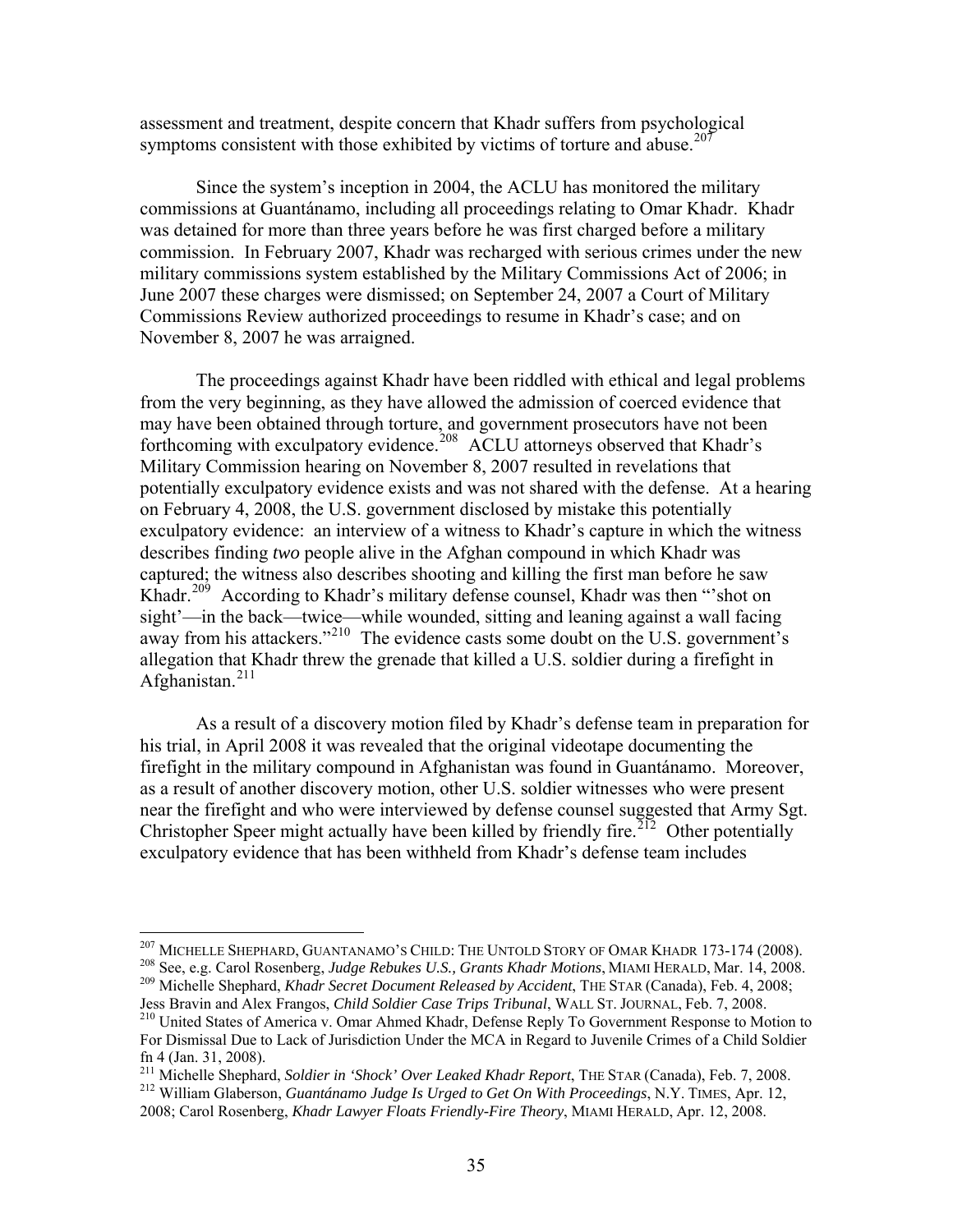<span id="page-37-0"></span>evidence contained in classified U.S. reports handed to the Canadian government and subject to a legal challenge before the Canadian Supreme Court.<sup>[213](#page-37-1)</sup>

In Omar Khadr's case, the U.S. government has consistently denied him special protection or treatment on account of his age. The U.S. government's detention of Khadr has failed to comport with juvenile justice standards, and the U.S. government's prosecution of Khadr has failed to take into account his relative culpability and vulnerability to outside influences as a child.<sup>[214](#page-37-2)</sup> At a Military Commission hearing in February 2008, a Department of Justice attorney told the judge that the U.S. government may prosecute children, regardless of their age, as "unlawful enemy combatants."

In Khadr's Military Commission trial on April 30, 2008, a U.S. military judge rejected a motion by defense attorneys arguing that on account of the fact Khadr was a child when captured by U.S. forces, the case should be dismissed because Khadr is entitled to protection and assistance under the Optional Protocol, rather than being subjected to prosecution.<sup>[215](#page-37-3)</sup> Most recently, at a Military Commission hearing in Khadr's case on May 8, 2008, the military judge threatened to throw out the case against Khadr if evidence pertaining to his interrogation and detention is not turned over to the defense.<sup>[216](#page-37-4)</sup>

In its detention and prosecution of juveniles in Guantánamo, the United States has failed to meet international juvenile justice standards that provide for children to be treated consistent with their unique vulnerability, capacity for rehabilitation, and lower degree of culpability. The detention, prosecution, and treatment of Omar Khadr, Mohammed Jawad, and others who were under 18 at the time of their imprisonment at Guantánamo or other U.S. facilities in Iraq and Afghanistan plainly violate the United States' obligation under Article 6(3) of the Optional Protocol to provide for the rehabilitation and reintegration of former child soldiers within its jurisdiction.

# **V. ASYLUM-SEEKING FORMER CHILD SOLDIERS ARE DENIED PROTECTION (Article 6(3))**

As a major country of destination for asylum-seekers, some of whom were recruited or used in hostilities abroad, the United States has an obligation under Article 6(3) of the Optional Protocol to ensure the physical and psychological recovery and social reintegration in the United States of former child soldiers seeking protection. However, in the cases of some former child soldiers who cannot return to a safe civilian

<span id="page-37-1"></span><sup>213</sup> Carol J. Williams, *Guantanamo Detainee Omar Khadr Argues Friendly Fire Might Have Killed Soldier*, L.A. TIMES, Apr. 12, 2008; Carol Rosenberg, *Khadr Lawyer Floats Friendly-Fire Theory*, MIAMI HERALD, <sup>214</sup> HUMAN RIGHTS WATCH, THE OMAR KHADR CASE: A TEENAGER IMPRISONED AT GUANTANAMO, 4 June 2007, *available at http://www.hrw.org/backgrounder/usa/us0607/us0607web.pdf.* 

<span id="page-37-3"></span><span id="page-37-2"></span><sup>&</sup>lt;sup>215</sup> United States of America v. Omar Ahmed Khadr, Ruling on Defense Motion for Dismissal Due to Lack of Jurisdiction Under the MCA in Regard to Juvenile Crimes of a Child Soldier (Apr. 30, 2008), *available at* http://www.defenselink.mil/news/d20080430Motion.pdf. *See also* Michael Savage, *Canadian Becomes First Child Soldier Since Nuremberg to Stand Trial for War Crimes*, THE INDEPENDENT (UK), May 7, 2008; Mike Rosen-Molina, *US Military Judge Rules Khadr Not a Child Soldier*, JURIST, Apr. 30, 2008. 216 Carol Rosenberg, *Judge Threatens to Suspend War Court Trial*, MIAMI HERALD, May 8, 2008.

<span id="page-37-4"></span>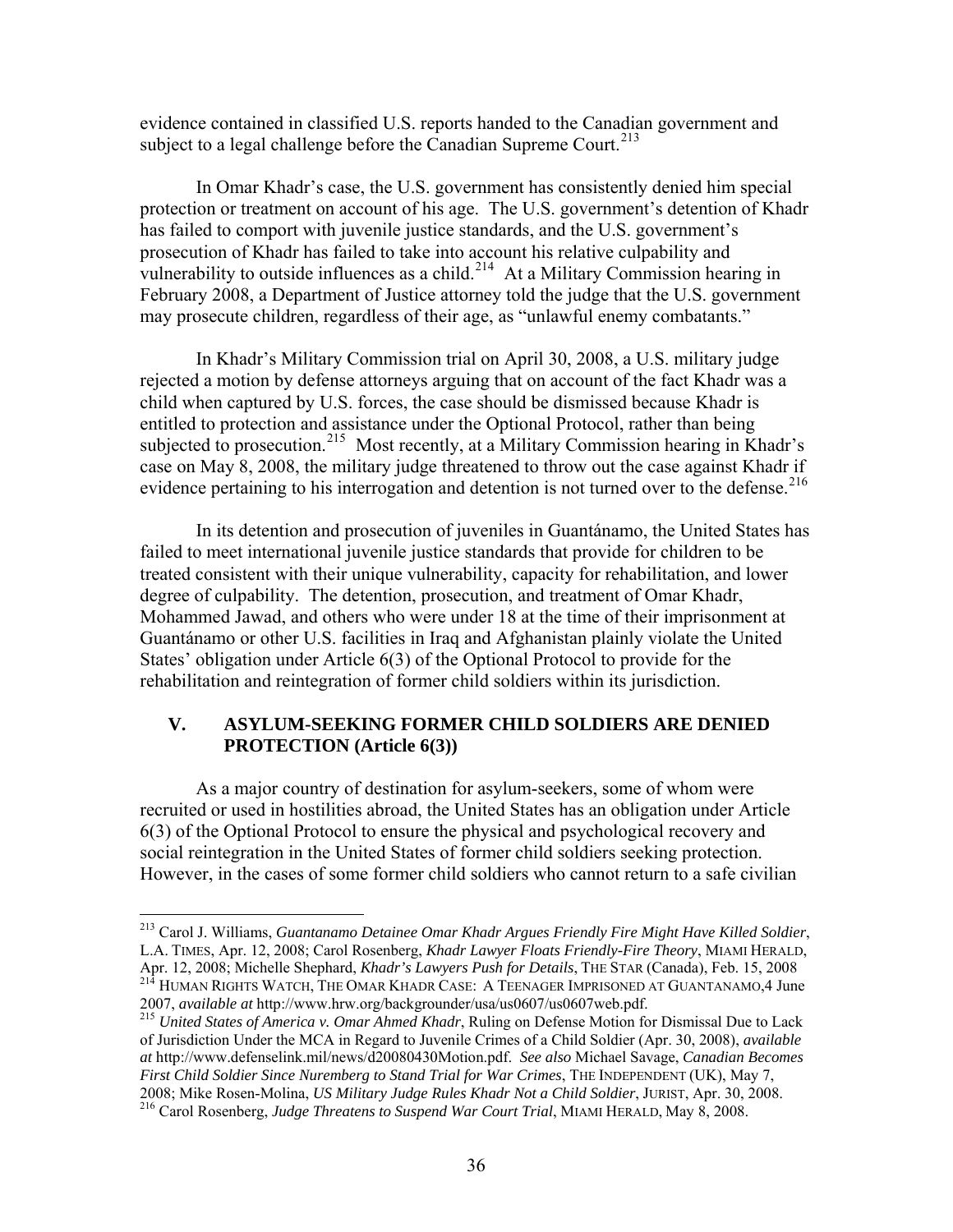life in their home countries and are seeking protection in the United States, former child soldiers who were victims of serious human rights abuses are being excluded from protection under immigration provisions intended to bar those who victimized them.

As a result, former child combatants may be denied refugee and asylum protection in the United States because they are deemed "persecutors of others" based on the actions they were forced to engage in as child soldiers.<sup>[217](#page-38-0)</sup> Asylum-seekers who have engaged or assisted in the persecution of others are barred from asylum under provisions of the Immigration and Nationality Act that make persecution of others a ground for exclusion from protection. A person who "ordered, incited, assisted, or otherwise participated in the persecution" of any person on account of his race, religion, nationality, membership in a particular social group, or political opinion may not be granted refugee or asylum status. $^{218}$  $^{218}$  $^{218}$ 

With respect to this bar to asylum, in some cases trial attorneys in the Department of Homeland Security (DHS) have argued that former child soldier's actions as a child soldier form the basis for exclusion under the persecutor bar. DHS trial attorneys have further argued that no defenses apply, even in cases of child soldiers who were forcibly conscripted, acted under duress, or did not have any personal involvement in persecution. In immigration court, the DHS has taken the stark position that a child soldier's age when the alleged persecution took place is not relevant, and it has argued that no evidence of personal involvement in persecution is needed to exclude a former child soldier from protection. Furthermore, under U.S. immigration law, there is no statutory authority to waive application of the persecutor bar, even as a matter of unreviewable executive  $di**section**$ <sup>[219](#page-38-2)</sup>

For example, having been a child forced to fight on behalf of a government army or a militia does not exempt a minor from being barred entry into the United States as a persecutor. As a result, boys and girls abducted by the Lord's Resistance Army and forced to fight the Ugandan army may be ineligible for refugee protection because some of the actions they undertook as child soldiers are considered persecutory in nature.

In one case, the Refugee Protection Program of Human Rights First, which operates one of the largest pro bono representation programs for asylum seekers in the United States, has been representing a young man who, as a child of 14, was forcibly conscripted into the army of the government that had previously jailed and tortured him.<sup>[220](#page-38-3)</sup> For years, the DHS has been opposing a grant of asylum to this young man on

<span id="page-38-0"></span><sup>&</sup>lt;sup>217</sup> See, e.g. HUMAN RIGHTS FIRST, ABANDONING THE PERSECUTED: VICTIMS OF TERRORISM AND OPPRESSION BARRED FROM ASYLUM,1 2006, *available at* http://www.humanrightsfirst.info/pdf/06925-asyabandon-persecuted.pdf; Rachel Bien, *Nothing to Declare But Their Childhood: Reforming U.S. Asylum Law to Protect the Rights of Children, 12 J.L. & POL'Y 797 (2004).* 

<span id="page-38-3"></span>

<span id="page-38-2"></span><span id="page-38-1"></span><sup>&</sup>lt;sup>218</sup> U.S.C. § 1158(b)(2)(A)(i); 8 U.S.C. § 1101(a)(42).<br><sup>219</sup> Human Rights First, Testimony of Anwen Hughes, Hearing on Child Soldiers, Before the United States Senate Committee on the Judiciary Subcommittee on Human Rights and the Law, Apr. 24, 2007, *available at* http://www.humanrightsfirst.info/pdf/07424-asy-child-hearing-test.pdf. <sup>220</sup> *Id.*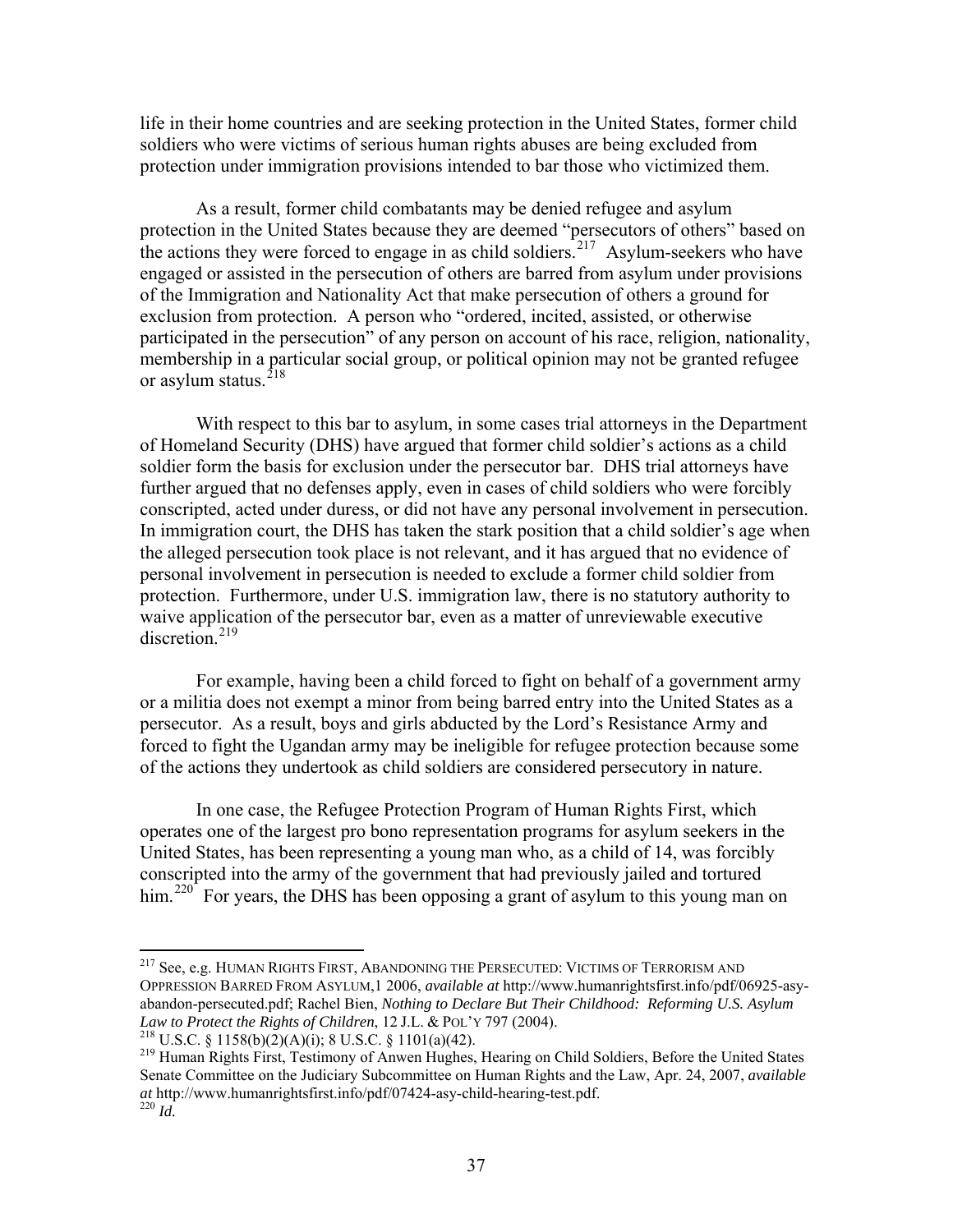the grounds that the persecutor bar applies.<sup>[221](#page-39-0)</sup> His personal story underscores the appalling lack of protection to traumatized child soldiers. He was sent to the front where, under threat of death, he was made to shoot in the direction of people in the distance who may or may not have been civilians, and does not know if he hit anyone.<sup>[222](#page-39-1)</sup> He says that another child who refused to shoot was executed in his presence, as was another child who tried to escape. He faces the ongoing threat of deportation even as he tries to recover from the trauma he suffered as a child.<sup>[223](#page-39-2)</sup>

In another case, a former child soldier from the Ivory Coast who, at the age of 15, was conscripted by rebel troops who chopped off his 13-year-old brother's hand with a machete, has faced U.S. government opposition to his asylum claim. After escaping two years after his abduction and conscription, he requested asylum upon arriving in the United States at age  $17.^{224}$  $17.^{224}$  $17.^{224}$  The DHS detained him in a New Jersey jail, and DHS attorneys argued that he was barred from asylum under the persecutor bar, despite his youth and coercion of rebel captors who punished disobedient child conscripts with death.<sup>[225](#page-39-4)</sup> After he was granted asylum, U.S. Immigration and Customs Enforcement appealed his case.

In addition, because applications for refugee and asylum protection can take years to be considered, a former child soldier's request for protection may be wrongly analyzed under adult standards because he is an adult at the time the case is adjudicated. Many Mayan Guatemalan children kidnapped into the military during the civil war are facing this obstacle.<sup>[226](#page-39-5)</sup> Although they applied for asylum protection in the late 1980s and early 1990s based on the persecution they suffered as Mayan child soldiers, their applications for asylum are being considered only now.<sup>[227](#page-39-6)</sup> Because many of these former child soldiers are now adults, the U.S. may consider their military service a bar to protection rather than part of the persecution they suffered as child soldiers.

U.S. law and international refugee law were not intended to bar otherwise eligible children from refugee and asylum protection specifically because they were abducted by armed forces and armed groups and forced to engage in combat.<sup>[228](#page-39-7)</sup> Legislation amending U.S. immigration law to exclude forcibly recruited child soldiers from the category of people barred from refugee protection as "persecutors of others" is critically needed.

<span id="page-39-0"></span> $^{221}$  *Id.* 

<span id="page-39-3"></span><span id="page-39-2"></span>

<span id="page-39-5"></span><span id="page-39-4"></span>

<span id="page-39-1"></span><sup>&</sup>lt;sup>222</sup> *Id.*<br><sup>223</sup> *Id.*<br><sup>224</sup> Nina Bernstein, *Taking the War Out of a Child Soldier*, N.Y. TIMES, May 13, 2007.<br><sup>225</sup> *Id.*<br><sup>226</sup> Amnesty International, Testimony of Sarnata Reynolds, Congressional Briefing, Congressiona Children's Caucus & Congressional Human Rights Caucus, "Stateless Children," Feb. 15, 2007.

<span id="page-39-7"></span><span id="page-39-6"></span><sup>&</sup>lt;sup>228</sup> For analysis of the international standards for exclusion from refugee status as applied to child soldiers, *see* United Nations High Commissioner for Refugees, "Advisory Opinion Regarding the International Standards for Exclusion from Refugee Status as Applied to Child Soldiers, letter to J. Wells Dixon," Sept. 12, 2005, *available at* http://www.unhcr.org/cgi-bin/texis/vtx/refworld/rwmain?docid=440eda694.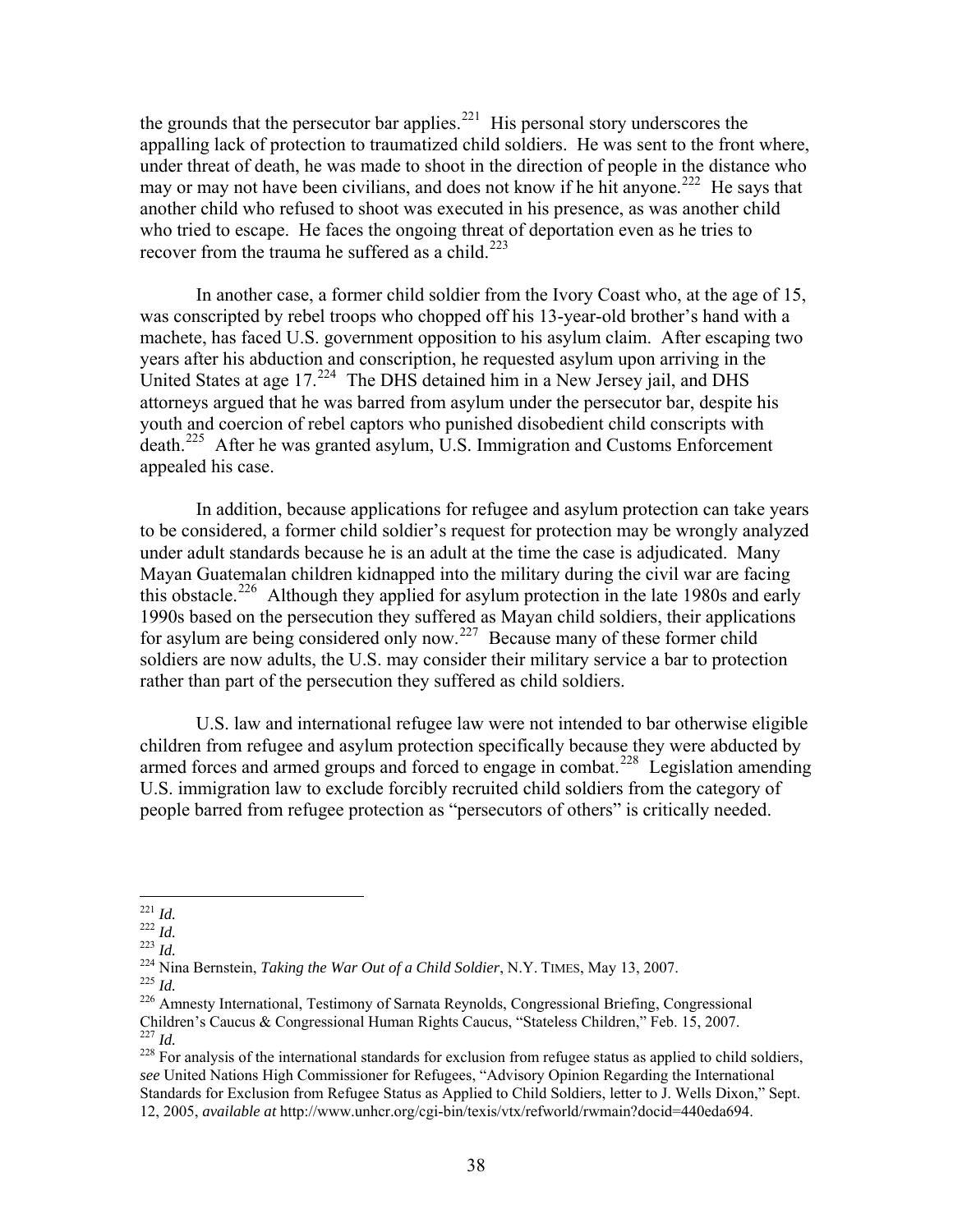<span id="page-40-0"></span>Instead, as of this writing, a bill that could in practice categorically exclude most former child soldiers from protection is pending before the U.S. House of Representatives, having passed in the Senate. The Child Soldiers Accountability Act unanimously passed in the Senate with amendments in December 2007.<sup>[229](#page-40-1)</sup> As of May 13, 2008, the House Judiciary Committee is considering and proceeding to mark up the bill, a procedure in which Committee members offer and vote on proposed changes to the bill's language.

The immigration provision of the bill, sections (b), (c), (d), and (e), provides that individuals who recruit or use children under 15 as soldiers are inadmissible or deportable under the Immigration and Nationality Act. The bill creates immigration penalties for all forms of child soldier recruitment (including lesser included offenses of assistance, incitement, or participation), with no conviction requirement, no duress exception or waiver, and no allowance for lesser included offenses. The immigration provision is so overbroad that it could bar child soldiers who assisted in recruiting other child soldiers, from virtually all forms of immigration relief, including asylum, withholding of removal under the Immigration and Nationality Act, adjustment of status, and cancellation of removal. In practice the immigration provision would exclude from protection, without regard for circumstances of duress, many former child soldiers deserving of asylum protection on account of past persecution committed against them.

Furthermore, in practice, the immigration provision could result in the denial of citizenship to former child soldiers who are lawful permanent residents seeking naturalization in the U.S., because acts committed as child soldiers prior to the grant of lawful permanent resident status could be deemed deportable offenses under the immigration provision of the bill, and thus relied upon to deny citizenship and then place these former child soldiers in removal proceedings.

In many conflicts, child soldiers who were themselves forcibly conscripted may become engaged in the recruitment or command of other child soldiers, often under duress. Under this bill, these child soldiers—themselves victims of forcible recruitment, in violation of international law and U.S. domestic policy—would be excluded from protection in the U.S. If passed, the application of the bill would bring the United States into noncompliance with the United States' obligation to rehabilitate and socially reintegrate former child soldiers under Articles 6 of the Optional Protocol.

#### **VI. U.S. FAILURE TO RATIFY THE CONVENTION ON THE RIGHTS OF THE CHILD**

<span id="page-40-1"></span> $229$  S. 2135, A bill "[t]o prohibit the recruitment or use of child soldiers, to designate persons who recruit or use child soldiers as inadmissible aliens, to allow the deportation of persons who recruit or use child soldiers, and for other purposes."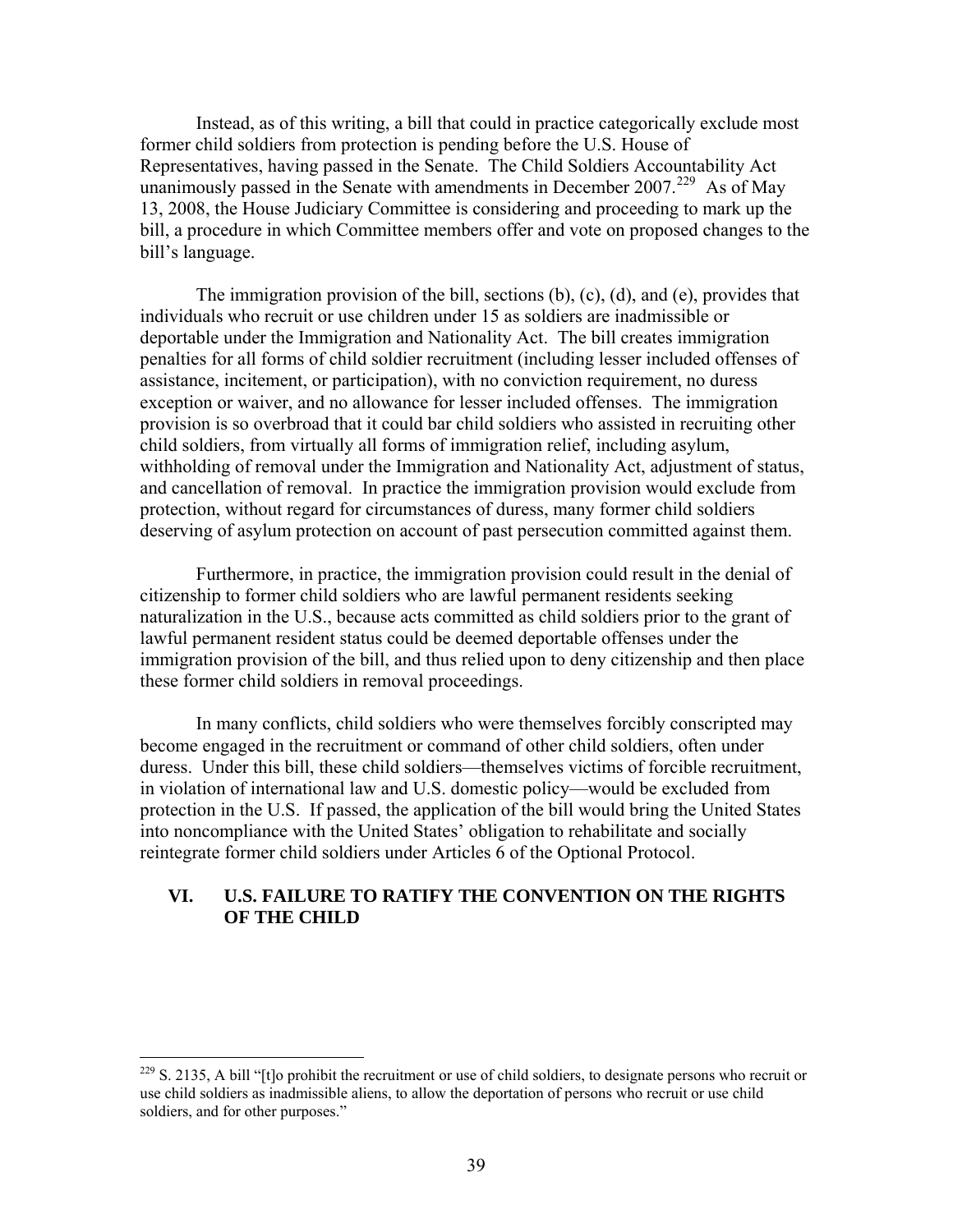The Convention on the Rights of the Child (CRC) is the most comprehensive treaty on children's rights.<sup>[230](#page-41-0)</sup> The CRC is the most universally accepted and least controversial human rights treaty that has been drafted or adopted. Of 195 countries in the world, 193 countries are parties to this treaty; the United States and Somalia are the only countries in the world not to have ratified or acceded to this treaty. As a result, the CRC is not binding on the United States.<sup>[231](#page-41-1)</sup>

The United States was a major and active participant throughout the ten-year drafting process for the treaty.[232](#page-41-2) The final document was adopted unanimously in the General Assembly, and almost all countries in the world ratified the CRC within the first twelve months of its adoption.<sup>[233](#page-41-3)</sup> U.S. ratification of the CRC is long overdue.

The CRC reflects the nearly universal recognition of children's unique human rights protection needs, and the need to respect and ensure the human dignity of all children and adolescents. The treaty is founded on the principle that the rights of all children cannot be fulfilled without governments promoting those rights. It protects the full range of children's rights to ensure their survival, well-being and development, while taking into account the ways their education, housing, health care, mental, nutritional, and social developmental needs are distinct from adults. The treaty contains a holistic approach to the rights of children and adolescents, guaranteeing their civil and political rights, such as their rights to be free from sexual exploitation and to proper treatment while in detention, as well as their economic, social and cultural rights, such as their rights to education and health care. The convention encompasses all youth up to the age of 18.

Provisions of the CRC protect all children and adolescents' right to the highest attainable standard of health; right to an adequate standard of living; right to education; right to freedom of expression, conscience and religion; and it requires countries to take all appropriate measures to protect the child from all forms of physical or mental violence, injury or abuse. The treaty also recognizes the special needs of children in the juvenile justice system and other forms of state custody.

In May 1994, Senator Patrick Leahy addressed the Senate to urge his fellow senators to co-sponsor the resolution. He explained:

<span id="page-41-0"></span><sup>&</sup>lt;sup>230</sup> Convention on the Rights of the Child, adopted Nov. 20, 1989, G.A. Res. 44/25, U.N. Doc. A/RES/44/25, annex, 44 U.N. GAOR Supp. (No. 49) at 167, U.N. Doc. A/44/49 (1989) (entered into force Sept. 2, 1990, signed by the U.S. on Feb. 16, 1995).

<span id="page-41-1"></span><sup>&</sup>lt;sup>231</sup> Although the United States has not ratified the Convention on the Rights of the Child, it is a signatory. As such, it is not generally bound by the terms of the treaty; however, it has the obligation to refrain from actions which would defeat the treaty's object and purpose. *See* Vienna Convention on the Law of Treaties, concluded May 23, 1969, 1155 U.N.T.S. 331, (entered into force January 27, 1980).

<span id="page-41-2"></span><sup>232</sup> Cynthia Price Cohen, *Role of the United States in Drafting the Convention on the Rights of the Child:* Creating a New World for Children, LOY. POVERTY L.J. 9, 25-26 (1998).

<span id="page-41-3"></span><sup>&</sup>lt;sup>233</sup> T. Jeremy Gunn, *The Religious Right and the Opposition to the U.S. Ratification of the Convention on the Rights of the Child*, 20 EMORY INT'L L.R. 111 (2006).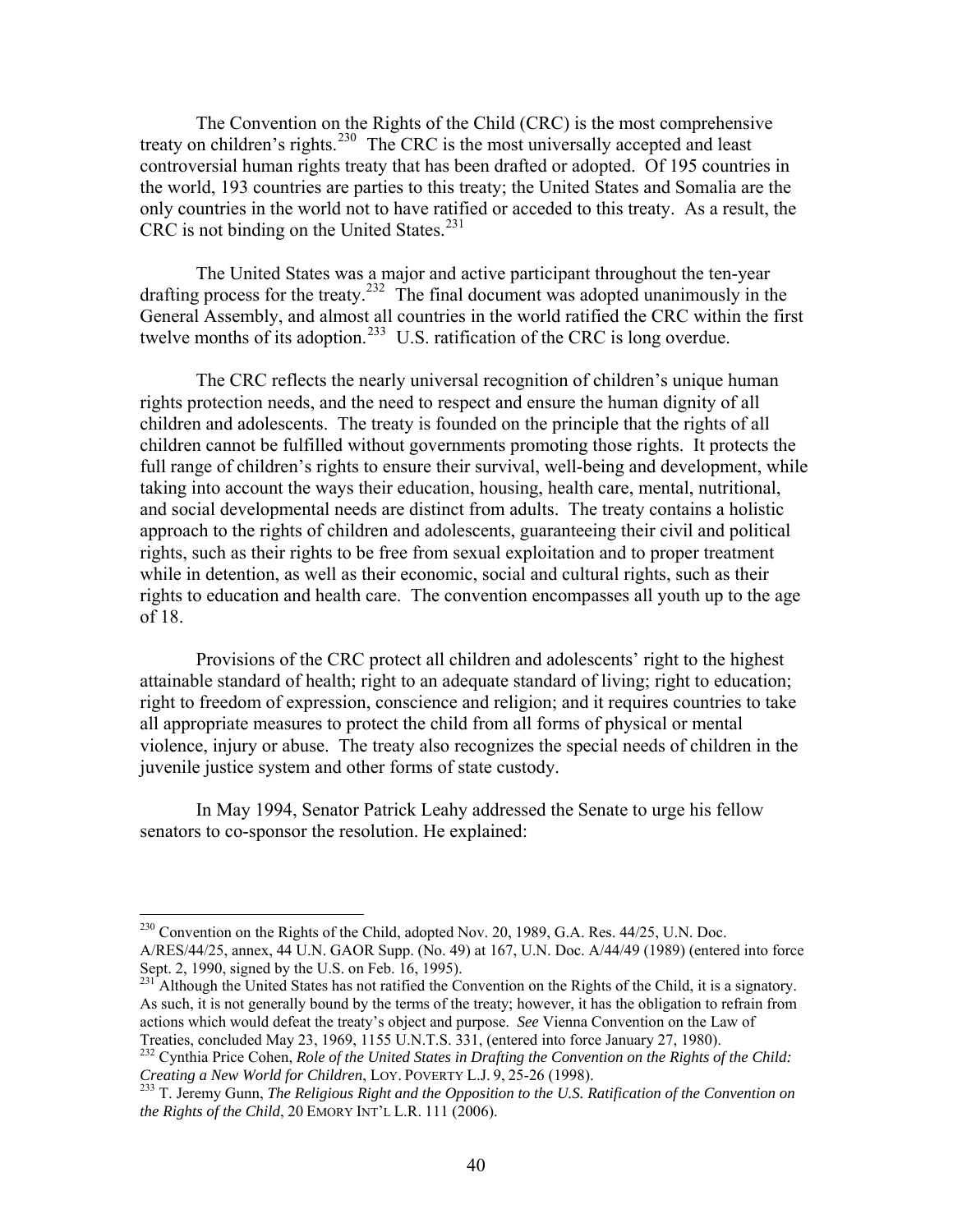The administration's resistance [to ratifying the CRC] is due to misunderstandings about the convention. Opponents claim that it is antifamily . . . or infringe[s] upon States rights. The [CRC] does none of these things.

It does create an internationally approved, minimum standard for protecting children from poverty, abuse, and cruel labor practices. It calls on nations to affirm the rights of children not to go hungry, to be educated, and to live without persecution on the basis of gender, race, religion or creed. In short, it provides a framework around which to build a safe, healthy, stable environment for our children's development.<sup>[234](#page-42-0)</sup>

In his decision in the U.S. Supreme Court case *Roper v. Simmons*, eliminating the death penalty for juvenile offenders, Justice Kennedy wrote, "Article 37 of the United Nations Convention on the Rights of the Child, which every country in the world has ratified save for the United States and Somalia, contains an express prohibition on capital punishment for crimes committed by juveniles under 18…. It is proper that we acknowledge the overwhelming weight of international opinion against the juvenile death penalty, resting in large part on the understanding that the instability and emotional imbalance of young people may often be a factor in the crime. The opinion of the world community, while not controlling our outcome, does provide respected and significant confirmation for our own conclusions."[235](#page-42-1) Similarly, Representative John LaFalce introduced a resolution asking members of the House of Representatives to call for U.S. ratification of the CRC.<sup>[236](#page-42-2)</sup> He stated, "[t]he United States must now stand and be counted. We must show ourselves to be truly on the side of peoples seeking freedom, individual liberty, civil rights, and human dignity."<sup>[237](#page-42-3)</sup>

The time has come for the United States to declare its support for children's human rights by ratifying the CRC. In the sentencing of juvenile offenders to life without parole, in the conditions of confinement to which children are subjected, and in the inequities of the U.S. education system, to mention few examples, the human rights of children and adolescents are not fulfilled in the United States. The United States remains the only country in the world known to either issue the sentence of life without parole for juvenile offenders or to have children serving life without parole. Until 2005, the United States was the sole country in the world to condone the practice of execution for capital crimes committed by juvenile offenders. Children under the age of 18 continue to be housed with adults in some facilities. Over 17 percent of Americans under the age of 18, or 12.9 million children, grow up in poverty.<sup>[238](#page-42-4)</sup> The system of education in the United

<span id="page-42-0"></span><sup>234 140</sup> Cong. Rec. S5963 (daily ed. May 18, 1994), cited in Lainie Rutkow & Joshua T. Lozman, *Suffer the Children? A Call for United States Ratification of the United Nations Convention on the Rights of the* 

<span id="page-42-3"></span><span id="page-42-2"></span>

<span id="page-42-4"></span>

<span id="page-42-1"></span><sup>&</sup>lt;sup>235</sup> Roper v. Simmons, 125 S.Ct. 1183 (2005).<br><sup>236</sup> H.R. Res. 253, 103d Cong. (1993).<br><sup>237</sup> Rutkow & Lozman, *supra* note 236, at 171.<br><sup>238</sup> U.S. Census Bureau, Press Release, *Income Stable, Poverty Up, Numbers of Ameri Without Health Insurance Rise, Census Bureau Reports*, Aug. 26, 2004.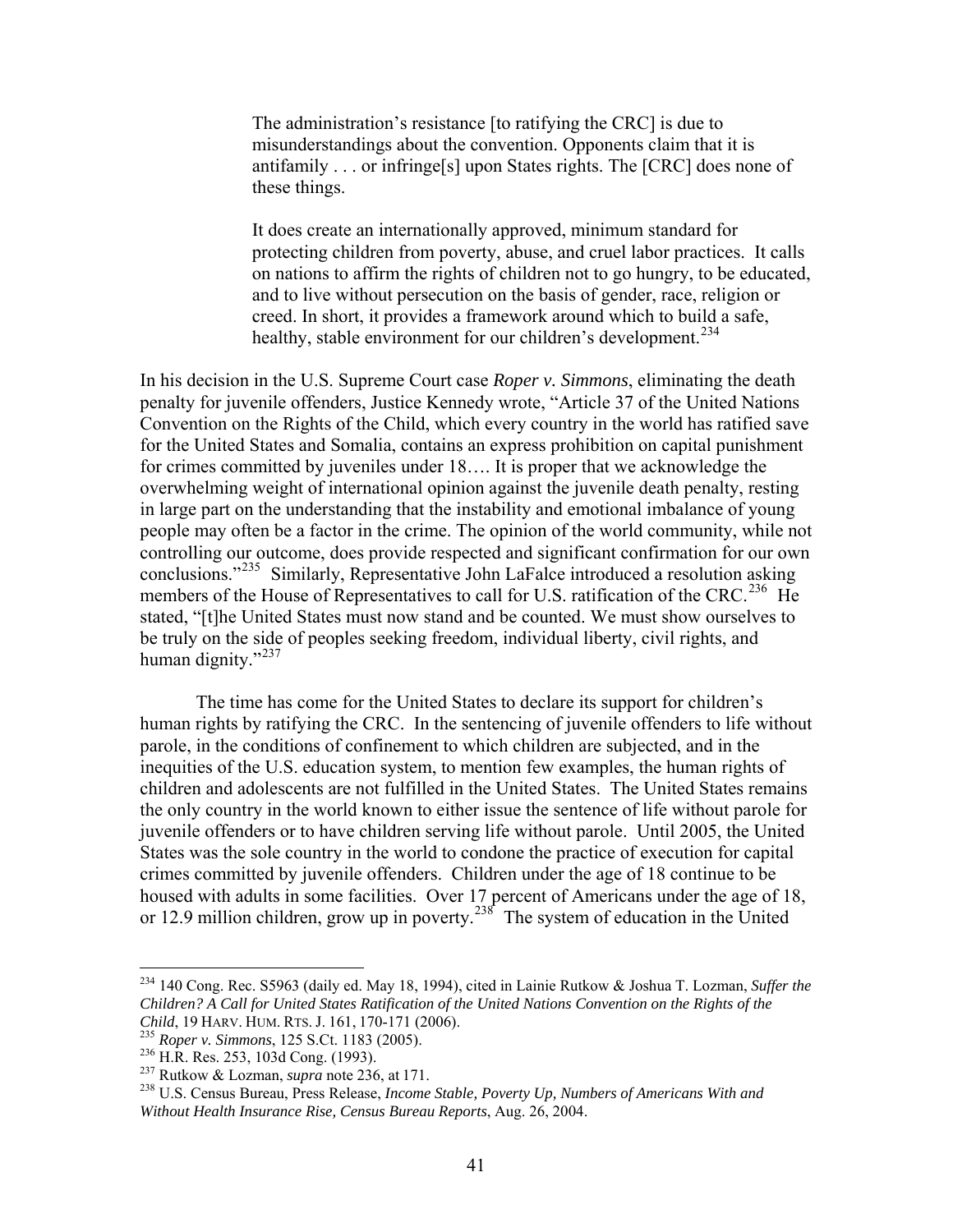<span id="page-43-0"></span>States is fraught with inadequacies and inequities, with many students of color struggling in racially isolated, under-funded, and inadequate schools.

## **a. Juvenile Life Without Parole: Out of Step With the World**

The CRC explicitly prohibits sentencing children to life sentences without parole. Article 37(a) of the CRC states, "Neither capital punishment nor life imprisonment without possibility of release shall be imposed for offences committed by persons below eighteen years of age."[239](#page-43-1) Although the juvenile death penalty was eliminated in the United States in 2005 by the Supreme Court in the case of *Roper v. Simmons*,<sup>[240](#page-43-2)</sup> 41 states continue to sentence children to life without parole for crimes committed before they are 18 years old.[241](#page-43-3) In many states, juveniles can be transferred to adult courts and sentenced to life without any chance of parole regardless of their age, and without considering the circumstances of the offense. At least 2,381 people in the U.S. are currently incarcerated for life without the possibility of parole for crimes they committed as children.<sup>[242](#page-43-4)</sup>

The unfairness of imposing an adult punishment on children is heightened by racial and gender inequities. According to a report by the University of San Francisco School of Law's Center for Law and Global Justice, children of color in the U.S. are 10 times more likely to receive sentences of life without parole than white child offenders. In some states, including California, the rate is 20 to 1. Nationwide, "the estimated rate at which black youth receive life-without-parole sentences (6.6 per 10,000) is ten times greater than the rate for white youth  $(0.6$  per 10,000)."<sup>[243](#page-43-5)</sup> In Michigan, the majority  $(221)$  of juvenile lifers are minority youth, 211 of whom are African-American.<sup>244</sup>

With 2,381 such cases, the United States is the only country in the world known to either issue the sentence of life without parole for juvenile offenders or to have children serving life without parole. Life without parole is theoretically available for juvenile offenders under eighteen in only ten countries, but all of these countries do not apply the sentence for minors and have no one who committed their crime while under eighteen serving life without parole.<sup>[245](#page-43-6)</sup> Until February 2008, Human Rights Watch found

<span id="page-43-1"></span><sup>&</sup>lt;sup>239</sup> Convention on the Rights of the Child, *supra* note 232, at art. 37(a).

<span id="page-43-2"></span><sup>&</sup>lt;sup>240</sup> Note that in *Roper v. Simmons*, the U.S. Supreme Court relied upon Article 37 of the Convention on the Rights of the Child—the same article that prohibits life imprisonment without parole for juvenile offenders—to strike the death penalty for juvenile offenders as unconstitutional. *Roper v. Simmons*, 125 S.Ct. 1183 (2005).

<span id="page-43-3"></span><sup>&</sup>lt;sup>241</sup> ACLU OF MICHIGAN, SECOND CHANCES: JUVENILES SERVING LIFE WITHOUT PAROLE IN MICHIGAN PRISONS 3 (2004) *available at* http://www.aclumich.org/pubs/juvenilelifers.pdf. *See also* UNIVERSITY OF SAN FRANCISCO SCHOOL OF LAW, CENTER FOR GLOBAL LAW AND PRACTICE, SENTENCING OUR CHILDREN TO DIE IN PRISON: GLOBAL LAW AND PRACTICE, (Nov. 2007), *available at*

http://www.usfca.edu/law/home/CenterforLawandGlobalJustice/LWOP\_Final\_Nov\_30\_Web.pdf..<br><sup>242</sup> Id. at ii.

<span id="page-43-5"></span><span id="page-43-4"></span><sup>&</sup>lt;sup>243</sup> HUMAN RIGHTS WATCH AND AMNESTY INTERNATIONAL, THE REST OF THEIR LIVES: LIVE WITHOUT PAROLE FOR CHILD OFFENDERS 2 (2005), *available at*

<span id="page-43-6"></span>

http://hrw.org/reports/2005/us1005/TheRestofTheirLives.pdf. 244 ACLU OF MICHIGAN, SECOND CHANCES, supra note 243, at 6. 245 UNIVERSITY OF SAN FRANCISCO SCHOOL OF LAW, SENTENCING OUR CHILDREN TO DIE IN PRISON, *supra* note 243, at 4.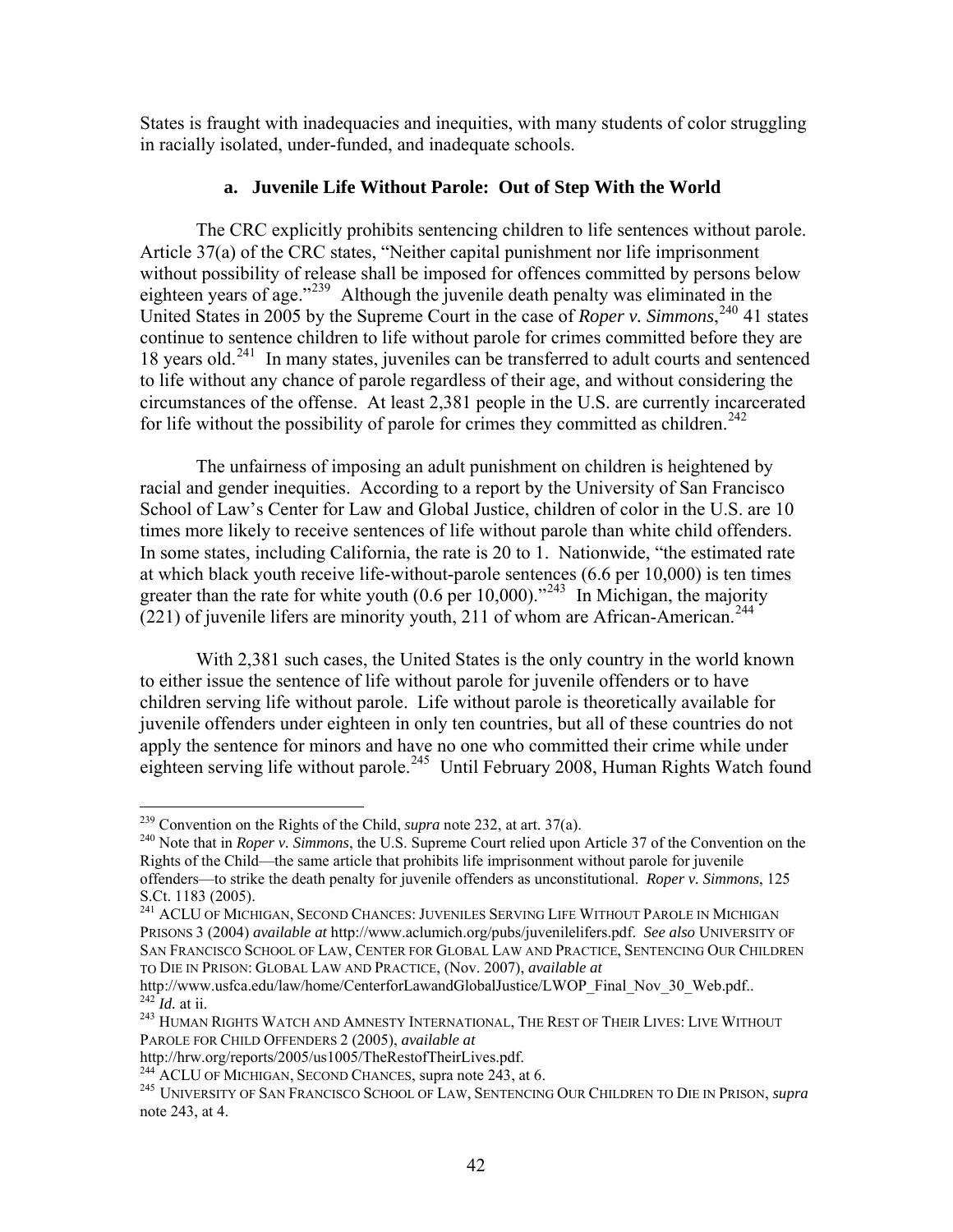<span id="page-44-0"></span>juveniles serving such sentences in only one other country, Israel, which until recently had seven individuals serving life without parole for a childhood crime.<sup>[246](#page-44-1)</sup> In February 2008, Israeli officials confirmed that children given life sentences are now entitled to parole review.<sup>[247](#page-44-2)</sup>

#### **b. Juvenile Detention Facilities: Warehouses of Problem Children**

The CRC requires in Article 37(b) that "the arrest, detention or imprisonment of a child shall be used only as a measure of last resort and for the shortest appropriate period of time."<sup>[248](#page-44-3)</sup> However, the U.S. government continues to detain disproportionate numbers of children of color in juvenile detention and to rely on incarceration as a means of addressing children's social, mental or behavioral issues. In 2005, UNICEF estimated that one million children and adolescents are in confinement worldwide.<sup>[249](#page-44-4)</sup> In 2003, the number of juveniles incarcerated in the U.S. alone reached nearly  $100,000$ <sup>[250](#page-44-5)</sup> According to the U.S. Bureau of Justice Statistics, in June 2004 an estimated 7,083 persons under the age of 18 were held in adult jails, accounting for 1% of the total jail population.<sup>[251](#page-44-6)</sup>

Once in state custody, children are victimized by sexual abuse, denied adequate education, denied adequate physical or mental healthcare, subjected to physical and emotional violence, improperly housed with adult populations, and provided insufficient contact with their parents and families. Article 37(c) of the CRC guarantees children's right to be treated with dignity and in conditions of confinement that take into account the special needs of children: "Every child deprived of liberty shall be treated with humanity and respect for the inherent dignity of the human person, and in a manner which takes into account the needs of persons of his or her age."<sup>[252](#page-44-7)</sup>

Children's right to counsel in delinquency proceedings is in jeopardy with courts permitting "waiver of counsel" in such proceedings before a child consults with an attorney. As a result, American society's most vulnerable individuals are often left without any form of defense in an already discriminatory criminal justice system.

Juvenile detention centers in states across the country are rife with problems, including minority overrepresentation, inadequate attention to the unique issues of girls in detention, and lack of safety, mental health programming, and rehabilitation services.

<span id="page-44-1"></span><sup>246</sup> HUMAN RIGHTS WATCH, 'WHEN I DIE, THEY'LL SEND ME HOME': YOUTH SENTENCED TO LIFE WITHOUT PAROLE IN CALIFORNIA, N. 6 Jan. 2008, *available at*

http://hrw.org/reports/2008/us0108/us0108web.pdf.

<span id="page-44-2"></span><sup>&</sup>lt;sup>247</sup> University of San Francisco School of Law, Center for Global Law and Practice webpage, *available at* http://www.usfca.edu/law/home/CenterforLawandGlobalJustice/Juvenile%20LWOP.html.

<span id="page-44-4"></span><span id="page-44-3"></span><sup>&</sup>lt;sup>248</sup> Convention on the Rights of the Child, *supra* note 232, at art. 37(b).<br><sup>249</sup> UNICEF, THE STATE OF THE WORLD'S CHILDREN: EXCLUDED AND INVISIBLE 41 (2005), *available at* http://www.unicef.org/sowc06/pdfs/sowc06 full

<span id="page-44-5"></span><sup>&</sup>lt;sup>250</sup> OFFICE OF JUVENILE JUSTICE AND DELINQUENCY PREVENTION, JUVENILE OFFENDERS AND VICTIMS:<br>2006 NATIONAL REPORT 197 (2006), *available at http://ojjdp.ncjrs.org/ojstatbb/nr2006/index.html*.

<span id="page-44-6"></span><sup>2006</sup> NATIONAL REPORT 197 (2006), available at http://oj.nc/<br><sup>251</sup> HOWARD N. SNYDER & MELISSA SICKMUND, NATIONAL CENTER FOR JUVENILE JUSTICE, JUVENILE OFFENDERS AND VICTIMS: 2006 NATIONAL REPORT, 236 (March 2006) *available at* http://ojjdp.ncjrs.org/ojstatbb/nr2006/downloads/chapter7.pdf.

<span id="page-44-7"></span><sup>252</sup> Convention on the Rights of the Child, *supra* note 232, at art. 37(c).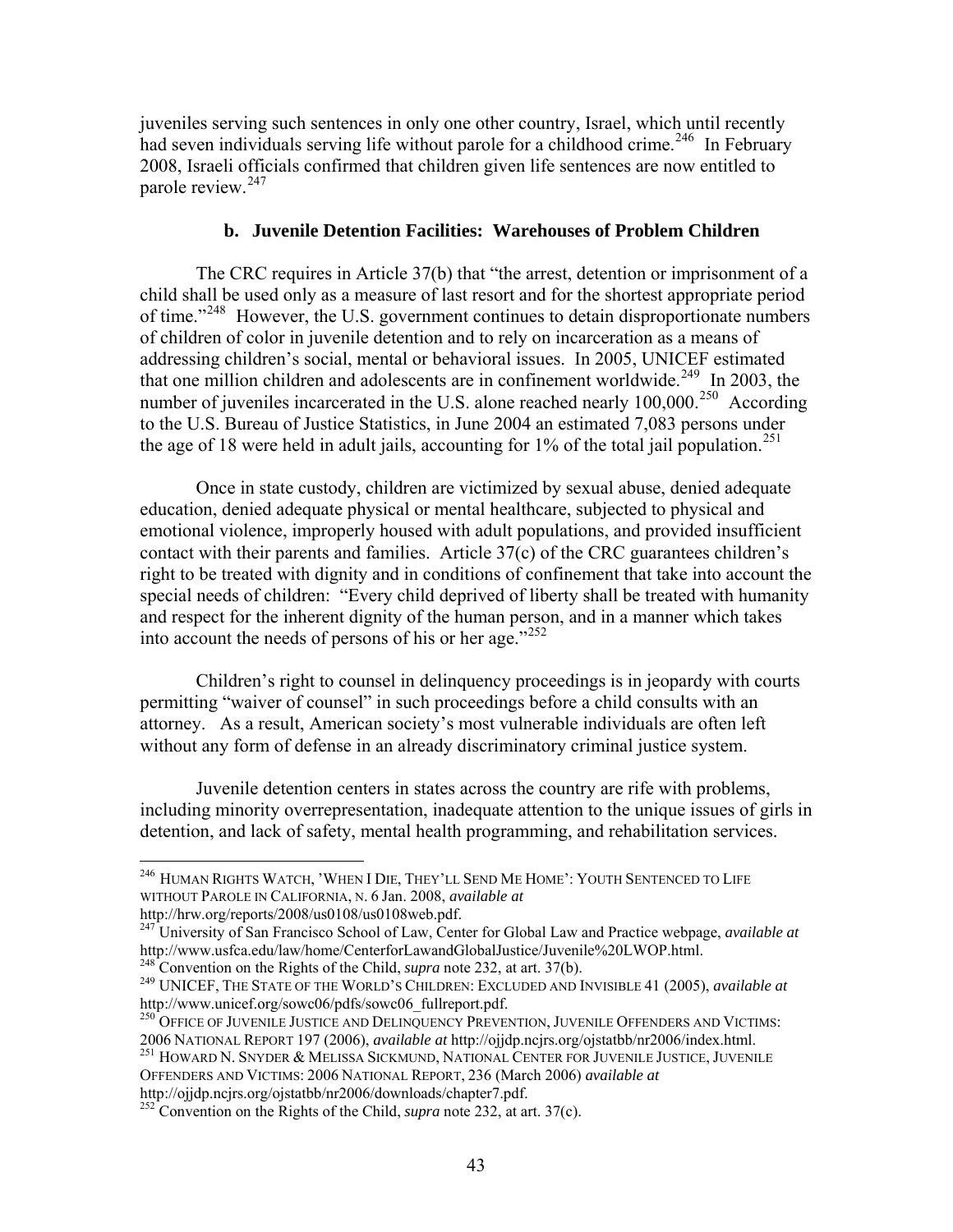<span id="page-45-0"></span>The U.S. has failed to recognize the internationally accepted norm, enshrined in Article 37(b) of the CRC, that the arrest, detention or imprisonment of children should be measures of last resort and applied for the shortest appropriate period of time.<sup>[253](#page-45-1)</sup> Neither has the U.S. accepted the universal principle that children who have been the victims of neglect, exploitation, or abuse must receive appropriate treatment for their recovery and social reintegration, as provided by Article 39 of the CRC.<sup>[254](#page-45-2)</sup> Similarly, the U.S. has failed to accept the international norm provided in Article 40 of the CRC, which holds that children in conflict with the law are entitled to assistance and treatment that promote their sense of dignity and aims to help them take a constructive role in society.<sup>[255](#page-45-3)</sup>

#### **c. Children's Right to Education: Racial Re-Segregation of Public Schools and the School-to-Prison Pipeline**

The system of education in the United States is fraught with inadequacies and inequities. More than fifty years after the seminal U.S. Supreme Court decision in *Brown v. Board of Education* mandated educational desegregation, many students of color throughout the U.S. continue to struggle in racially isolated, under funded and inadequate schools. Too often, schools, especially those with high minority concentrations, do not have the resources to provide students with an adequate education, and as a result students fare poorly under the high-stakes testing mandated by federal law, and their rates of graduation from high school suffer. Minority students are also subjected to discriminatory discipline, usually for non-violent behavior. Often they have special educational needs and face policies and practices that channel them out of schools and into the juvenile and criminal justice systems, often referred to as the "school to prison pipeline."

The "school to prison pipeline" manifests itself through systemic policies that prioritize the incarceration, rather than the education, of children, especially children of color. At-risk youth, including children with learning disabilities, histories of poverty, abuse or neglect, and children of color increasingly find themselves pushed out of public schools through a lack of adequate educational resources, unfair suspensions and expulsions, the criminalization of minor school misconduct, by being funneled into "alternative schools" that do not provide adequate educational services, and by racial discrimination in and by schools. Each of these factors has a disproportionate impact on children of color. As mentioned above, a part of this "push-out" phenomenon is driven by the high-stakes testing regime of the NCLB, which creates perverse incentives for school officials to rid their enrollment of at-risk children who are likely to score poorly

<span id="page-45-1"></span><sup>&</sup>lt;sup>253</sup> Article 37(b) of the CRC provides that "The arrest, detention or imprisonment of a child…shall be used only as a measure of last resort and for the shortest appropriate period of time." In addition, Article 40(4) provides, "A variety of dispositions, such as care, guidance and supervision orders; counseling; probation; foster care; education and vocational training programs and other alternatives to institutional care shall be available to ensure that children are dealt with in a manner appropriate to their well-being and proportionate both to their circumstances and the offence." Convention on the Rights of the Child, *supra* note 232, at arts. 37(b), 40(4).

<span id="page-45-3"></span><span id="page-45-2"></span><sup>254</sup> *Id.*, at art. 39. 255 *Id.*, at art. 40.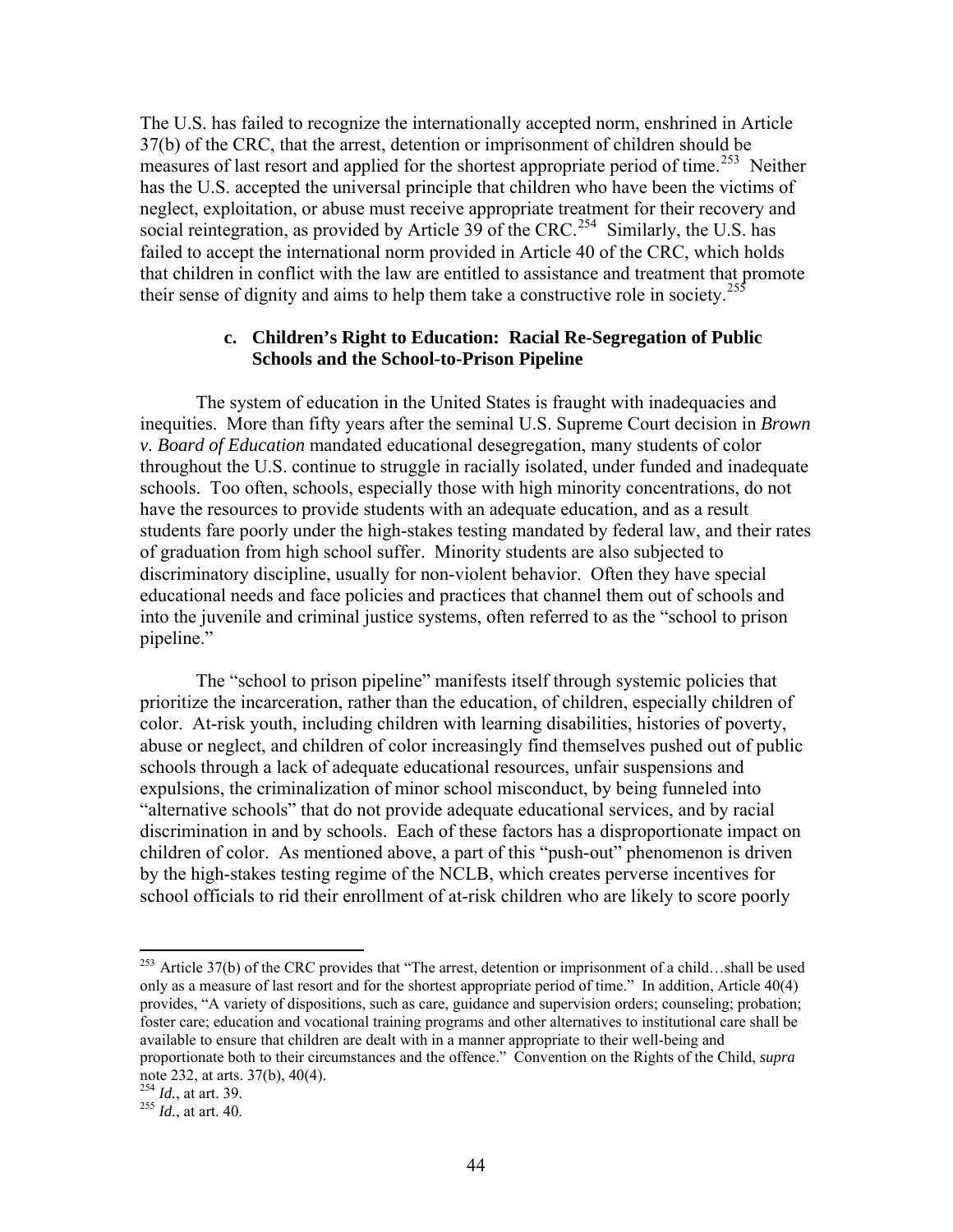on standardized tests to avoid the sanctions associated with being labeled a "failing school."

The U.S. government has made efforts to improve educational disparities in U.S. public schools, including passage of NCLB, but the Act's efficacy has been limited by a number of factors and, together with the rapid re-segregation of schools and the spread of the "school-to-prison" pipeline phenomenon, public schooling, especially for minorities, is in a state of crisis. The U.S. Census Bureau projects that by 2050, about 50% of the U.S. population will be minorities. Given this steep demographic shift, the government must address the performance of children of color and nature of the schools they attend.

Article 28(1) of the CRC provides for children's right to education on the basis of equal opportunity, and it explicitly requires states parties to make higher education accessible to all and to take measures to reduce school drop-out rates.<sup>[256](#page-46-0)</sup> The nearunanimous endorsement of the CRC by countries worldwide indicates international consensus on the importance of guaranteeing children's equal access to education.

<u>.</u>

<span id="page-46-0"></span><sup>256</sup> *Id.*, Art. 28(1). Art. 28(1) of the CRC requires that "States Parties recognize the right of the child to education, and with a view to achieving this right progressively and on the basis of equal opportunity, they shall, in particular:

<sup>(</sup>a) Make primary education compulsory and available free to all;

<sup>(</sup>b) Encourage the development of different forms of secondary education, including general and vocational education, make them available and accessible to every child, and take appropriate measures such as the introduction of free education and offering financial assistance in case of need;

<sup>(</sup>c) Make higher education accessible to all on the basis of capacity by every appropriate means;

<sup>(</sup>d) Make educational and vocational information and guidance available and accessible to all children;

<sup>(</sup>e) Take measures to encourage regular attendance at schools and the reduction of drop-out rates."